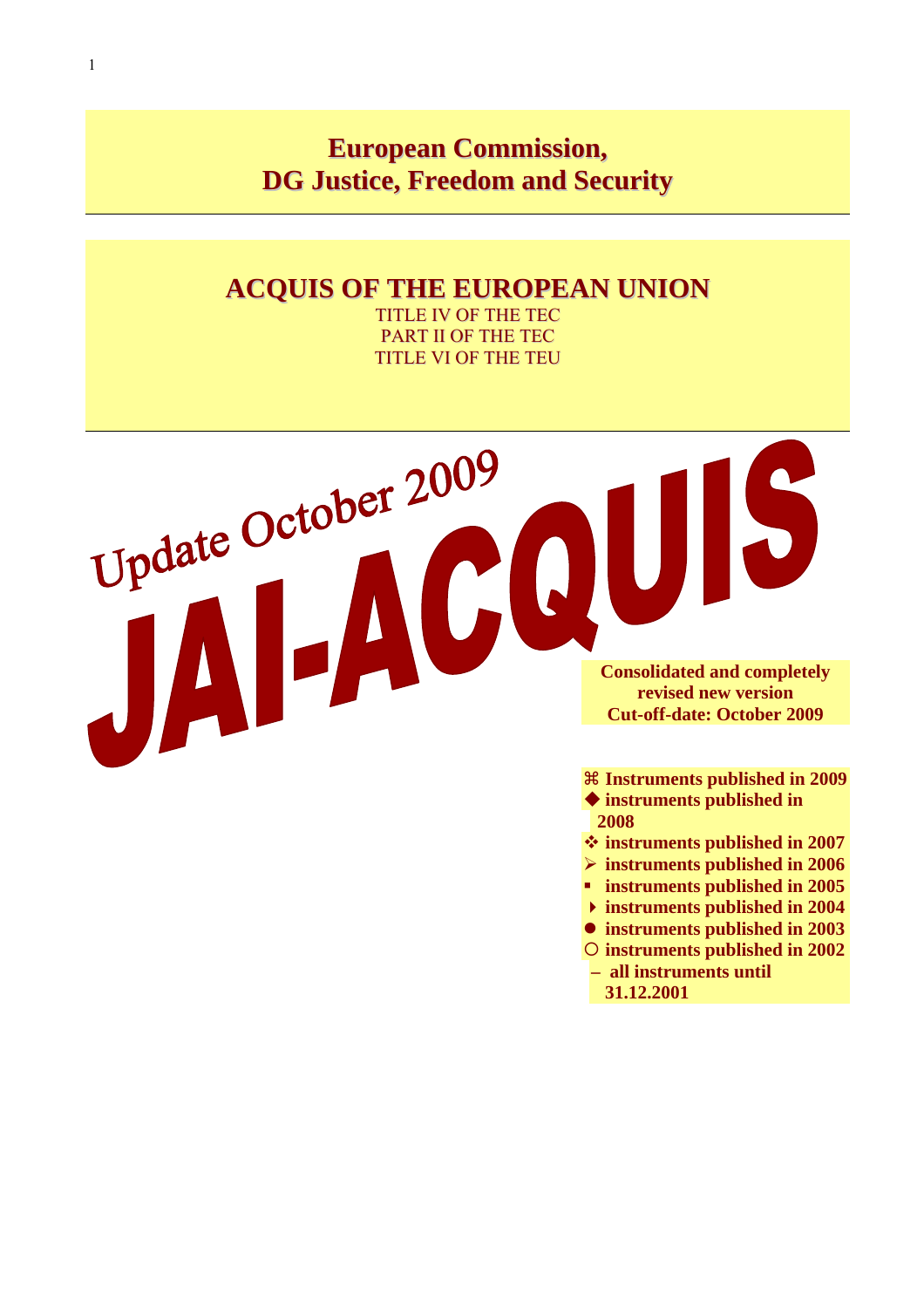# **Table of contents**

| I.    |  |
|-------|--|
| II.   |  |
| III.  |  |
| IV.   |  |
| V.    |  |
| VI.   |  |
| VII.  |  |
| VIII. |  |
| IX.   |  |
| X.    |  |
| XI.   |  |
| XII.  |  |
| XIII. |  |
| XIV.  |  |
| XV.   |  |
| XVI.  |  |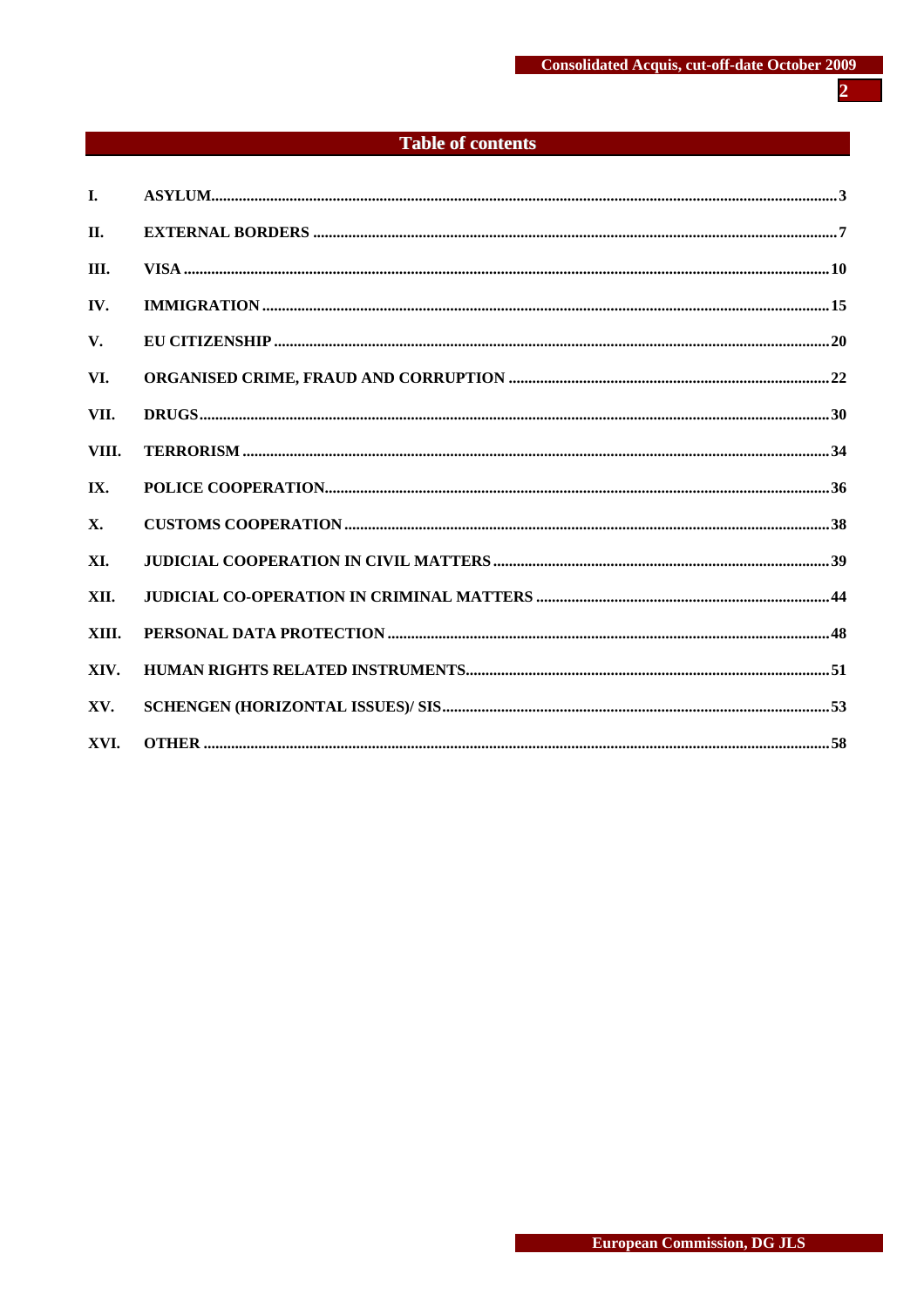## <span id="page-2-0"></span>Legislative acts adopted after entry into force of the Amsterdam Treaty (1<sup>st</sup> May 1999)

- Council Directive 2005/85/EC of 1 December 2005 on minimum standards on procedures in Member States for granting and withdrawing refugee status (OJ L 326 of 13 December 2005, p. 13);
- ▶ Council Decision 2004/927/EC of 22 December 2004 providing for certain areas covered by Title IV of Part Three of the Treaty establishing the European Community to be governed by the procedure laid down in Article 251 of that Treaty (OJ L 396 of 31 December 2004 p. 45)<sup>1</sup>;
- $\div$  Decision No 573/2007/EC of the European Parliament and of the Council of 23 May 2007 establishing the European Refugee Fund for the period 2008 to 2013 as part of the General programme "Solidarity and Management of Migration Flows" and repealing Council Decision 2004/904/EC (OJ L 144 of 6 June 2007, p. 1);
- Commission Decision 2007/599/EC of 29 November 2007 implementing Decision No 573/2007/EC of the European Parliament and the Council as regards the adoption of the strategic guidelines 2008 to 2013 (OJ L326 of 12 December 2007, p. 29);
- Commission Decision 2008/22/EC of 19 December 2007 laying down rules for the implementation of Decision No 573/2007/EC of the European Parliament and of the Council of 23 May 2007 establishing the European Refugee Fund for the period 2008 to 2013 as part of the General programme "Solidarity and Management of Migration Flows" as regards Member States' management and control systems, the rules for administrative and financial management and the eligibility of expenditure on projects co-financed by the Fund<sup>2</sup> (OJ L 7 of 10 January 2008, p. 1);
	- a Commission Decision 2009/533/EC of 9 July 2009 amending Decision 2008/22/EC of 19 December 2007 laying down rules for the implementation of Decision No 573/2007/EC of the European Parliament and of the Council of 23 May 2007 establishing the European Refugee Fund for the period 2008 to 2013 as part of the General programme "Solidarity and Management of Migration Flows" as regards Member States' management and control systems, the rules for administrative and financial management and the eligibility of expenditure on projects co-financed by the Fund<sup>3</sup> (OJ L 179 of 10 July 2009, p. 62);
- $\triangleright$  Regulation (EC) No 1905/2006 of the European Parliament and of the Council of 18 December 2006 establishing a financing instrument for development cooperation (OJ L 378 of 27 December 2006, p. 41) – Thematic Programme on cooperation with third countries in the areas of migration and asylum (Article  $16$ <sup>4</sup>;
- $\triangleright$  Council Directive 2004/83/EC of 29 April 2004 on minimum standards for the qualification and status of third country nationals or stateless persons as refugees or as persons who otherwise need international protection and the content of the protection granted (OJ L 304 of 30 September 2004, p. 12);
- Council Regulation (EC) No 343/2003 of 18 February 2003 establishing the criteria and mechanisms for determining the Member State responsible for examining an asylum application lodged in one of the Member States by a thirdcountry national (OJ L 50 of 25 of February 2003, p. 1);
	- Commission Regulation (EC) No 1560/2003 of 2 September 2003 laying down detailed rules for the application of Council Regulation (EC) No 343/2003 establishing the criteria and mechanisms for determining the Member State responsible for examining an asylum application lodged in one of the Member States by a third-country national (OJ L 222 of 5 September 2003, p. 1);
- Council Directive 2003/9/EC of 27 January 2003 laying down minimum standards for the reception of asylum seekers (OJ L 31 of 6 February 2003, p. 18);
- ο Council Decision 2002/817/EC of 23 September 2002 on the conclusion of the Convention between the European Community and the United Nations Relief and Works Agency for Palestine Refugees in the Near East (UNRWA) concerning aid to refugees in the countries in the Near East (2002 to 2005) (OJ L 281 of 19 October 2002, p. 10);
- ο Council Decision 2002/223/EC of 19 December 2001 on the conclusion of an Agreement in the form of an Exchange of Letters between the European Community and the United Nations Relief and Works Agency for Palestine

 $\frac{1}{1}$ This instrument is also mentioned under the section on "immigration".<br>  $\frac{2}{3}$  Netified under desument number  $C(2007)6206$ 

Notified under document number C(2007)6396.

<sup>3</sup> Notified under document number C(2009)5251. 4

This instrument is also mentioned under the section on "immigration".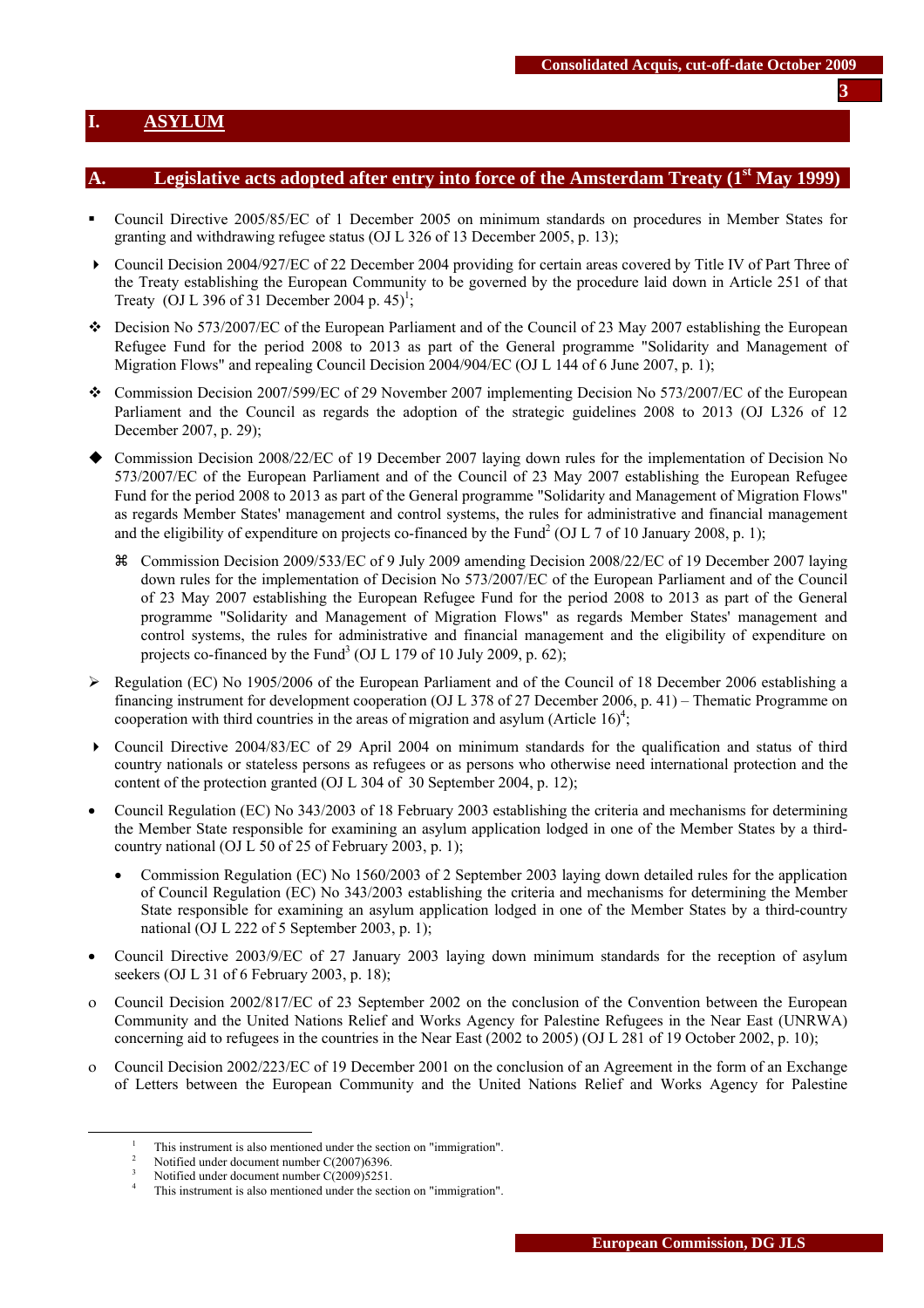Refugees in the Near East (UNRWA) concerning additional funding in 2001 under the current EC-UNRWA Convention for the years 1999 to 2001 (OJ L 75 of 16 March 2002, p. 46);

- − Council Directive 2001/55/EC of 20 July 2001 on minimum standards for giving temporary protection in the event of a mass influx of displaced persons and on measures promoting a balance of efforts between Member States in receiving such persons and bearing the consequences thereof (OJ L 212 of 7 August 2001, p. 12);
- − Council Regulation (EC) No 2725/2000 of 11 December 2000 concerning the establishment of 'Eurodac' for the comparison of fingerprints for the effective application of the Dublin Convention (OJ L 316 of 15 December 2000, p. 1);
	- ο Council Regulation (EC) No 407/2002 of 28 February 2002 laying down certain rules to implement Regulation (EC) No 2725/2000 concerning the establishment of "Eurodac" for the comparison of fingerprints for the effective application of the Dublin Convention (OJ L 62 of 5 March 2002, p. 1);
- ¾ Regulation (EC) No 1987/2006 of the European Parliament and of the Council of 20 December 2006 on the establishment, operation and use of the second generation Schengen Information System (SIS II) (OJ L 381 of 28 December 2006, p.  $4$ <sup>5</sup>;
- ¾ Regulation (EC) No 1986/2006 of the European Parliament and of the Council of 20 December 2006 regarding access to the Second Generation Schengen Information System (SIS II) by the services in the Member States responsible for issuing vehicle registration certificates (OJ L 381 of 28 December 2006, p. 1)<sup>6</sup>;
- Regulation (EC) No 862/2007 of the European Parliament and of the Council of 11 July 2007 on Community statistics on migration and international protection and repealing Council Regulation (EEC) No 311/76 on the compilation of statistics on foreign workers (OJ L 199 of 31 July 2007, p. 23)<sup>7</sup>.

#### **B. International Agreements**

- Council Decision 2008/147/EC of 28 January 2008 on the conclusion on behalf of the European Community of the Agreement between the European Community and the Swiss Confederation, concerning the criteria and mechanisms for establishing the State responsible for examining a request for asylum lodged in a Member State or in Switzerland (OJ L 53 of 27 February 2008, p. 3);
	- Agreement between the European Community and the Swiss Confederation, concerning the criteria and mechanisms for establishing the State responsible for examining a request for asylum lodged in a Member State or in Switzerland (OJ L 53 of 27 February 2008, p. 5);
- $\geq$  Council Decision 2006/188/EC of 21 February 2006 on the conclusion of an Agreement between the European Community and the Kingdom of Denmark extending to Denmark the provisions of Council Regulation (EC) No 343/2003 establishing the criteria and mechanisms for determining the Member State responsible for examining an asylum application lodged in one of the Member States by a third-country national and Council Regulation (EC) No 2725/2000 concerning the establishment of "Eurodac" for the comparison of fingerprints for the effective application of the Dublin Convention (OJ L 66 of 8 March 2006, p. 37);
	- $\triangleright$  Agreement between the European Community and the Kingdom of Denmark extending to Denmark the provisions of Council Regulation (EC) No 343/2003 establishing the criteria and mechanisms for determining the Member State responsible for examining an asylum application lodged in one of the Member States by a thirdcountry national and Council Regulation (EC) No 2725/2000 concerning the establishment of "Eurodac" for the comparison of fingerprints for the effective application of the Dublin Convention, 21 February 2006 (OJ L 66 of 8 March 2006, p.  $38\frac{1}{3}$ ;
- $\triangleright$  Council Decision 2006/167/EC of 21 February 2006 on the conclusion of a Protocol to the Agreement between the European Community and the Republic of Iceland and the Kingdom of Norway, concerning the criteria and mechanisms for establishing the State responsible for examining a request for asylum lodged in a Member State or in Iceland or Norway (OJ L 57 of 28 February 2006, p. 15);

 $rac{1}{5}$ This instrument is also mentioned under the section on "Schengen (horizontal issues / SIS)".

This instrument is also mentioned under the section on "Schengen (horizontal issues / SIS)".

This instrument is also mentioned under the section on "immigration".

Information concerning the entry into force of the Agreement between the European Community and the Kingdom of Denmark extending to Denmark the provisions of Council Regulation (EC) No 343/2003 and Council Regulation (EC) No 2725/2000 concerning the establishment of Eurodac (OJ L 96 of 5 April 2006, p. 9).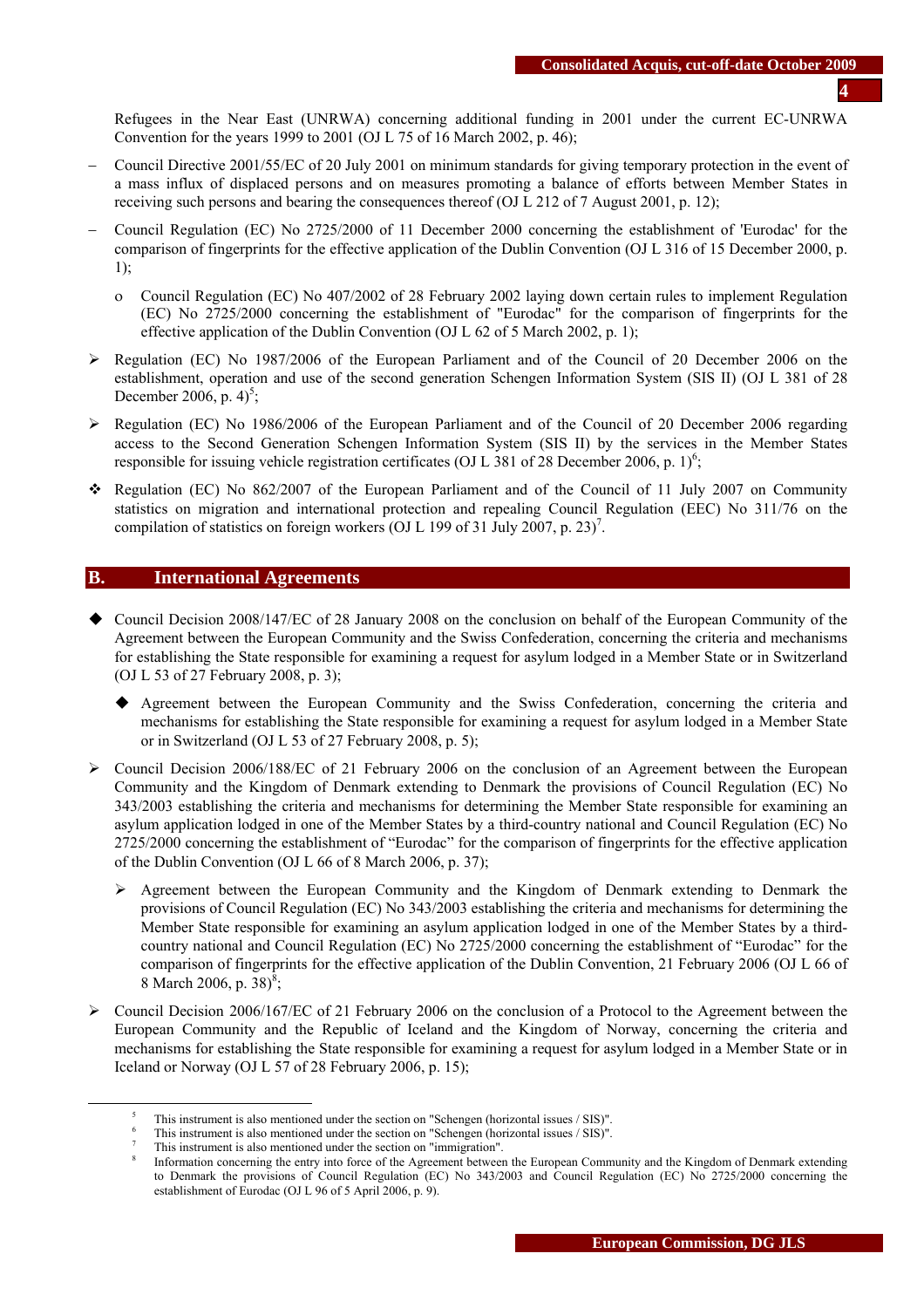- ¾ Protocol to the Agreement between the European Community and the Republic of Iceland and the Kingdom of Norway, concerning the criteria and mechanisms for establishing the State responsible for examining a request for asylum lodged in a Member State or in Iceland or Norway (OJ L 57 of 28 February 2006, p. 16);
- − Council Decision 2001/258 of 15 March 2001 concerning the conclusion of an Agreement between the European Community and the Republic of Iceland and the Kingdom of Norway concerning the criteria and mechanisms for establishing the State responsible for examining a request for asylum lodged in a Member State or Iceland or Norway (OJ L 93 of 3 April 2001, p. 38);
	- − Agreement between the European Community and the Republic of Iceland and the Kingdom of Norway concerning the criteria and mechanisms for establishing the State responsible for examining a request for asylum lodged in a Member State or in Iceland or Norway (OJ L 93 of 3 April 2001, p. 40);
- a Council Decision 2009/487/EC of 24 October 2008 on the conclusion of a Protocol between the European Community, The Swiss Confederation and the Principality of Liechtenstein to the Agreement between the European Community and the Swiss Confederation concerning the criteria and the mechanisms for establishing the State responsible for examining a request for asylum lodged in a Member State or in Switzerland (OJ L 161 of 24 June 2009, p. 6);
	- a Protocol between the European Community, The Swiss Confederation and the Principality of Liechtenstein to the Agreement between the European Community and the Swiss Confederation concerning the criteria and the mechanisms for establishing the State responsible for examining a request for asylum lodged in a Member State or in Switzerland (OJ L 161 of 24 June 2009, p. 8);
- a Council decision 2009/478/EC of 6 April 2009 on the signing and the provisional application of the Agreement between the European Community and Antigua and Barbuda on the short-stay visa waiver (OJ L 169 of 30 June  $2009$ , p. 1);
	- a Agreement between the European Community and Antigua and Barbuda on the short-stay visa waiver (OJ L 169 of 30 June 2009, p. 3);
- a Council decision 2009/478/EC of 6 April 2009 on the signing and the provisional application of the Agreement between the European Community and Barbados on the short-stay visa waiver (OJ L 169 of 30 June 2009, p. 9);
	- a Agreement between the European Community and Barbados on the short-stay visa waiver (OJ L 169 of 30 June 2009, p. 10);
- a Council decision 2009/478/EC of 6 April 2009 on the signing and the provisional application of the Agreement between the European Community and Republic of Mauritius on the short-stay visa waiver (OJ L 169 of 30 June 2009, p. 16);
	- a Agreement between the European community and Republic of Mauritius on the short-stay visa waiver (OJ L 169 of 30 June 2009, p. 17);
- a Council decision 2009/478/EC of 6 April 2009 on the signing and the provisional application of the Agreement between the European Community and the Commonwealth of the Bahamas on the short-stay visa waiver (OJ L 169 of 30 June 2009, p. 23);
	- a Agreement between the European Community and the Commonwealth of the Bahamas on the short-stay visa waiver (OJ L 169 of 30 June 2009, p. 24);
- a Council decision 2009/478/EC of 6 April 2009 on the signing and the provisional application of the Agreement between the European Community and the Republic of Seychelles on the short-stay visa waiver (OJ L 169 of 30 June 2009, p. 30);
	- a Agreement between the European Community and the Republic of Seychelles on the short-stay visa waiver (OJ L 169 of 30 June 2009, p. 31);
- a Council decision 2009/478/EC of 6 April 2009 on the signing and the provisional application of the Agreement between the European Community and the Federation of Saint Kitts and Nevis on the short-stay visa waiver (OJ L 169 of 30 June 2009, p. 37);
	- a Agreement between the European Community and the Federation of Saint Kitts and Nevis on the short-stay visa waiver (OJ L 169 of 30 June 2009, p. 38).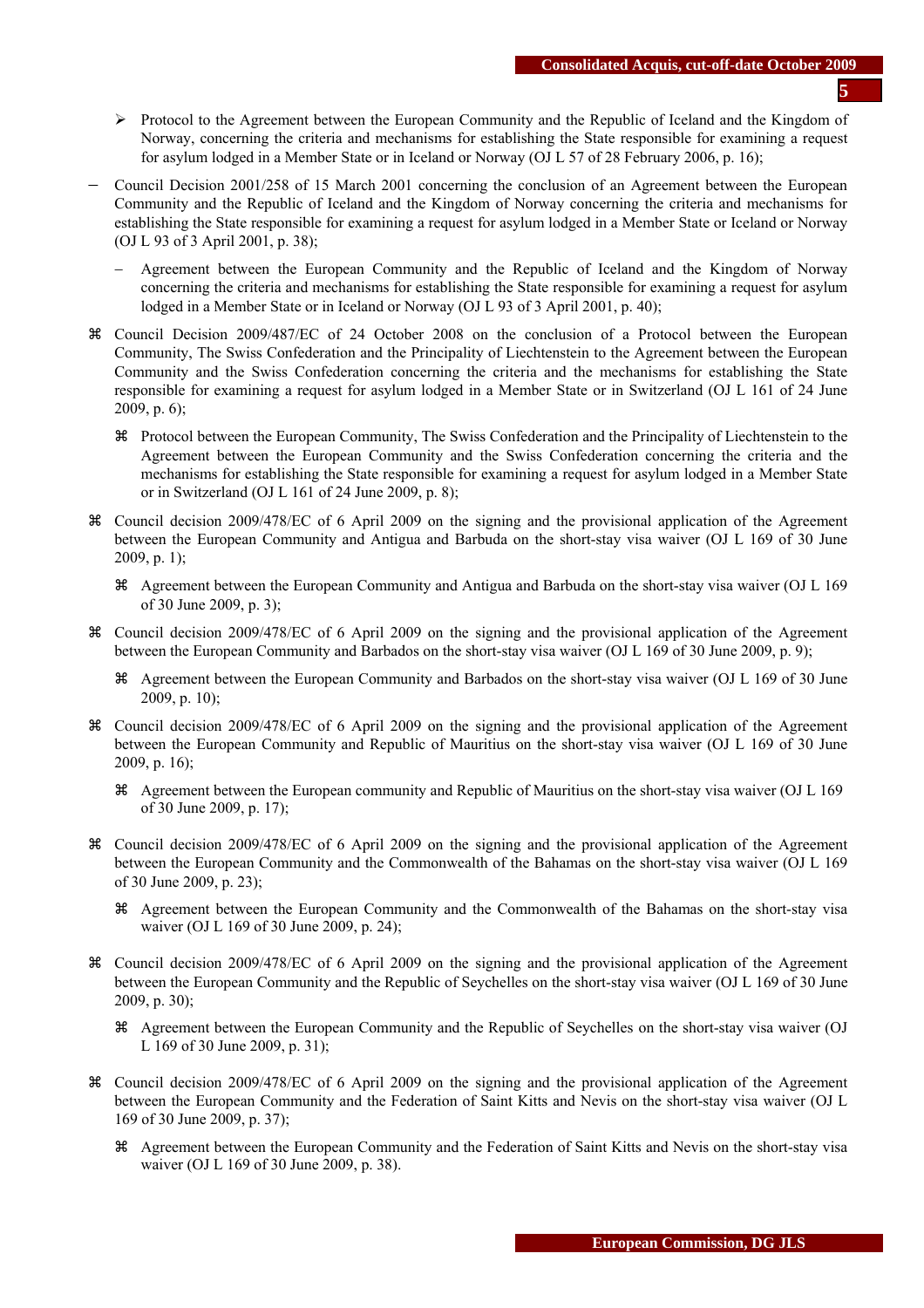*Indicative list of agreements, conventions and protocols to which the new Member States must indirectly accede*<sup>9</sup>

- − Convention relating to the Status of Refugees (Geneva, 28 July 1951)<sup>10</sup>;
- Protocol relating to the Status of Refugees (New-York, 31 January 1967).

#### **C.** Other acts adopted before entry into force of the Amsterdam Treaty  $(1<sup>st</sup>$  May 1999)<sup>11</sup>

- − Council Resolution 97/C 221/03 of 26 June 1997 on unaccompanied minors who are nationals of third countries (OJ C 221 of 19 July 1997, p. 23);
- − Council Decision 97/420/JHA of 26 June 1997 on monitoring the implementation of instruments adopted concerning asylum (OJ L 178 of 7 July 1997, p. 6);
	- Joint Position (96/196/JHA) of 4 March 1996 defined by the Council on the basis of Article K.3 of the Treaty on European Union on the harmonized application of the definition of the term 'refugee' in Article 1 of the Geneva Convention of 28 July 1951 relating to the status of refugees (OJ L 63 of 13 of March 1996, p. 2);
- − Council Decision 96/198/JHA of 4 March 1996 on an alert and emergency procedure for burden-sharing with regard to the admission and residence of displaced persons on a temporary basis (OJ L 63 of 13 of March 1996, p. 10);
	- − Council Decision of 23 November 1995 on publication in the Official Journal of the European Communities of acts and other texts adopted by the Council in the field of asylum and immigration (OJ C 274 of 19 of September 1996, p. 1);
- − Council Resolution of 25 September 1995 on burden-sharing with regard to the admission and residence of displaced persons on a temporary basis (OJ C 262 of 7 October 1995, p. 1);
- − Council Resolution of 20 June 1995 on minimum guarantees for asylum procedures (OJ L 274 of 19 September 1996, p. 13);
- Resolution adopted 30 November 1992 on a harmonised approach to questions concerning host third countries: Document WG I 1283;
- − Resolution adopted 30 November 1992 on manifestly unfounded applications for asylum: Document WG I 1282 REV 1;
- − Conclusions adopted the 30 November 1992 concerning countries in which there is generally no serious risk of persecutions: Document WG I 1281.

 $\frac{1}{9}$ <sup>9</sup> This list contains Conventions for which the obligation to accede is not explicit, but results from the binding force of the EU Treaty itself or of secondary legislation, from Council Conclusions or from Article 10 TEC.<br><sup>10</sup> Mentioned in the Treaty. Furthermore linked to the acquis inter alia through the Dublin and the Eurodac Regulations.<br><sup>11</sup> Relevant insofar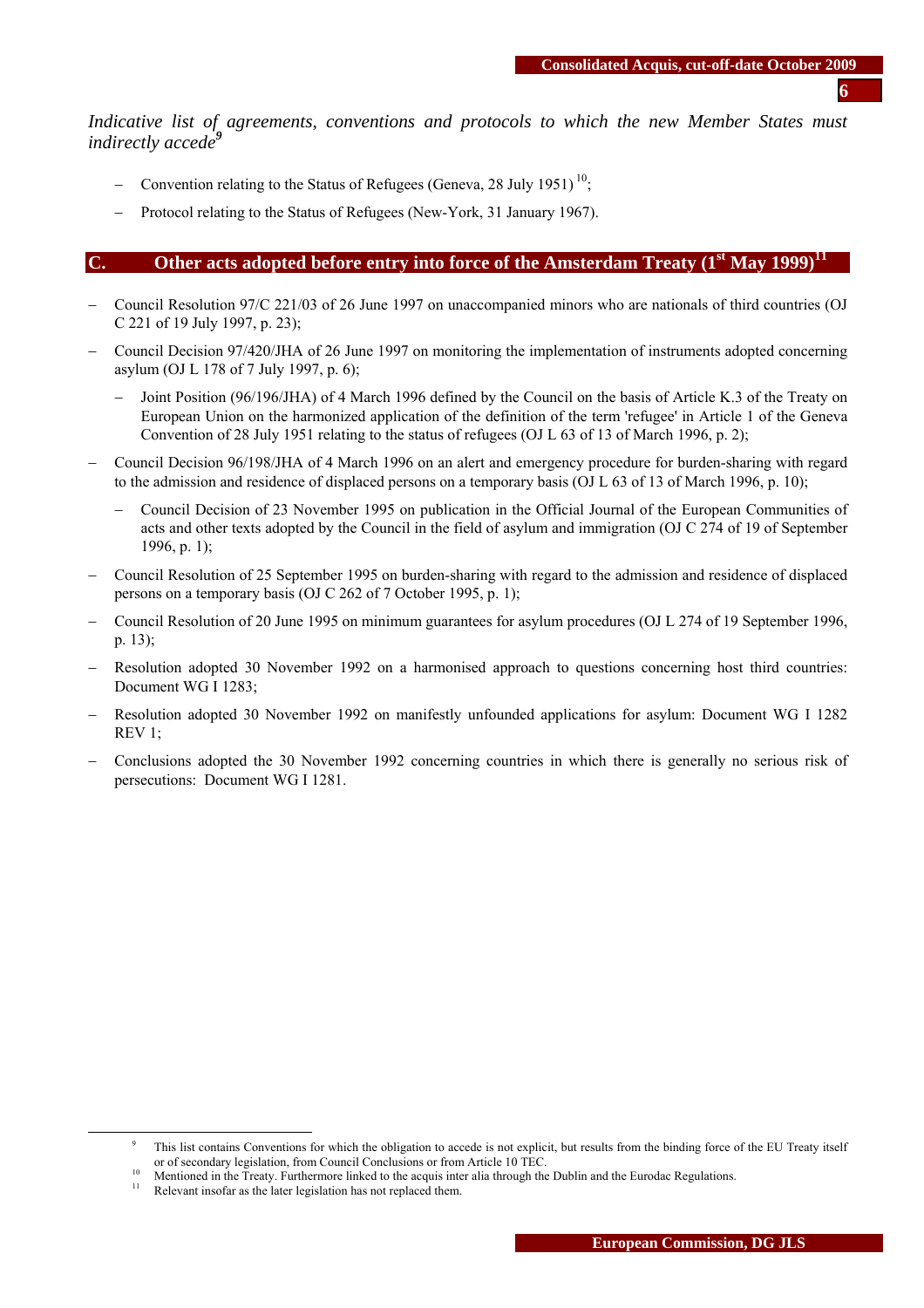## <span id="page-6-0"></span>**II. EXTERNAL BORDERS**

#### **A. Conventions to which accession is obligatory**

None

# **B. Joint Actions, Joint Positions (Maastricht Treaty); Common Positions, Framework Decisions and Decisions (Amsterdam Treaty) Instruments adopted under the TEC**

- − Joint Position 96/622/JHA of 25 October 1996 defined by the Council on the basis of Article K.3 (2) (a) of the Treaty on European Union, on pre-frontier assistance and training assignments (OJ L 281 of 31 October 1996, p. 1);
- Joint Action 98/700/JHA of 3 December 1998 adopted by the Council on the basis of Article K.3 of the Treaty on European Union concerning the setting up of a European Image Archiving System (FADO - False and Authentic Documents) (OJ L 333 of 9 December 1998, p. 4);
- − Council Decision 2000/261/JHA of 27 March 2000 on the improved exchange of information to combat counterfeit travel documents (OJ L 81 of 1 April 2000, p.1);
- $\triangleright$  Commission Decision C(2004)248 of 5 February 2004 on the management and monitoring of the Schengen Facility;
- Council Directive 2004/82/EC of 29 April on the obligation of carriers to communicate passenger data (OJ L 261 of 6 August 2004, p.  $24$ <sup>12</sup>;
- Council Regulation (EC) No 2007/2004 of 26 October 2004 establishing a European Agency for the Management of Operational Cooperation at the External Borders of the Member States of the European Union (OJ L 349 of 25 November 2004, p. 1);
	- Regulation (EC) No  $863/2007$  of the European Parliament and of the Council of 11 July 2007 establishing a mechanism for the creation of Rapid Border Intervention Teams and amending Council Regulation (EC) No 2007/2004 as regards that mechanism and regulating the tasks and powers of guest officers (OJ L 199 of 31 July 2007, p. 30);
	- Council Decision 2005/358/EC of 26 April 2005 designating the seat of the European Agency for the Management of Operational Cooperation at the External Borders of the Member States of the European Union, (OJ L 114 of 4 May 2005, p. 13);
- Council Decision 2007/511/EC of 15 February on the conclusion, on behalf of the Community, and on the provisional application of the Arrangement between the European Community and the Republic of Iceland and the Kingdom of Norway on the modalities of the participation by those States in the European Agency for the Management of Operational Cooperation at the External Borders of the Member States of the European Union (OJ L 188 of 20 July 2007, p. 15);
- Council Decision 2007/512/EC of 15 February on the signing, on behalf of the Community, and on the provisional application of the Arrangement between the European Community and the Republic of Iceland and the Kingdom of Norway on the modalities of the participation by those States in the European Agency for the Management of Operational Cooperation at the External Borders of the Member States of the European Union (OJ L 188 of 20 July 2007, p. 17);
	- Arrangement between the European Community and the Republic of Iceland and the Kingdom of Norway on the modalities of the participation by those States in the European Agency for the Management of Operational Cooperation at the External Borders of the Member States of the European Union (OJ L 188 of 20 July 2007, p. 19);
- Council Regulation (EC) No 2252/2004 of 13 December 2004 on standards for security features and biometrics in passports and travel documents issued by Member States (OJ L 385 of 29 December 2004, p. 1);
	- Commission Decision of 28 February 2005 laying down the technical specifications on the standards for security features and biometrics in passports and travel documents issued by Member States (C(2005) 409 final);

<sup>&</sup>lt;sup>12</sup> This instrument is also mentioned under the section on "Fight against illegal migration and return".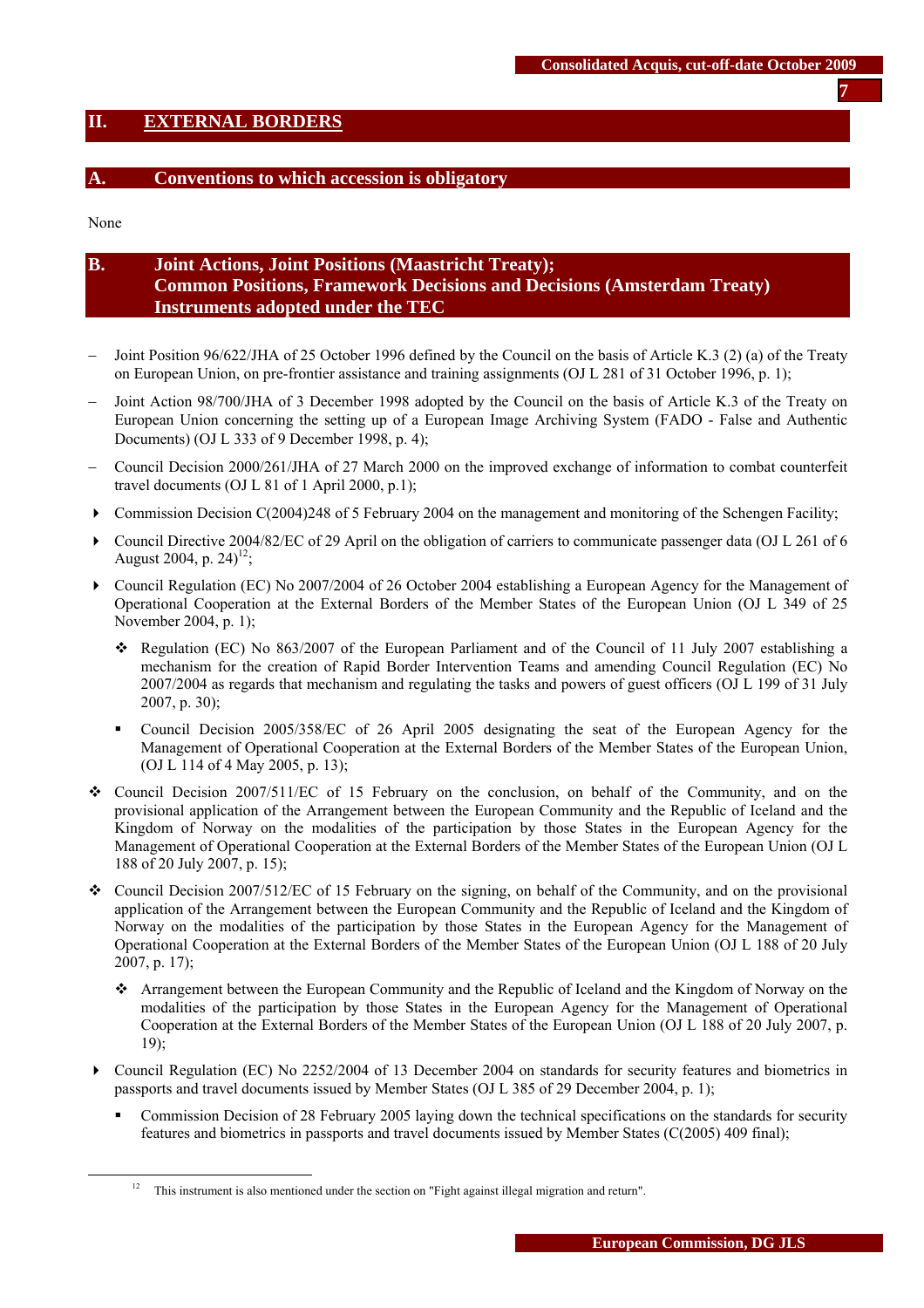- ¾ Commission Decision of 28 June 2006 laying down the technical specifications on the standards for security features and biometrics in passports and travel documents issued by Member States (C (2006) 2909);
- a Regulation (EC) No 444/2009 of the European Parliament and of the Council of 28 May 2009 amending Council Regulation (EC) No 2252/2004 on standards for security features and biometrics in passports and travel documents issued by Member States (OJ L 142 of 6 June 2009, p. 1);
- Equilation (EC) N° 562/2006 of the European Parliament and of the Council of 15 March 2006 establishing a Community Code on the rules governing the movement of persons across the borders (Schengen Borders Code) (OJ L 105 of 13 April 2006, p. 1);
	- Regulation (EC) No 296/2008 of the European Parliament and of the Council of 11 March 2008 amending Regulation (EC) No 562/2006 establishing a Community Code on rules governing the movement of persons across borders (Schengen Borders Code), as regards the implementing powers conferred on the Commission (OJ L 97 of 9 April 2008, p. 60);
	- a Regulation (EC) No 81/2009 of the European Parliament and of the Council of 14 January 2009 amending Regulation (EC) No 562/2006 as regards the use of the Visa Information System (VIS) under the Schengen Borders Code (OJ L 35 of 4 February 2009, p. 56);
- ¾ Commission Recommendation of 6 November 2006 establishing a common "Practical Handbook for Border Guards (Schengen Handbook)" to be used by Member States' competent authorities when carrying out the border control of persons (C(2006) 5186 final);
	- Commission Recommendation of 25 June 2008 amending the Recommendation establishing a common ''Practical Handbook for Border Guards (Schengen Handbook)'' to be used by Member States' competent authorities when carrying out the border control of persons (C (2006) 5186 final) (C (2008) 2976 final);
- $\triangleright$  Regulation (EC) No 1931/2006 of the European Parliament and of the Council of 20 December 2006 laying down rules on local border traffic at the external land borders of the Member States and amending the provisions of the Schengen Convention (OJ L 405 of 30 December 2006, p. 1. Corrigendum published in OJ L 29 of 3 February 2007, p. 3);
- $\div$  Decision No 574/2007/EC of the European Parliament and of the Council of 23 May 2007 establishing the External Borders Fund for the period 2007 to 2013 as part of the General programme "Solidarity and Management of Migration Flows" (OJ L 144 of 6 June 2007, p. 22);
	- Commission Decision 2007/599/EC of 27 August 2007 implementing Decision No 574/2007/EC of the European Parliament and of the Council as regards the adoption of strategic guidelines for 2007 to 2013 (OJ L 233 of 6 September 2007, p. 3);
	- Commission Decision 2008/456/EC of 5 March 2008 laying down the rules for the implementation of Decision No 574/2007/EC of the European Parliament and of the Council of 23 May 2007 establishing the External Borders Fund for the period 2007 to 2013 as part of the General programme "Solidarity and Management of Migration Flows" as regards Member States' management and control systems, the rules for administrative and financial management and the eligibility of expenditure on projects co-financed by the Fund<sup>13</sup> (OJ L 167 of 27 June 2008, p. 1);
	- a Commission Decision 2009/538/EC of 10 July 2009 amending Decision 2008/456/EC of 5 March 2008 laying down the rules for the implementation of Decision No 574/2007/EC of the European Parliament and of the Council of 23 May 2007 establishing the External Borders Fund for the period 2007 to 2013 as part of the General programme "Solidarity and Management of Migration Flows" as regards Member States' management and control systems, the rules for administrative and financial management and the eligibility of expenditure on projects co-financed by the Fund<sup>14</sup> (OJ L 180 of 11 July 2009, p. 20).

#### **C. Other European Union Instruments and documents**

− Council Recommendation 98/C 189/02 of 28 May 1998 on the provision of forgery detection equipment at ports of entry to the European Union (OJ C 189 of 17 June 1998, p. 19);

<sup>&</sup>lt;sup>13</sup> Notified under document number  $C(2008)$  789.

Notified under document number C(2009) 5373.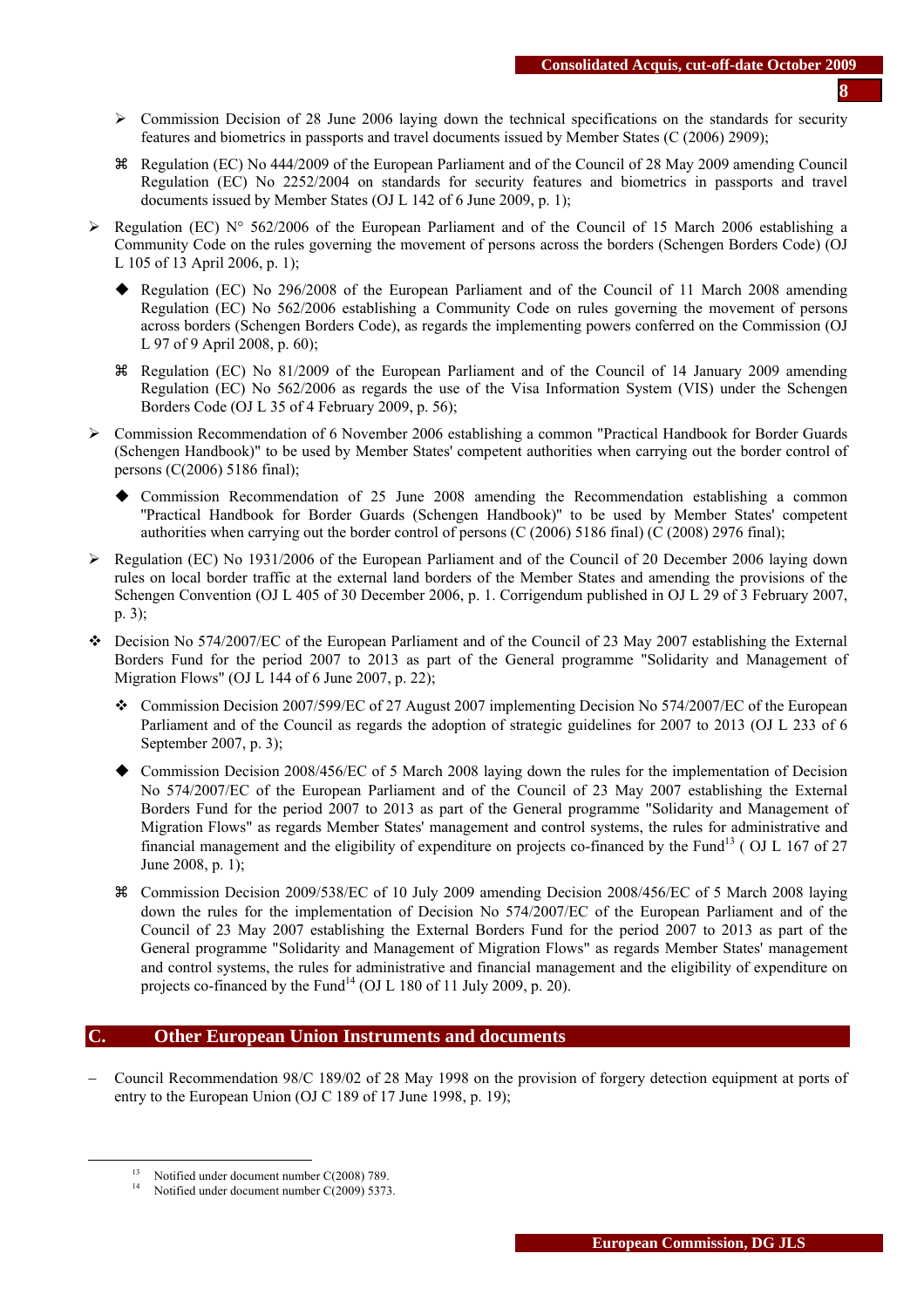− Resolution 2000/C 310/01 of the representatives of the governments of the Member States, meeting within the Council of 17 October 2000 supplementing the Resolutions of 23 June 1981, 30 June 1982, 14 July 1986 and 10 July 1995 as regards the security characteristics of passports and other travel documents (OJ C 310 of 28 October 2000, p. 1).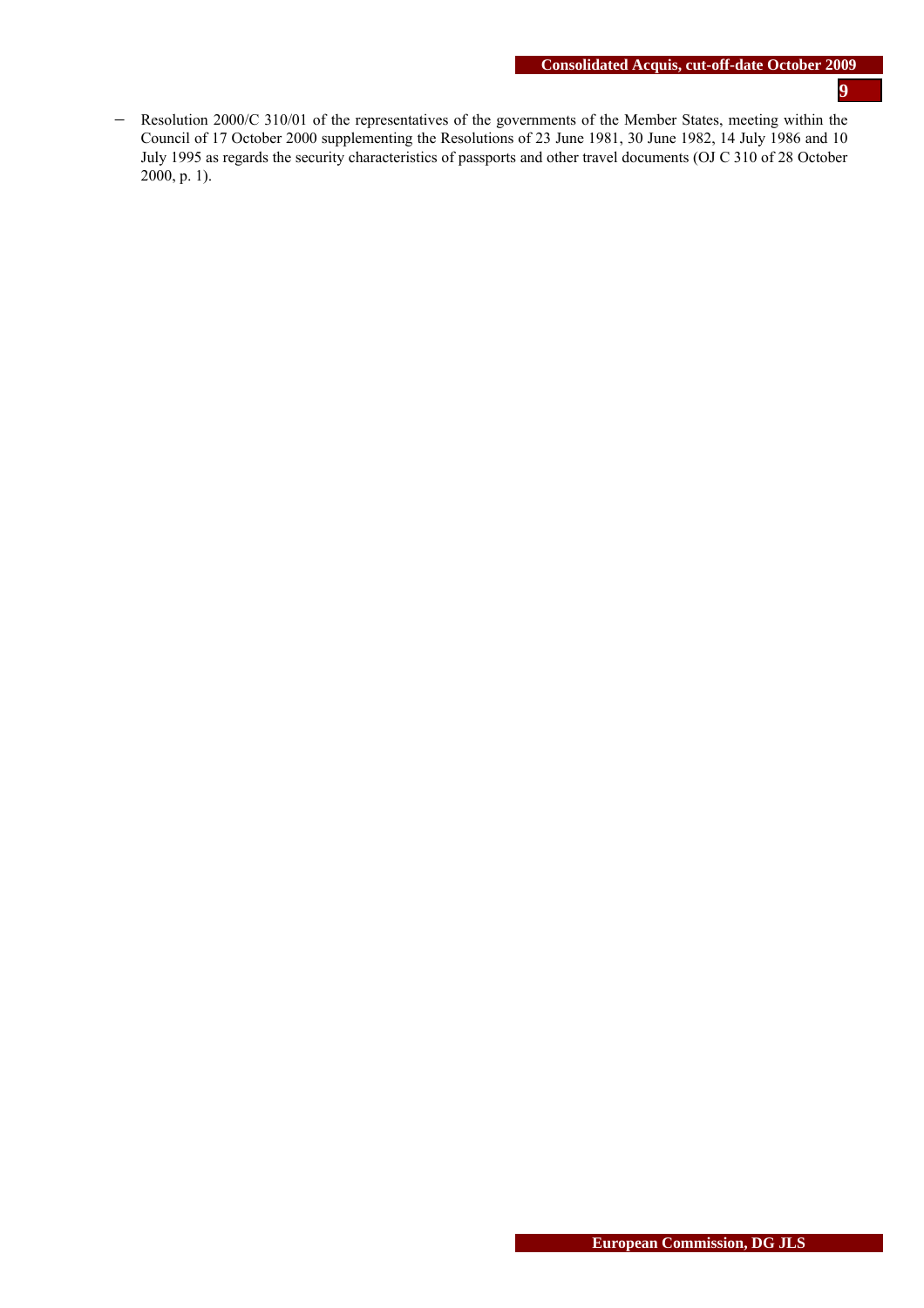#### <span id="page-9-0"></span>**III. VISA**

#### **A. Conventions to which accession is obligatory**

None

| <b>B.</b> | <b>Joint Actions, Joint Positions (Maastricht Treaty);</b>              |
|-----------|-------------------------------------------------------------------------|
|           | (Common Positions, Framework Decisions and Decisions (Amsterdam Treaty) |
|           | Instruments adopted under the TEC <sup>15</sup>                         |

- − Council Regulation (EC) No 1683/95 of 29 May 1995 laying down a uniform format for visas (OJ L 164 of 14 July 1995, p. 1);
	- ο Council Regulation (EC) No 334/2002 of 18 February 2002 amending Regulation (EC) No 1683/95 laying down a uniform format for visas (OJ L 53 of 23 February 2002, p. 7);
	- ο Commission Decision of 7 February 1996 and Commission Decision of 3 June 2002 laying down further technical specifications for the uniform format for visas (not published);
	- Council Regulation (EC) No 856/2008 of 24 July 2008 amending Regulation (EC No 1683/95 of 29 May 1995 laying down a uniform format for visas (OJ L 235 of 2 September 2008, p. 1);
	- − Council Regulation (EC) No 539/2001 of 15 March 2001 listing the third countries whose nationals must be in possession of visas when crossing the external borders and those whose nationals are exempt from that requirement (OJ L 81 of 21 March 2001, p. 1);
	- − Council Regulation (EC) No 2414/2001 of 7 December 2001 amending Regulation (EC) No 539/2001 listing the third countries whose nationals must be in possession of visas when crossing the external borders of Member States and those whose nationals are exempt from that requirement (OJ L 327 of 12 December 2001, p. 1);
	- Council Regulation (EC) No 453/2003 of 6 March 2003 amending Regulation (EC) No 539/2001 listing the third countries whose nationals must be in possession of visas when crossing the external borders and those whose nationals are exempt from that requirement (OJ L 69 of 6 March 2003, p.  $10)^{16}$ ;
	- Council Regulation (EC) No 851/2005 of 2 June 2005 amending Regulation (EC) No 539/2001 listing the third countries whose nationals must be in possession of visas when crossing the external borders and those whose nationals are exempt from that requirement as regards the reciprocity mechanism (OJ L 141 of 4 June 2005, p.  $3)^{17}$ ;
	- Statement on Council Regulation (EC), No 851/2005 of 2 June 2005 amending Regulation (EC) No 539/2001 as regards the reciprocity mechanism (OJ L 185 of 16 July 2005, p. 1);
	- $\triangleright$  Council Regulation (EC) No 1932/2006 of 21 December 2006 amending Regulation (EC) No 539/2001 listing the third countries whose nationals must be in possession of visas when crossing the external borders and those

**10**

 <sup>15</sup> See also, for information purpose, Council Regulation (EC) No 1295/2003 of 15 July 2003 relating to measures envisaged to facilitate the procedures for applying for and issuing visas for members of the Olympic family taking part in the 2004 Olympic or Paralympic Games in Athens (OJ L 183 of 20 July 2003, p. 1) and Regulation (EC) No 2046/2005 of the European Parliament and of the Council of 14 December 2005 relating to measures envisaged to facilitate the procedures for applying for and issuing visas for members of the Olympic family taking part in the 2006 Olympic and/or Paralympic Winter Games in Turin (OJ L 334 of 20 December 2005, p. 1).<br><sup>16</sup> See also Communication from the Commission pursuant to Council Regulation (EC) No 539/2001 of 15 Mar

countries whose nationals must be in possession of visas when crossing the external borders and those whose nationals are exempt from that requirement as amended by Regulation (EC) No 2414/2001 of 7 December 2001 (OJ C 68 of 21 March 2003, p.1).<br>See related notifications: notification by the Czech Republic concerning visa reciprocity (OJ C 163 of 5 July

concerning visa reciprocity by the Slovak Republic, Estonia, Latvia, Lithuania, Greece, Germany, Czech Republic, Poland, Slovenia, Portugal, Cyprus, Malta, Hungary, Italy and Finland (OJ C 251 of 11 October 2005, p. 1); notification by Denmark concerning visa reciprocity (OJ C 277 of 10 November 2005, p. 1); notification by Sweden concerning visa reciprocity (OJ C 277 of 10 November 2005, p. 1); notification by the Republic of Austria concerning visa reciprocity (OJ C 277 of 10 November 2005, p. 2); notification by Iceland concerning visa reciprocity (OJ C 310 of 8 December 2005, p. 1); notification by the Slovak Republic concerning visa reciprocity (OJ C 327 of 23 December 2005, p. 1); notification by the Republic of Estonia concerning visa reciprocity (OJ C 327 of 23 December 2005, p. 2); notification by Estonia concerning visa reciprocity (OJ C 27 of 3 February 2006, p. 1); notification by Bulgaria concerning visa reciprocity (OJ C 75 of 3 April 2007, p. 5); notification by Romania concerning visa reciprocity (OJ C 75 of 3 April 2007, p. 6); notification by Romania concerning visa reciprocity (OJ C 19 of 25 January 2008, p. 1); notification by Bulgaria concerning visa reciprocity (OJ C 62 of 7 March 2008, p. 2); notification by Romania concerning visa reciprocity (OJ C 161 of 25 June 2008, p. 2); notification by Romania concerning visa reciprocity (OJ C 161 of 25 June 2008, p. 3).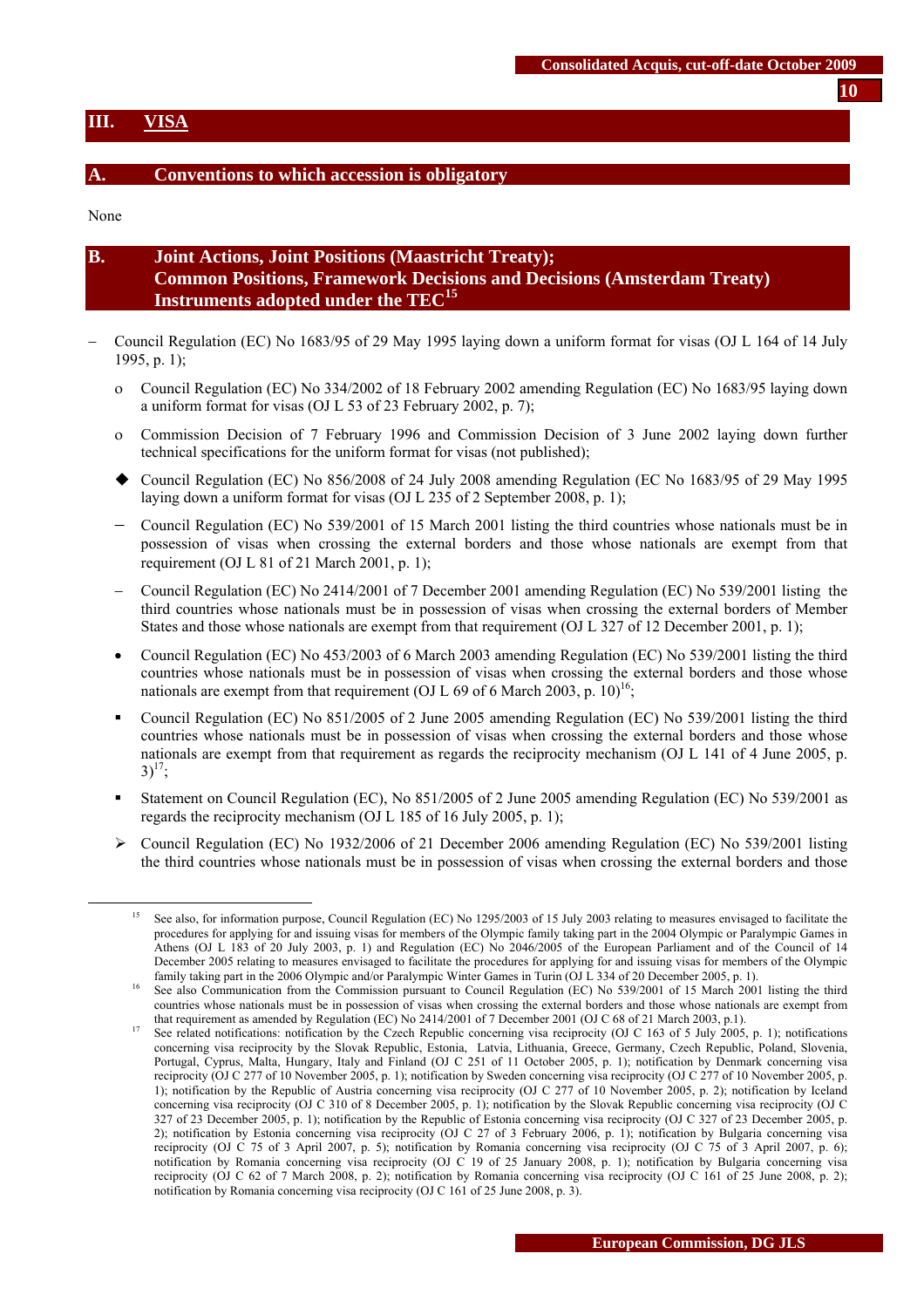whose nationals are exempt from that requirement (OJ L 405 of 30 December 2006, p. 23. Corrigendum published in OJ L 29 of 3 February 2007, p. 10);

- Council Decision 2003/330/EC of 19 December 2002 on declassifying the Schengen consultation network (technical specifications) (OJ L 116 of 13 May 2003, p. 22);
- Council Decision 2007/519/EC of 16 July 2007 amending Part 2 of the Schengen consultation network (technical specifications) (OJ L 192 of 24 July 2007, p. 26);
- Council Decision 2007/866/EC of 6 December 2007 amending Part I of the Schengen consultation network (technical specifications) (OJ L 340 of 22 December 2007, p. 92);
- Council Decision 2008/910/EC of 27 November 2008 amending Parts 1 and 2 of the Schengen consultation network (technical specifications) (OJ L 328 of 6 December 2008, p. 38);
- ο Common Consular Instructions on visas for the diplomatic missions and consular posts (OJ C 313 of 16 December 2002, p. 1 and OJ C 326 of 22 December 2005, p.  $1$ <sup>18</sup>;
	- Council Decision 2003/454/EC of 13 June 2003 amending Annex 12 of the Common Consular Instructions and Annex 14a of the Common Manual on visa fees (OJ L 152 of 20 June 2003, p. 82);
	- Council Decision 2003/585/EC of 28 July 2003 amending Annex 2, Schedule A, of the Common Consular Instructions and Annex 5, Schedule A, of the Common Manual on the visa requirements for holders of Pakistani diplomatic passports (OJ L 198 of 6 August 2003, p. 13);
	- Council Decision 2003/586/EC of 28 July 2003 on the amendment of Annex 3, Part I, of the Common Consular Instructions and Annex 5a, Part I, of the Common Manual on third country nationals subject to airport visa requirements (OJ L 198 of 6 August 2003, p. 15);
	- Council Decision 2008/374/EC of 29 April 2008 amending Annex 3, Part I, to the Common Consular Instructions on third-country nationals subject to airport visa requirements (OJ L 129 of 17 May 2008, p. 46);
	- Council Decision 2008/859/EC of 4 November 2008 amending Annex 3, Part I, of the Common Consular Instructions on third country nationals subject to airport visa requirements (OJ L 303 of 14 November 2008, p. 19);
	- $\triangleright$  Council Decision 2004/14 of 22 December 2003 amending the third subparagraph (Basic criteria for examining applications) of Part V of the Common Consular Instructions 22.12.2003 (OJ L 5 of 9 January 2004, p. 74);
	- Council Decision 2004/15 of 22 December 2003 amending point 1.2 of Part II of the Common Consular Instructions and drawing up a new Annex thereto (OJ L 5 of 9 January 2004, p. 76);
	- Council Decision 2004/16 of 22 December 2003 on downgrading Annex 5 to the Common Consular Instructions and the corresponding Annex 14b to the Common Manual and on declassifying Annexes 9 and 10 to the Common Consular Instructions and the corresponding Annexes 6b and 6c to the Common Manual (OJ L 5 of 9 January 2004, p. 78);
	- Council Decision 2004/17 of 22 December 2003 amending Part V, point 1.4, of the Common Consular Instructions and Part I, point 4.1.2 of the Common Manual as regards inclusion of the requirement to be in possession of travel medical insurance as one of the supporting documents for the grant of a uniform entry visa (OJ L 5 of 9 January 2004, p. 79);
	- ¾ Council Decision 2006/440/EC of 1 June 2006 amending Annex 12 to the Common Consular Instructions and Annex 14a to the Common Manual on the fees to be charged corresponding to the administrative costs of processing visa applications (OJ L 175 of 29 June 2006, p. 77);

 <sup>18</sup> Publication of the Common Consular Instructions as adopted by the Executive Committee established by the Convention implementing the Schengen Agreement including subsequent modifications (Council Decision 2001/329/EC of 24 April 2001 updating part VI and Annexes 3, 6 and 13 of the Common Consular Instructions and Annexes 5(a), 6(a) and 8 to the Common Manual (OJ L 116 of 26 April 2001, p. 32); Council Decision 2001/420/EC of 28 May 2001 on the adaptation of Parts V and VI and Annex 13 of the Common Consular Instructions on Visas and Annex 6a to the Common Manual with regard to long-stay visas valid concurrently as short-stay visas, (OJ L 150 of 6 June 2001, p. 47); Council Decision 2002/44/EC of 20 December 2001 amending Part VII and Annex 12 to the Common Consular Instructions and Annex 14a to the Common Manual (OJ L 20 of 23 January 2002, p. 5); Council Decision 2002/354/EC of 25 April 2002 on the adaptation of Part III of, and the creation of an Annex 16 to, the Common Consular Instructions (OJ L 123 of 9 may 2002, p. 50); Council Decision 2002/585/EC of 12 July 2002 on the adaptation of parts III and VIII of the common consular instructions, (OJ L 187 of 16 July 2002, p. 44); Council Decision 2002/586/EC of 12 July 2002 on the amendment of part VI of the common consular instructions (OJ L 187 of 16 July 2002, p. 48).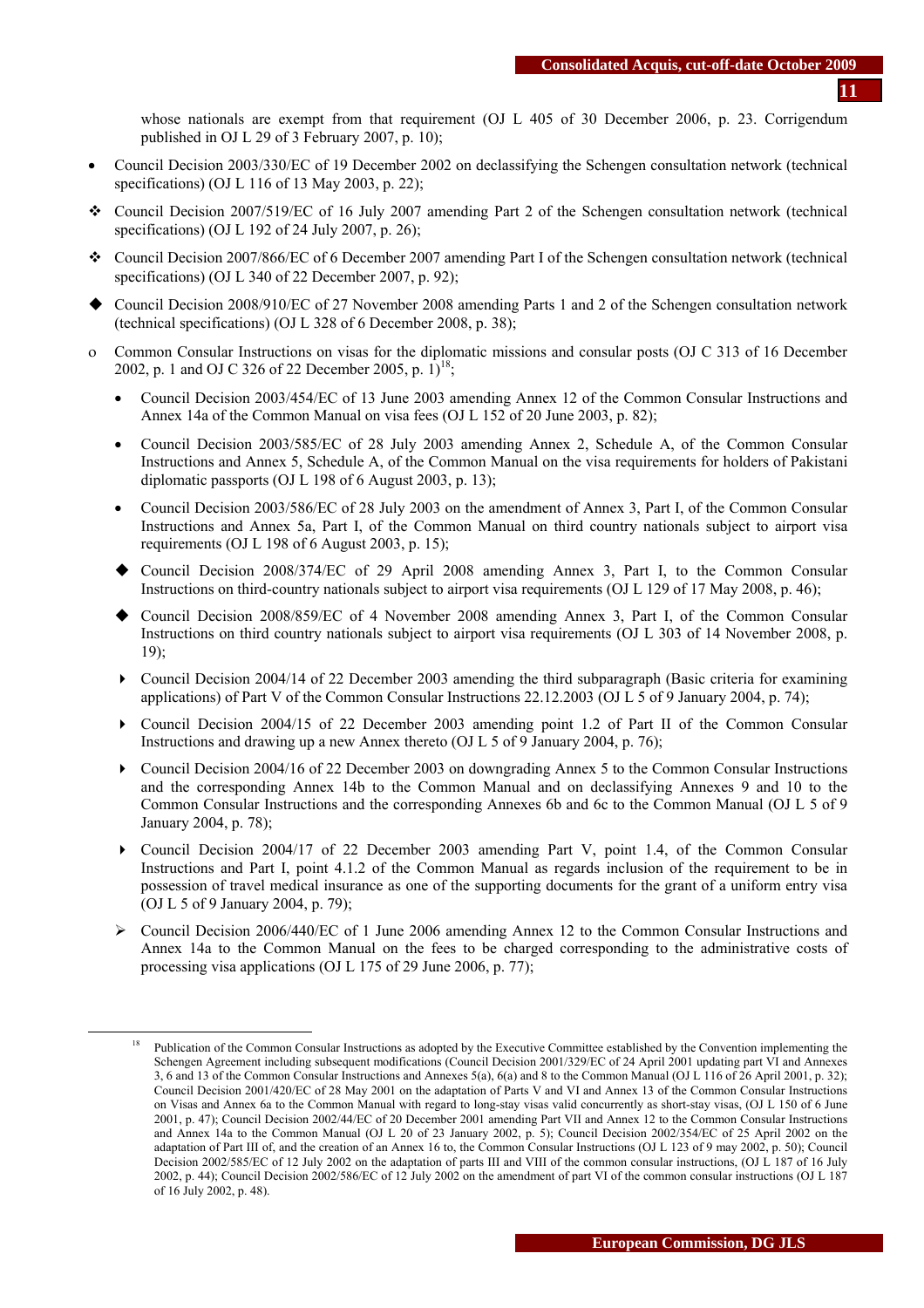- ¾ Council Decision 2006/684/EC of 5 October 2006 amending Annex 2, Schedule A, to the Common Consular Instructions on the visa requirements for holders of Indonesian diplomatic and service passports (OJ L 208 of 12 October 2006, p. 29);
- Council Decision 2008/905/EC of 27 November 2008 amending Annex 13 to the Common Consular Instructions on filling in visa stickers (OJ L 327 of 5 December 2008, p. 19);
- Council Decision 2008/972/EC of 18 December 2008 amending Annex 13 to the Common Consular Instructions on filling in visa stickers (OJ L 345 of 23 December 2008, p. 88);
- a Council Decision 2009/171/EC of 10 February 2009 amending Annex 2, Schedule A, to the Common Consular Instructions on the visa for the diplomatic missions and consular posts, in relation to visa requirements for holders of Indonesian diplomatic and service passports (OJ L 61 of 5 March 2009, p. 17);
- a Regulation (EC) No 390/2009 of the European Parliament and of the Council of 23 April 2009 amending the Common Consular Instructions on visas for diplomatic missions and consular posts in relation to the introduction of biometric including provisions on the organisation of the reception and processing of visa applications (OJ L 131 of 28 May 2009, p. 1);
- ο Council Regulation (EC) No 333/2002 of 18 February 2002 on a uniform format for forms for affixing the visa issued by Member States to persons holding travel documents not recognised by the Member State drawing up the form (OJ L 53 of 23 February 2002, p. 4);
	- ο Commission Decision of 12 August 2002 laying down the technical specifications for the uniform format for affixing the visa issued by Member States to persons holding travel documents not recognised by the Member State drawing up the form (not published);
- ο Council Regulation No 1030/2002/EC of 13 June 2002 laying down a uniform format for residence permits for thirdcountry nationals (OJ L 157 of 15 June 2002, p. 1);
	- ο Commission Decision of 14 August 2002 laying down the technical specifications for the uniform format for residence permits for third country nationals (not published);
	- Council Regulation (EC) No 380/2008 of 18 April 2008 amending Regulation (EC) No 1030/2002 laying down a uniform format for residence permits for third-country nationals (OJ L 115 of 29 April 2008, p. 1);
- Council Regulation 693/2003/EC of 14 April 2003 establishing a specific Facilitated Transit Document (FTD), a Facilitated Rail Transit Document (FRTD) and amending the Common Consular Instructions and the Common Manual (OJ L 99 of 17 April 2003, p. 8);
- Council Regulation No 694/2003 of 14 April 2003 on uniform formats for Facilitated Transit Documents (FTD and Facilitated Rail Transit Documents (FRTD) provided for in Regulation (EC) No 693/2003 (OJ L 99 of 17 April 2003, p. 15);
- Council Decision 2004/512/EC of 8 June 2004 establishing the Visa Information System (VIS) (OJ L 213 of 15 June 2004, p. 5. Corrigendum published in OJ L 271 of 30 September 2006, p. 85);
	- ¾ Commission Decision 2006/648/EC of 22 September 2006 laying down the technical specifications on the standards for biometric features related to the development of the Visa Information System, (OJ L 267 of 27 September 2006, p. 41);
	- $\triangleright$  Commission Decision 2006/752/EC of 3 November 2006 establishing the sites for the Visa Information System during the development phase (OJ L 305 of 4 November 2006, p. 13);
	- Commission Decision 2008/602/EC of 17 June 2008 laying down the physical architecture and requirements of the national interfaces and of the communication infrastructure between the central VIS and the national interfaces for the development phase (OJ L 194 of 23 July 2008, p. 3);
- Commission Decision 2008/602/EC of 17 June 2008 laying down the physical architecture and requirements of the national interfaces and of the communication infrastructure between the central VIS and the national interfaces for the development phase<sup>19</sup> (OJ L 194 of 23 July 2008, p. 3);
- Regulation (EC) No 767/2008 of the European Parliament and of the Council of 9 July 2008 concerning the Visa Information System (VIS) and the exchange of data between Member States on short-stay visas (VIS Regulation) (OJ L 218 of 13 August 2008, p. 60);

<sup>&</sup>lt;sup>19</sup> Notified under document number C(2008) 2693.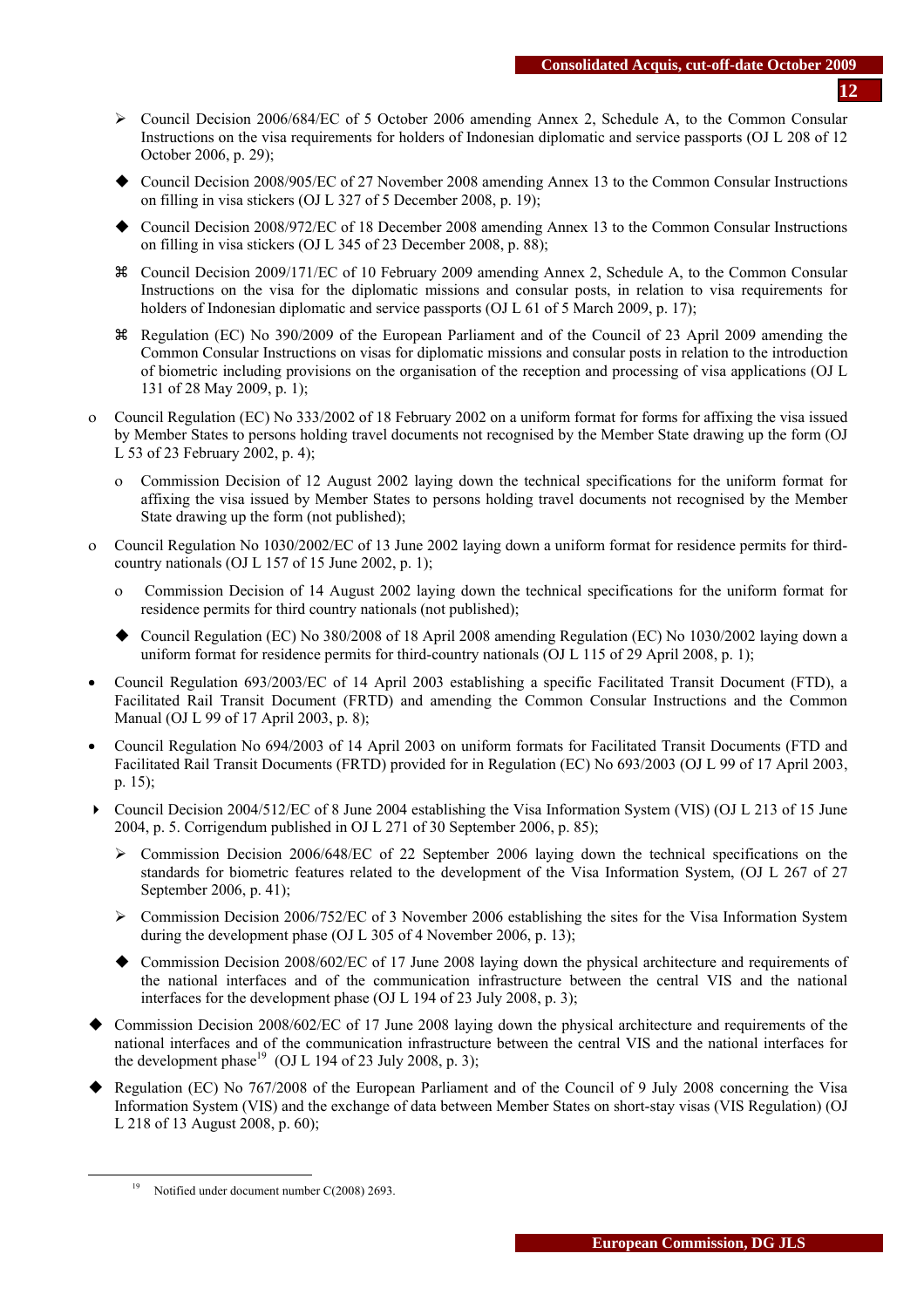- a Commission Decision 2009/377/EC of 5 May 2009 adopting implementing measures for the consultation mechanism and the other procedures referred to in article 16 of Regulation (EC) No 767/2008 of the European Parliament and of the Council concerning the Visa Information System (VIS) and the exchange of data between Member States on short-stay visas (VIS Regulation) (OJ L 117 of 12 May 2009, p. 3);
- a Commission Decision 2009/756/EC of 9 October 2009 laying down specifications for the resolution and use of fingerprints for biometric identification and verification in the Visa Information System (OJ L 270 of 15 October 2009, p.  $14)^{20}$ ;
- Council Decision 2008/633/JHA of 23 June 2008 concerning access for consultation of the Visa Information System (VIS) by designated authorities of Member States and by Europol for the purposes of the prevention, detection and investigation of terrorist offences and of other serious criminal offences (OJ L 218 of 13 August 2008, p. 129);
- Council Decision 2005/367/CE of 14 April 2005 authorising Member States to ratify in the interests of the Community the Seafarer's Identity Document Convention of the International Labour Organisation (Convention 185) (OJ L 136 of 30 May 2005, p. 1);
- $\triangleright$  Decision No 895/2006/EC of the European Parliament and of the Council of 14 June 2006 introducing a simplified regime for the control of persons at the external borders based on unilateral recognition by the Czech Republic, Estonia, Cyprus, Latvia, Lithuania, Hungary, Malta, Poland, Slovenia and Slovakia of certain documents as equivalent to their national visas for the purposes of transit through their territories (OJ L 167 of 20 June 2006, p.  $1)^{21}$ ;
- $\triangleright$  Decision No 896/2006/EC of the European Parliament and of the Council of 14 June 2006 establishing a simplified regime for the control of persons at the external borders based on the unilateral recognition by the Member States of certain residence permits issued by Switzerland and Liechtenstein for the purpose of transit through their territory (OJ L 167 of 20 June 2006, p.  $8)^{22}$ ;
	- Decision No 586/2008 of the European Parliament and of the Council of 17 June 2008 amending Decision No 896/2006/EC establishing a simplified regime for the control of persons at the external borders based on the unilateral recognition by the Member States of certain residence permits issued by Switzerland and Liechtenstein for the purpose of transit through their territory (OJ L 162 of 21 June 2008, p. 27);
- Decision No 582/2008 of the European Parliament and of the Council of 17 June 2008 introducing a simplified regime for the control of persons at the external borders based on the unilateral recognition by Bulgaria, Cyprus and Romania of certain documents as equivalent to their national visas for the purposes of transit through their territories (OJ L 161 of 20 June 2008, p. 30);
- Council Decision 2007/340/EC of 19 April 2007 on the conclusion of the Agreement between the European Community and the Russian Federation on the facilitation of the issuance of visas to the citizens of the European Union and the Russian Federation (OJ L 129 of 17 May 2007, p. 25);
- Council Decision 2007/821/EC of 8 November 2007 on the conclusion of the Agreement between the European Community and the Republic of Albania on the facilitation of the issuance of visas (OJ L 334 of 19 December 2007, p. 84);
- Council Decision 2007/822/EC of 8 November 2007 on the conclusion of the Agreement between the European Community and Bosnia and Herzegovina on the facilitation of the issuance of visas (OJ L 334 of 19 December 2007, p. 96);
- Council Decision 2007/823/EC of 8 November 2007 on the conclusion of the Agreement between the European Community and the Republic of Montenegro on the facilitation of the issuance of visas (OJ L 334 of 19 December 2007, p. 108);
- Council Decision 2007/824/EC of 8 November 2007 on the conclusion of the Agreement between the European Community and the Former Republic of Macedonia on the facilitation of the issuance of visas (OJ L 334 of 19 December 2007, p. 120);
- Council Decision 2007/825/EC of 8 November 2007 on the conclusion of the Agreement between the European Community and the Republic of Serbia on the facilitation of the issuance of visas (OJ L 334 of 19 December 2007, p. 136);

<sup>&</sup>lt;sup>20</sup> Notified under document C(2009) 7435.

 $^{21}$  Also relevant for visas.

Also relevant for visas.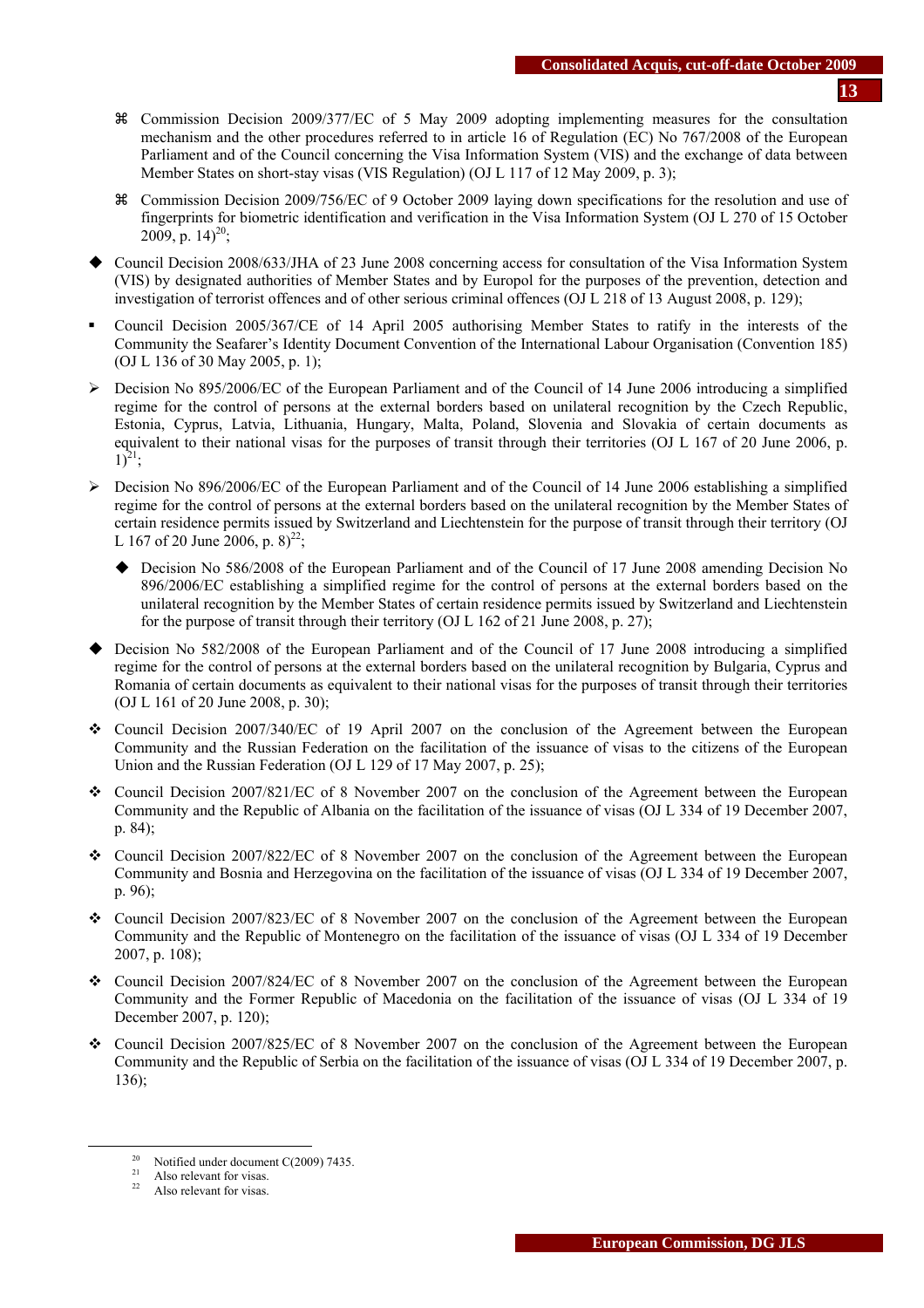- Council Decision 2007/826/EC of 8 November 2007 on the conclusion of the Agreement between the European Community and the Republic of Moldova on the facilitation of the issuance of visas (OJ L 334 of 19 December 2007, p. 168);
- Council Decision 2007/840/EC of 29 November 2007 on the conclusion of the Agreement between the European Community and Ukraine on the facilitation of the issuance of visas (OJ L 332 of 18 December 2007, p. 66);
- a Regulation (EC) No 810/2009 of the European parliament and of the Council of 13 July 2009 establishing a Community Code on Visas (Visa Code) (OJ L 243 of 15 September 2008, p. 1).

#### **C. Other European Union Instruments and documents**

- − Council Recommendation 96/C 80/01 of 4 March 1996 relating to local consular cooperation regarding visas (OJ C 80 of 18 March 1996, p. 1);
- − Council Recommendation 1999/C 140/01 of 29 April 1999 on the provisions for the detection of falsified documents in the visa departments of representations abroad and in the offices of domestic authorities dealing with the issue or extension of visas (OJ C 140 of 20 May 1999, p. 1);
- $\geq$  Council Decision 2004/265/EC of 8 March concerning the conclusion of the Memorandum of Understanding between the European Community and the National Tourism Administration of the People's Republic of China (ADS) (OJ L 83 of 30 March 2004, p. 12);
- Commission Recommendation 2004/645/EC of 16 September 2004 on the implementation by the consular offices of the Member States of the Memorandum of Understanding between the European Community and the National Tourism Administration of the People's Republic of China on visa and related issues concerning tourist groups from the People's Republic of China  $(ADS)^{23}$  (OJ L 296 of 21 September 2004, p. 23);
- Recommendation of the European Parliament and of the Council 2005/761/EC of 28 September 2005 to facilitate the issue by the Member States of uniform short-stay visas for researchers from third countries travelling within the Community for the purpose of carrying out scientific research (OJ L 289 of 3 November 2005, p. 23);
- Council Recommendation (2005/762/EC) of 12 October 2005 to facilitate the admission of third-country nationals to carry out scientific research in the European Community (OJ L 289 of 3 November 2005, p. 26).

<sup>&</sup>lt;sup>23</sup> Notified under document number C(2004) 2886.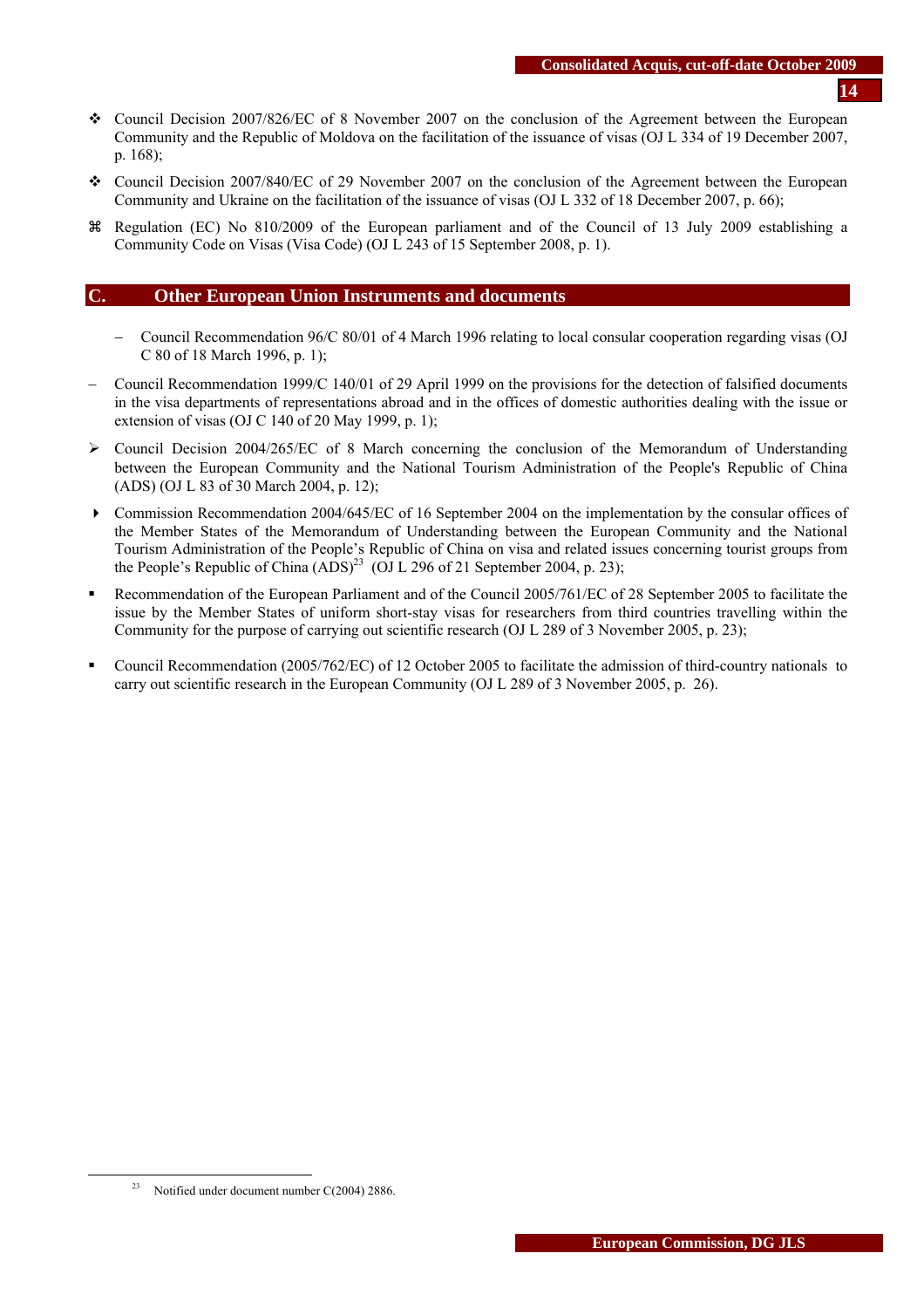#### <span id="page-14-0"></span>**ADMISSION**

#### A. Legislative acts adopted after entry into force of the Amsterdam Treaty (1<sup>st</sup> May 1999)

- \* Regulation (EC) No 862/2007 of the European Parliament and of the Council of 11 July 2007 on Community statistics on migration and international protection and repealing Council Regulation (EEC) No 311/76 on the compilation of statistics on foreign workers (OJ L 199 of 31 July 2007, p. 23)<sup>24</sup>;
- ¾ Regulation (EC) No 1905/2006 of the European Parliament and of the Council of 18 December 2006 establishing a financing instrument for development cooperation (OJ L 378 of 27 December 2006) – Thematic Programme on cooperation with third countries in the areas of migration and asylum (Article  $16)^{25}$ ;
- $\triangleright$  Council Decision 2006/688/EC of 5 October 2006 on the establishment of a mutual information mechanism concerning Member States' measures in the areas of asylum and immigration (OJ L 283 of 14 October 2006, p. 40);
- Council Directive 2005/71/EC of 12 October 2005 on a specific procedure for admitting third-country nationals for the purposes of scientific research (OJ L 289 of 3 November 2005, p. 15);
- Council Decision 2004/927/EC of 22 December 2004 providing for certain areas covered by Title IV of Part Three of the Treaty establishing the European Community to be governed by the procedure laid down in Article 251 of that Treaty (OJ L 396 of 31 December 2004, p. 45)<sup>26</sup>;
- Council Directive 2004/114/EC of 13 December 2004 on the conditions of admission of third-country nationals for the purposes of studies, pupil exchange, unremunerated training or voluntary service (OJ L 375 of 23 December 2004, p. 12);
- Directive 2004/38/EC of the European Parliament and of the Council of 29 April 2004 on the right of citizens of the Union and their family members to move and reside freely within the territory of the Member States amending Regulation (EEC) No 1612/68 and repealing Directives 64/221/EEC, 68/360/EEC, 72/194/EEC, 73/148/EEC, 75/34/EEC, 75/35/EEC, 90/364/EEC, 90/365/EEC and 93/96/EEC (Text with EEA relevance) (OJ L 158 of 30 April 2004, p.  $77)^{27}$ ;
- Council Directive 2003/109/EC of 25 November 2003 concerning the status of third-country nationals who are long term residents (OJ L 16 of 23 of January 2004, p. 44);
- Council Directive 2003/86/EC of 22 September 2003 on the right to family reunification (OJ L 251 of 3 October 2003, p. 12);
- ο Council Regulation (EC) No 1030/2002 of 13 June 2002 laying down a uniform format for residence permits for third-country nationals (OJ L 157 of 15 June 2002, p. 1);
- Council Decision 2008/381/EC of 14 May 2008 establishing a European Migration Network (OJ L 131 of 12 May 2008, p. 7);
	- a Commission Decision 2009/350/EC of 28 April 2009 on the request by Ireland to accept Council Decision 2008/381/EC establishing a European Migration Network<sup>28</sup> (OJ L 108 of 29 April 2009, p. 53);
- Council Decision  $N^{\circ}$  2007/435/EC of 25 June 2007 establishing the European Fund for the Integration of thirdcountry nationals for the period 2007 to 2013 as part of the General programme "Solidarity and Management of Migration Flows, (OJ L 168 of 28 June 2007, p. 18);
	- Commission Decision 2007/599/EC of 21 August 2007 implementing Council Decision 2007/435/EC as regards the adoption of strategic guidelines for 2007 to 2013 (C(2007)3926);
		- Commission Decision 2008/457/EC of 5 March 2008 laying down the rules for the implementation of Council Decision 2007/435/EC establishing the European Fund for the integration of third-country nationals the period 2007 to 2013 as part of the General programme "Solidarity and Management of Migration Flows" as regards

<sup>&</sup>lt;sup>24</sup> This instrument is also mentioned under the section on "asylum".

<sup>&</sup>lt;sup>25</sup> This instrument is also mentioned under the section on "asylum".

This instrument is also mentioned under the section on "asylum".

<sup>&</sup>lt;sup>27</sup> This instrument is also mentioned under the section on "EU citizenship".<br><sup>28</sup> Notified under document number C(2009) 2708.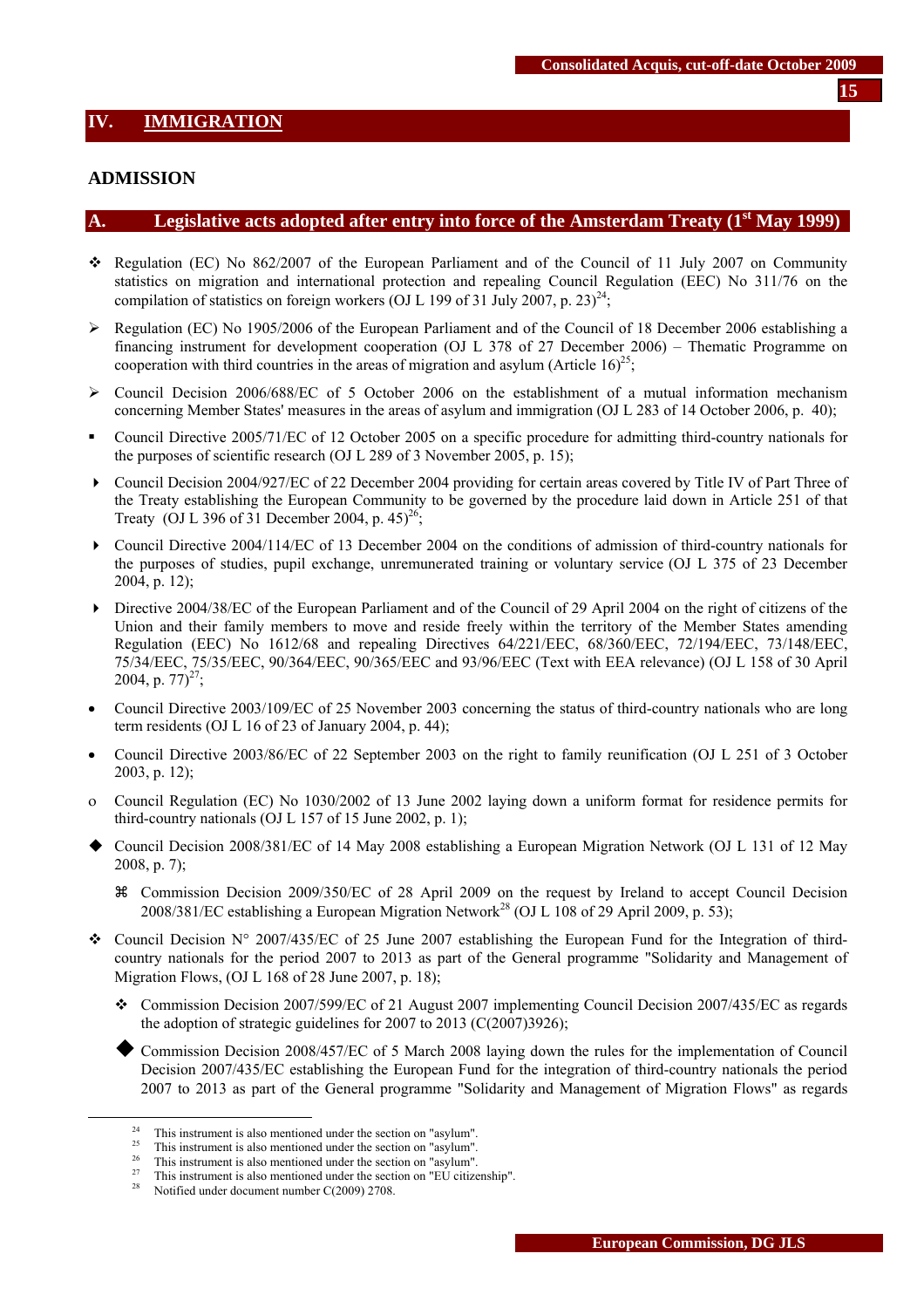Member States' management and control systems, the rules for administrative and financial management and the eligibility of expenditure on projects co-financed by the Fund<sup>29</sup> (OJ L167 of 27 June 2008, p. 69);

- a Commission Decision 2009/534/EC of 9 July 2009 amending Decision 2008/457/EC of 5 March 2008 laying down the rules for the implementation of Council Decision 2007/435/EC establishing the European Fund for the integration of third-country nationals the period 2007 to 2013 as part of the General programme "Solidarity and Management of Migration Flows" as regards Member States' management and control systems, the rules for administrative and financial management and the eligibility of expenditure on projects co-financed by the Fund $30$ (OJ L179 of 10 July 2009, p. 64);
- a Council Directive 2009/50/EC of 25 May 2009 on the conditions of entry and residence of third-country nationals for the purposes of highly qualified employment (OJ L 155 of 18 June 2009, p. 17).

# **B.** Other acts adopted before entry into force of the Amsterdam Treaty (1<sup>st</sup> May 1999)<sup>31</sup>

- Joint principles for the exchange of data in CIREFI: Doc 9987/98 CIREFI 48:
- − Council Resolution 97/C 221/03 of 26 June 1997 on unaccompanied minors who are nationals of third countries (OJ C 221 of 19 July 1997, p. 23);
- − Joint action adopted by the Council on the basis of Article K.3.2.b of the Treaty on European Union concerning travel facilities for school pupils from third countries resident in a Member State (OJ L 327 of 19 December 1994, p. 1);
- − Council Resolution of 30 November 1994 relating to the limitations on the admission of third-country nationals to the territory of the Member States for the purpose of pursuing activities as self-employed persons (OJ C 274 of 19 September 1996, p. 7);
- − Council Conclusions of 30 November 1994 on the organization and development of the Centre for Information, Discussion and Exchange on the Crossing of Frontiers and Immigration (Cirefi) (OJ C 274 of 19 September 1996, p.  $50)^{32}$ ;
- − Council Resolution of 20 June 1994 on limitation on admission of third-country nationals to the territory of the Member States for employment (OJ C 274 of 19 September 1996, p. 3).

# **FIGHT AGAINST ILLEGAL MIGRATION AND RETURN**

## A. Legislative acts adopted after entry into force of the Amsterdam Treaty (1<sup>st</sup> May 1999)

- Council Decision 2005/267/EC of 16 March 2005 establishing a secure web-based Information and Coordination Network for Member States' Migration Management Services (OJ L 83 of 1 April 2005, p. 48);
	- Commission Decision of 15 December 2005 laying down detailed rules for the implementation of Council Decision 2005/267/EC establishing a secure web-based Information and Co-ordination Network for Member States' Migration Management Services (C(2005)5159);
- Council Decision 2004/573/EC of 29 April 2004 on the organisation of joint flights for removals from the territory of two or more Member States, of third-country nationals who are subjects of individual removal orders (OJ L 261 of 6 August 2004, p. 28);
- Council Directive 2004/82/EC of 29 April 2004 on the obligation of carriers to communicate passenger data (OJ L 261 of 6 August 2004, p.  $24$ <sup>33</sup>;
- Council Directive 2004/81/EC of 29 April 2004 on the residence permit issued to third-country nationals who are victims of trafficking in human beings or who have been the subject of an action to facilitate illegal immigration, who cooperate with the competent authorities (OJ L 261 of 6 August 2004, p. 19);

<sup>&</sup>lt;sup>29</sup> Notified under document number C(2008) 795.

<sup>&</sup>lt;sup>30</sup> Notified under document number C(2009) 5251.<br><sup>31</sup> Polarant insofar as the later logislation has not re-

 $31$  Relevant insofar as the later legislation has not replaced them.

 $32$  Also relevant for expulsion.

This instrument is also mentioned under the section on "External borders".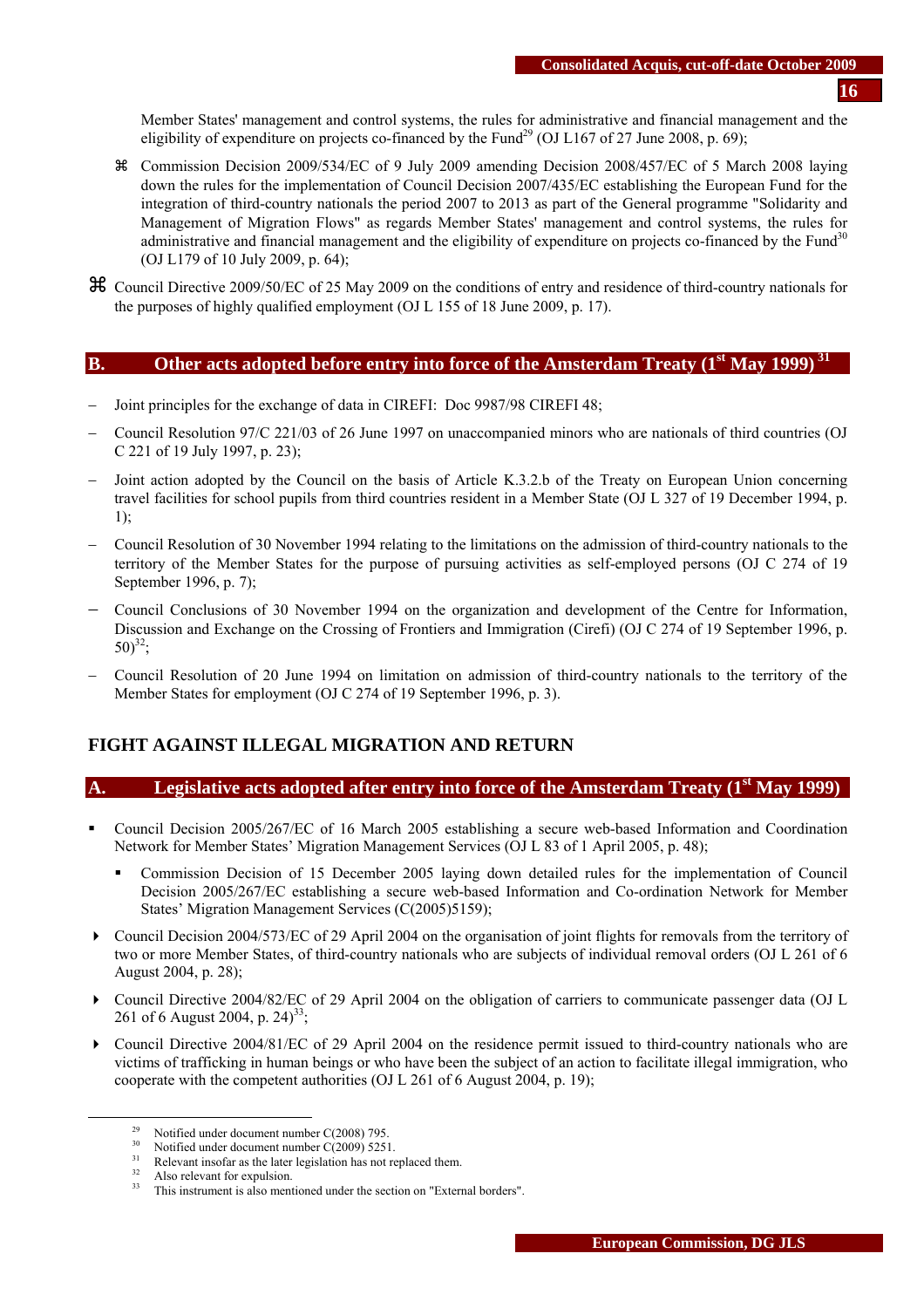- Council Regulation (EC) No 377/2004 of 19 February 2004 on the creation of an immigration liaison officers network (O[J L 64 of 2 of March 2004, p. 1\)](http://europa.eu.int/eur-lex/en/archive/2004/l_06420040302en.html);
- Commission Decision 2005/687/EC of 29 September 2005 (2005/687/EC) on the format for the report on the activities of immigration liaison officers networks and on the situation in the host country in matters relating to illegal immigration (OJ L 264 of 8 of October 2005, p. 8)<sup>34</sup>;
- Council Directive 2003/110/EC of 25 November 2003 on assistance in cases of transit for the purposes of removal by air, (OJ L 321 of 06 of December 2003, p. 26);
- ο Council Framework Decision 2002/946/JHA of 28 November 2002 on the strengthening of the penal framework to prevent the facilitation of unauthorised entry, transit and residence (OJ L 328 of 5 December 2002, p. 1)<sup>35</sup>;
- ο Council Directive 2002/90/EC of 28 November 2002 defining the facilitation of unauthorised entry, transit and residence (OJ L 328 of 5 December 2002, p. 4);
- − Council Directive 2001/51/EC of 28 June 2001 supplementing the provisions of Article 26 of the Convention implementing the Schengen Agreement of 14 June 1985 (OJ L 187 of 10 of July 2001, p. 45);
- − Council Directive 2001/40/EC of 28 May 2001 on the mutual recognition of decisions on the expulsion of third country nationals (OJ L 149 of 02 of June 2001, p. 34);
	- Council Decision 2004/191/EC of 23 February 2004 setting out the criteria and practical arrangements for the compensation of the financial imbalances resulting from the application of Directive 2001/40/EC on the mutual recognition of decisions on the expulsion of third-country nationals (O[J L 60 of 27 of February 2004, p. 55\)](http://europa.eu.int/eur-lex/en/archive/2004/l_06020040227en.html);
- $\div$  Decision No 575/2007/EC of the European Parliament and of the Council of 23 May 2007 establishing the European Return Fund for the period 2008 to 2013 as part of the General programme "Solidarity and Management of Migration Flows" (OJ L 144 of 6 June 2007, p. 45);
	- Commission Decision 2007/837/EC of 30 November 2007 implementing Decision No 575/2007/EC of the European Parliament and of the Council as regards the adoption of strategic guidelines for 2008 to 2013 (OJ L 330 of 15 December 2007, p. 48);
	- Commission Decision 2008/458/EC of 5 March 2008 laying down the rules for the implementation of Decision No 575/2007/EC of the European Parliament and of the Council of 23 May 2007 establishing the European Return Fund for the period 2008 to 2013 as part of the General programme "Solidarity and Management of Migration Flows" as regards Member States' management and control systems, the rules for administrative and financial management and the eligibility of expenditure on projects co-financed by the Fund<sup>36</sup> (OJ L167of 27) June 2008, p. 135);
	- a Commission Decision 2009/614/EC of 23 July 20089 amending Decision 2008/458/EC laying down the rules for the implementation of Decision No 575/2007/EC of the European Parliament and of the Council of 23 May 2007 establishing the European Return Fund for the period 2008 to 2013 as part of the General programme "Solidarity and Management of Migration Flows" as regards Member States' management and control systems, the rules for administrative and financial management and the eligibility of expenditure on projects co-financed by the Fund $37$ (OJ L 210 of 14 August 2009, p. 36);
- Directive 2008/115//EC of the European Parliament and of the Council of 16 December 2008 on common standards and procedures in Member-States for returning illegally staying third-country nationals (OJ L 348 of 24 December 2008, p. 98);
- a Directive 2009/52/EC of the European Parliament and of the Council of 18 June 2009 providing for minimum standards on sanctions and measures against employers of illegally staying third-country nationals (OJ L 168 of 30 June 2009, p. 24).

## **B. International Agreements**

 Council Decision 2007/341/EC of 19 April 2007 on the conclusion of the Agreement between the European Community and the Russian Federation on readmission (OJ L 129 of 17 May 2007, p. 38);

 $34$  Notified under document number C (2005) 1508.

<sup>&</sup>lt;sup>35</sup> This instrument is also mentioned under the section on "organised crime, fraud and corruption".<br><sup>36</sup> Notified under document number C(2008) 796.

Notified under document number C(2009) 5453.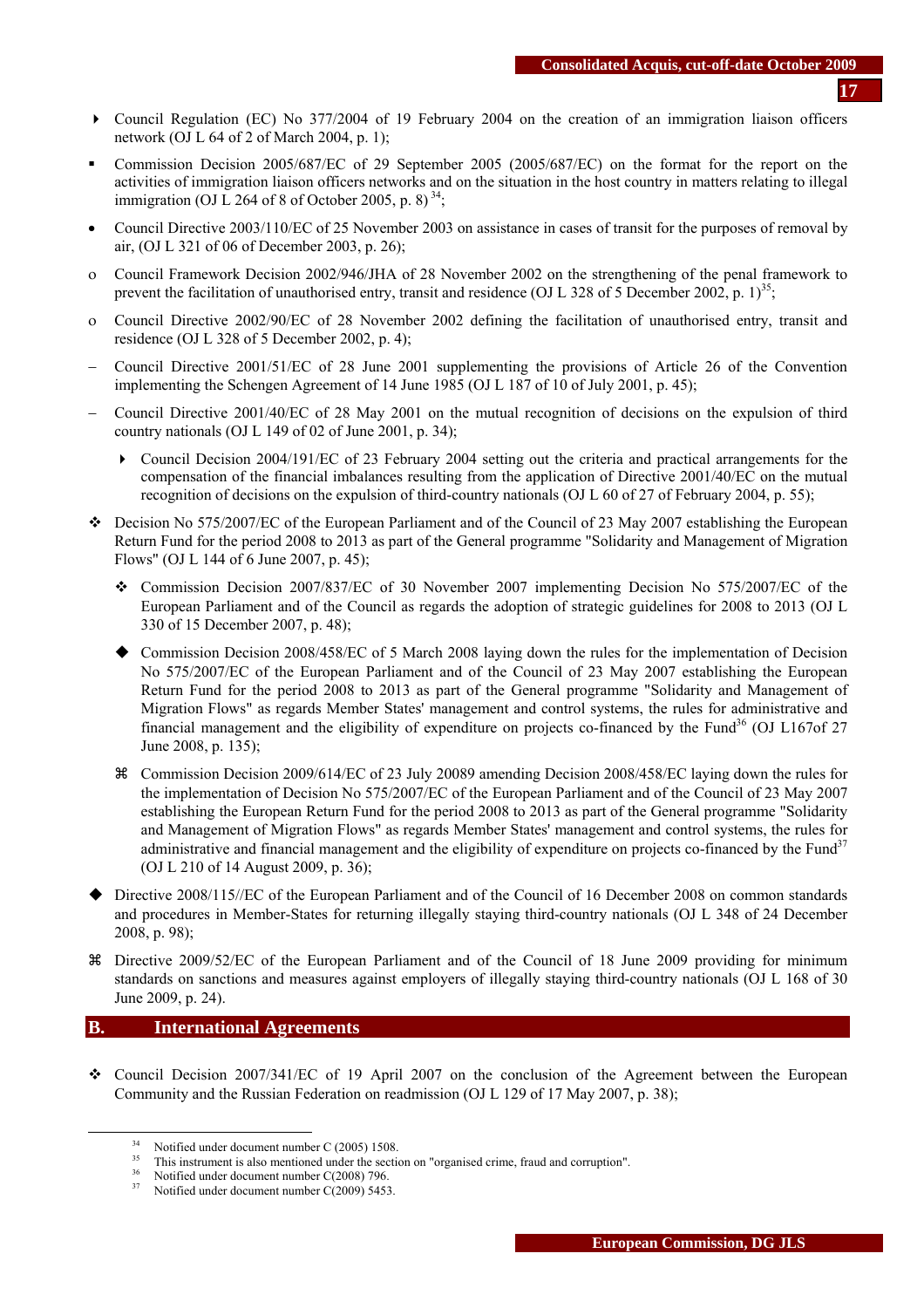- Agreement between the European Community and the Russian Federation on readmission (OJ L 129 of 17 May 2007, p. 40);
- $\geq$  Council Decision 2006/619/EC of 24 July 2006 on the conclusion, on behalf of the European Community, of the Protocol to prevent, suppress and punish trafficking in human beings, especially women and children, supplementing the United Nations Convention against Transnational Organised Crime concerning the provisions of the Protocol, in so far as the provisions of the Protocol fall within the scope of Part III, Title IV of the Treaty establishing the European Community (OJ L 262 of 22 September 2006, p. 51);
- $\triangleright$  Council Decision 2006/617/EC of 24 July 2006 on the conclusion, on behalf of the European Community, of the Protocol against the smuggling of migrants by land, sea and air, supplementing the United Nations Convention against Transnational Organised Crime concerning the provisions of the Protocol, in so far as the provisions of the Protocol fall within the scope of Part III, Title IV of the Treaty establishing the European Community (OJ L 262 of 22 September 2006, p. 34);
- Council Decision 2005/809/EC of 7 November 2005 concerning the conclusion of the Agreement between the European Community and the Republic of Albania on the readmission of persons residing without authorization (OJ L 304 of 23 November 2005, p. 14);
	- Agreement between the European Community and the Republic of Albania on the readmission of persons residing without authorisation (OJ L 124 of 17 May 2005, p. 22);
	- $\geq$  Information relating to the entry into force of the Agreement between the European Community and the Republic of Albania on the readmission of persons residing without authorisation (OJ L 96 of 5 April 2006, p. 9);
- Council Decision 2005/372/EC of 3 March 2005 concerning the conclusion of the Agreement between the European Community and the Democratic Socialist Republic of Sri Lanka on the readmission of persons residing without authorisation (OJ L 124 of 17 May 2005, p. 41);
	- Agreement between the European Community and the Democratic Socialist Republic of Sri Lanka on the readmission of persons residing without authorisation (OJ L 124 of 17 May 2005, p. 43);
	- Information relating to the entry into force of the Agreement between the European Community and the Democratic Socialist Republic of Sri Lanka on the readmission of persons residing without authorisation (OJ L 138 of 1 June 2005, p. 17);
- Council Decision 2004/424/EC of 21 April 2004 concerning the conclusion of the Agreement between the European Community and the Macao Special Administrative Region of the People's Republic of China on the readmission of persons residing without authorisation (OJ L 143 of 30 April 2004, p. 97);
	- Agreement between the European Community and the Macao Special Administrative Region of the People's Republic of China on the readmission of persons residing without authorisation (OJ L 143 of 30 April 2004, p. 99);
	- Information concerning the entry into force of the Agreement between the European Community and the Macao Special Administrative Region of the People's Republic of China on the readmission of persons residing without authorisation (OJ L 258 of 5 August 2004 p. 17);
- o Council Decision 2004/80/EC of 17 December 2003 concerning the conclusion of the Agreement between the European Community and the Government of the Hong Kong Special Administrative Region of the People's Republic of China on the readmission of persons residing without authorisation (OJ L 17 of 24 of January 2004, p. 23);
	- Agreement between the European Community and the Government of the Hong Kong Special Administrative Region of the People's Republic of China on the readmission of persons residing without authorisation (OJ L 17 of 24 of January 2004, p. 25);
	- Information on the entry into force of the Agreement between the European Community and the Government of the Hong Kong Special Administrative Region of the People's Republic of China on the readmission of persons residing without authorisation (OJ L 64 of 2 March 2004, p. 38);
- Council Decision 2007/839/EC of 29 November 2007 concerning the conclusion of the Agreement between the European Community and Ukraine on readmission of persons - Agreement between the European Community and Ukraine on the readmission of persons (OJ L 332 of 18 December 2007, p. 46);
- Council Decision 2007/817/EC of 8 November 2007 on the conclusion of the Agreement between the European Community and the former Yugoslav Republic of Macedonia on the readmission of persons residing without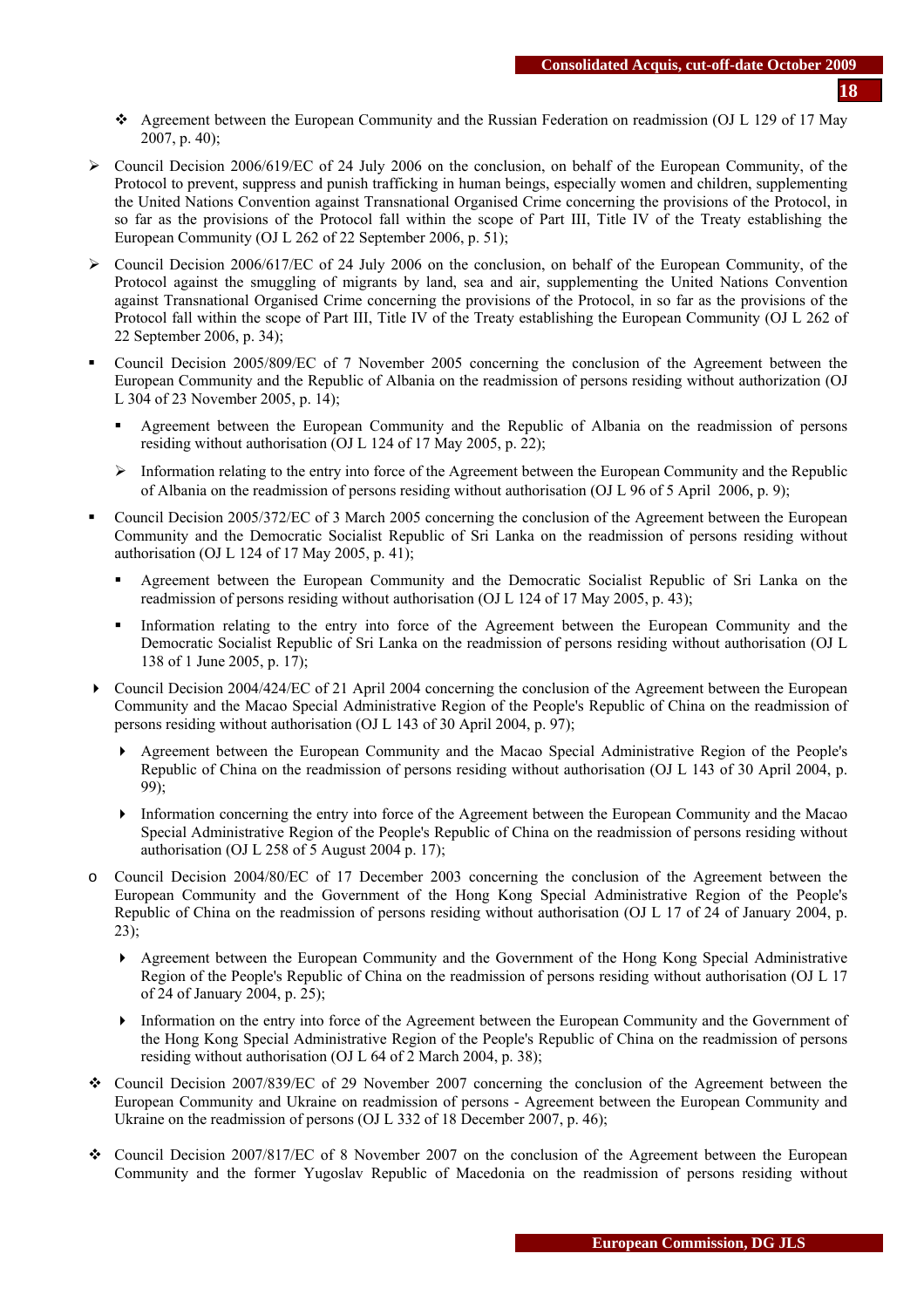authorisation - Agreement between the European Community and the former Yugoslav Republic of Macedonia on the readmission of persons residing without authorisation (OJ L 334 of 19 December 2007, p. 1);

- Council Decision 2007/818/EC of 8 November 2007 on the conclusion of the Agreement between the European Community and the Republic of Montenegro on the readmission of persons residing without authorisation - Agreement between the European Community and the Republic of Montenegro on the readmission of persons residing without authorisation (OJ L 334 of 19 December 2007, p. 25);
- Council Decision 2007/819/EC of 8 November 2007 on the conclusion of the Agreement between the European Community and the Republic of Serbia on the readmission of persons residing without authorisation - Agreement between the European Community and the Republic of Serbia on the readmission of persons residing without authorisation (OJ L 334 of 19 December 2007, p. 45);
- Council Decision 2007/820/EC of 8 November 2007 on the conclusion of the Agreement between the European Community and Bosnia and Herzegovina on the readmission of persons residing without authorisation - Agreement between the European Community and Bosnia and Herzegovina on the readmission of persons residing without authorisation (OJ L 334 of 19 December 2007, p. 65).

# **C. Other acts adopted before entry into force of the Amsterdam Treaty (1st May 1999) 38**

- − Council Decision on the inclusion of model readmission clauses in Community agreements and in agreements between the European Community, its Member States and third countries. Doc. 13409/99 MIGR 69;
- − Council Resolution of 4 December 1997 on measures to be adopted on the combating of marriages of convenience (OJ C 382 of 16 December 1997, p. 1);
	- − Council Decision 97/340/JHA of 26 May 1997 on the exchange of information concerning assistance for the voluntary repatriation of third-country nationals (OJ L 147 of 5 June 1997, p. 3);
- − Council Recommendation of 27 September 1996 on combating the illegal employment of third-country nationals (OJ C 304 of 14 October 1996, p. 1);
- − Council Conclusions of 4 March 1996 concerning readmission clauses for future mixed agreements: Documents 4272/96 ASIM 6 et 5457/96 ASIM 37;
- − Council Recommendation of 22 December 1995 on concerted action and cooperation in carrying out expulsion measures (OJ C 5 of 10 January 1996, p. 3);
- − Council Recommendation of 22 December 1995 on harmonizing means of combating illegal immigration and illegal employment and improving the relevant means of control (OJ C 5 of 10 January 1996, p. 1);
- − Council Recommendation of 24 July 1995 on the guiding principles to be followed in drawing up protocols on the implementation of readmission agreements (OJ C 274 of 19 September 1996, p. 25);
- − Council Recommendation of 30 November 1994 concerning the adoption of a standard travel document for the expulsion of third-country nationals (OJ C 274 of 19 September 1996, p. 18);
- − Council Recommendation of 30 November 1994 concerning a specimen bilateral readmission agreement between a Member State and a third country (OJ C 274 of 19 September 1996, p. 20);
- Recommendation of the 1st June 1993 concerning checks on and expulsion of third country nationals residing or working without authorisation: Document WGI 1516;
- − Recommendation of 30 November 1992 regarding practices followed by Member States on expulsion: Document WGI 1266;
	- Recommendation of the 30 November 1992 concerning transit for the purpose of expulsion: Document WGI 1266.

Relevant insofar as the later legislation has not replaced them.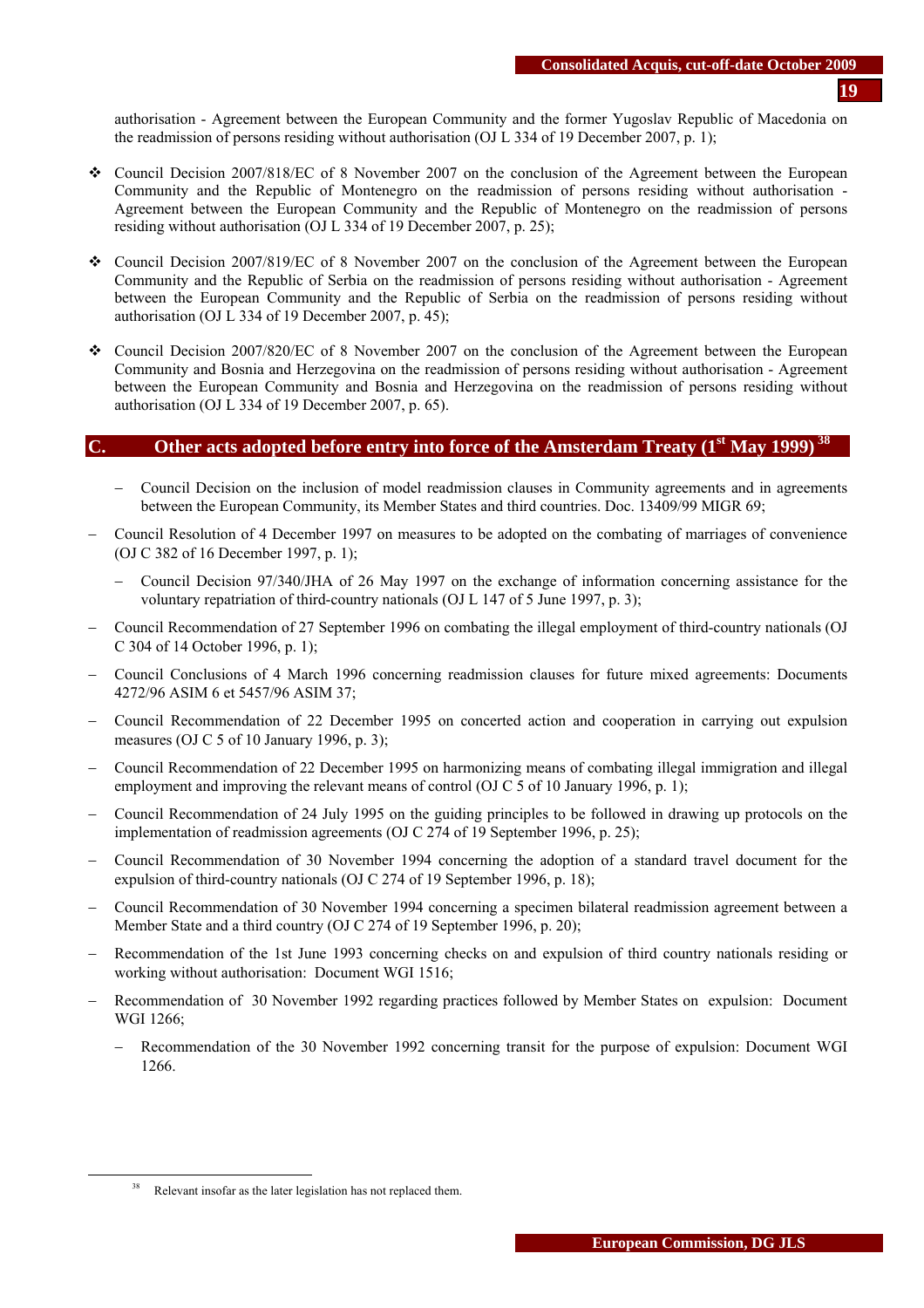# <span id="page-19-0"></span>**V. EU CITIZENSHIP**

• Council Decision 2007/252/EC of 19 April 2007 establishing for the period 2007-2013 the specific programme "Fundamental rights and citizenship" as part of the General programme "Fundamental Rights and Justice" (OJ L 110 of 27 April 2007, p. 33. Corrigendum published in OJ L 141 of 2 June 2007, p. 83).

## **A Free Movement and Right of Residence**

#### **European Union Instruments and documents**

 European Parliament and Council Directive 2004/38/EC on the right of citizens of the Union and their family members to move and reside freely within the territory of the Member States, amending Regulation (EEC) No 1612/68 and repealing Directives 64/221/EEC, 68/360/EEC, 72/194/EEC, 73/148/EEC, 75/34/EEC, 75/35/EEC, 90/364/EEC, 90/365/EEC and 93/96/EEC (OJ L 158 of 30 April 2004, p. 77)<sup>39</sup>.

#### **B. Electoral Rights**

#### **European Union Instruments and documents**

- Act concerning the election of the representatives of the European Parliament by direct universal suffrage, annexed to Council Decision 76/787/ECSC, EEC, Euratom of 20 September 1976 (OJ L 278 of 8 October 1976, p. 1), as last amended by Council Decision of 25 June 2002 and 23 September 2002 (OJ L 283 of 21 October 2002, p. 1);
- o Council Decision 2002/772/EC, Euratom amending the Act concerning the election of the representatives of the European Parliament by direct universal suffrage (OJ L 283 of 21 October 2002, p. 1; Corrigendum published in OJ L 126 of 21 May 2009, p. 23);
- − Council Directive 93/109/EC of 6 December 1993 laying down detailed arrangements for the exercise of the right to vote and stand as a candidate in elections to the European Parliament for citizens of the Union residing in a Member State of which they are not nationals (OJ L 329 of 30 December 1993, p. 34);
- − Council Directive 94/80/EC of 19 December 1994 laying down detailed arrangements for the exercise of the right to vote and stand as a candidate in municipal elections for citizens of the Union residing in a Member State of which they are not nationals (OJ L 368 of 31 December 1994, p. 38);
- − Council Directive 96/30/EC of 13 May 1996 amending Directive 94/80/EC laying down detailed arrangements for the exercise of the right to vote and to stand as a candidate in municipal elections by citizens of the Union residing in a Member State of which they are not nationals (OJ L 122 of 22 May 1996, p. 14);
- Act concerning the conditions of accession and the adjustments to the Treaties-Accession of the Czech Republic, the Republic of Estonia, the Republic of Cyprus, the Republic of Latvia, the Republic of Lithuania, the Republic of Hungary, the Republic of Malta, the Republic of Poland, the Republic of Slovenia and the Slovak Republic (OJ L 236 of 23 September 2003, p. 33);
- $\geq$  Council Directive 2006/106/EC of 20 November 2006 adapting Directive 94/80/EC laying down detailed arrangements for the exercise of the right to vote and to stand as a candidate in municipal elections by citizens of the Union residing in a Member State of which they are not nationals, by reason of the accession of Bulgaria and Romania (OJ L 363 of 20 December 2006, p. 409).

## **C. Diplomatic and Consular Protection in non-EU countries**

## **European Union Instruments and documents**

<sup>&</sup>lt;sup>39</sup> This instrument is also mentioned under the section on "Immigration".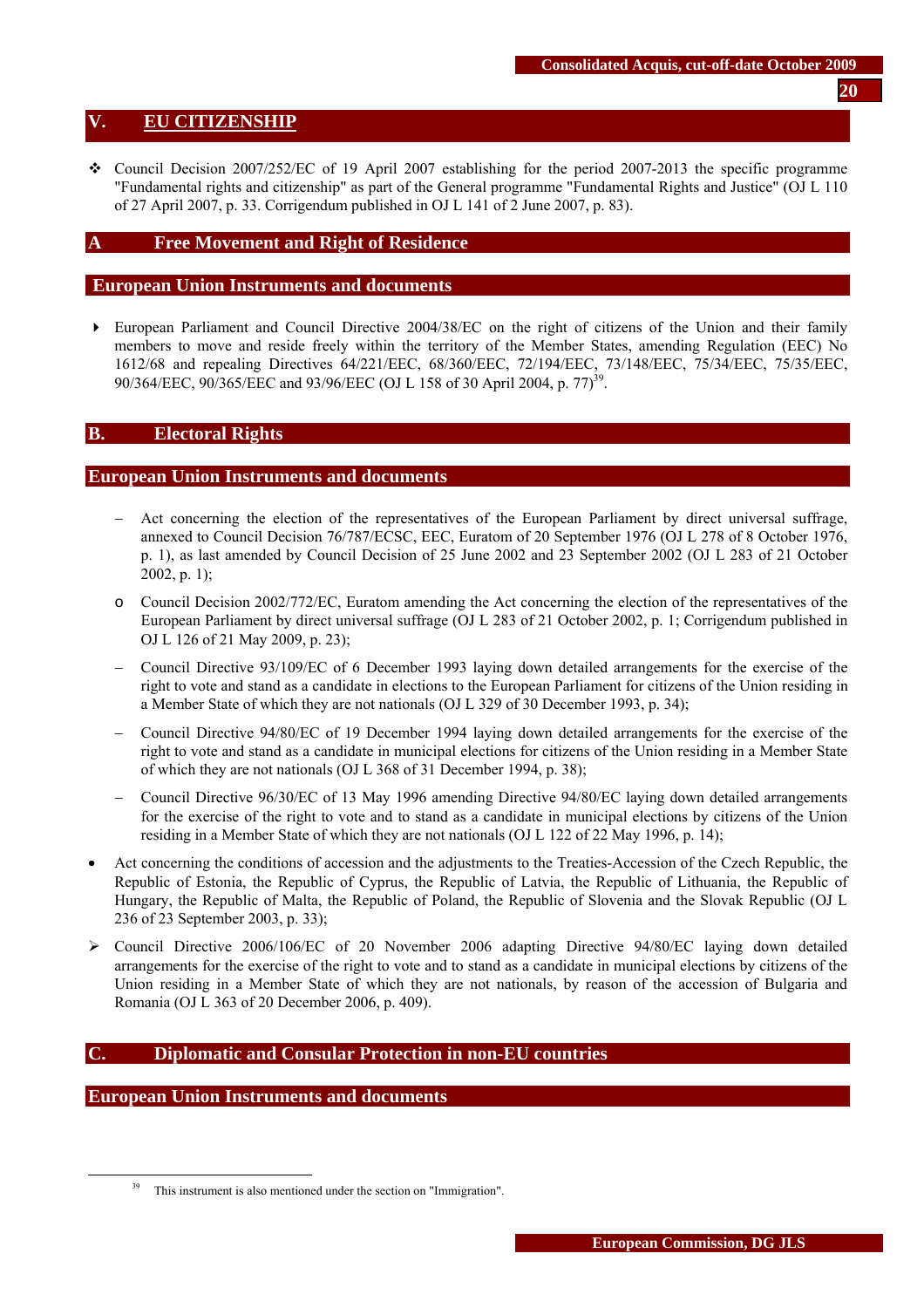- − Decision of the Representatives of the Governments of the Member States meeting within the Council of 18 December 1995 regarding protection for citizens of the European Union by diplomatic and consular representations (OJ L 314 of 28 December 1995, p. 73);
- − Decision of the Representatives of the Governments of the Member States (96/409/CSFP) meeting within the Council of 25 June 1996 on the establishment of an emergency travel document (OJ L 168 of 6 July 1996, p. 4);
- Communication from the Commission to the European Parliament, the Council, the European Economic and Social Committee and the Committee of the Regions - Effective consular protection in third countries: the contribution of the European Union - Action Plan 2007-2009 of 5 December 12.2007, COM(2007)767 final;
- Commission Recommendation on reproducing the text of Article 20 TEC in passports of 5 December 2007, C/2007/5841/Final.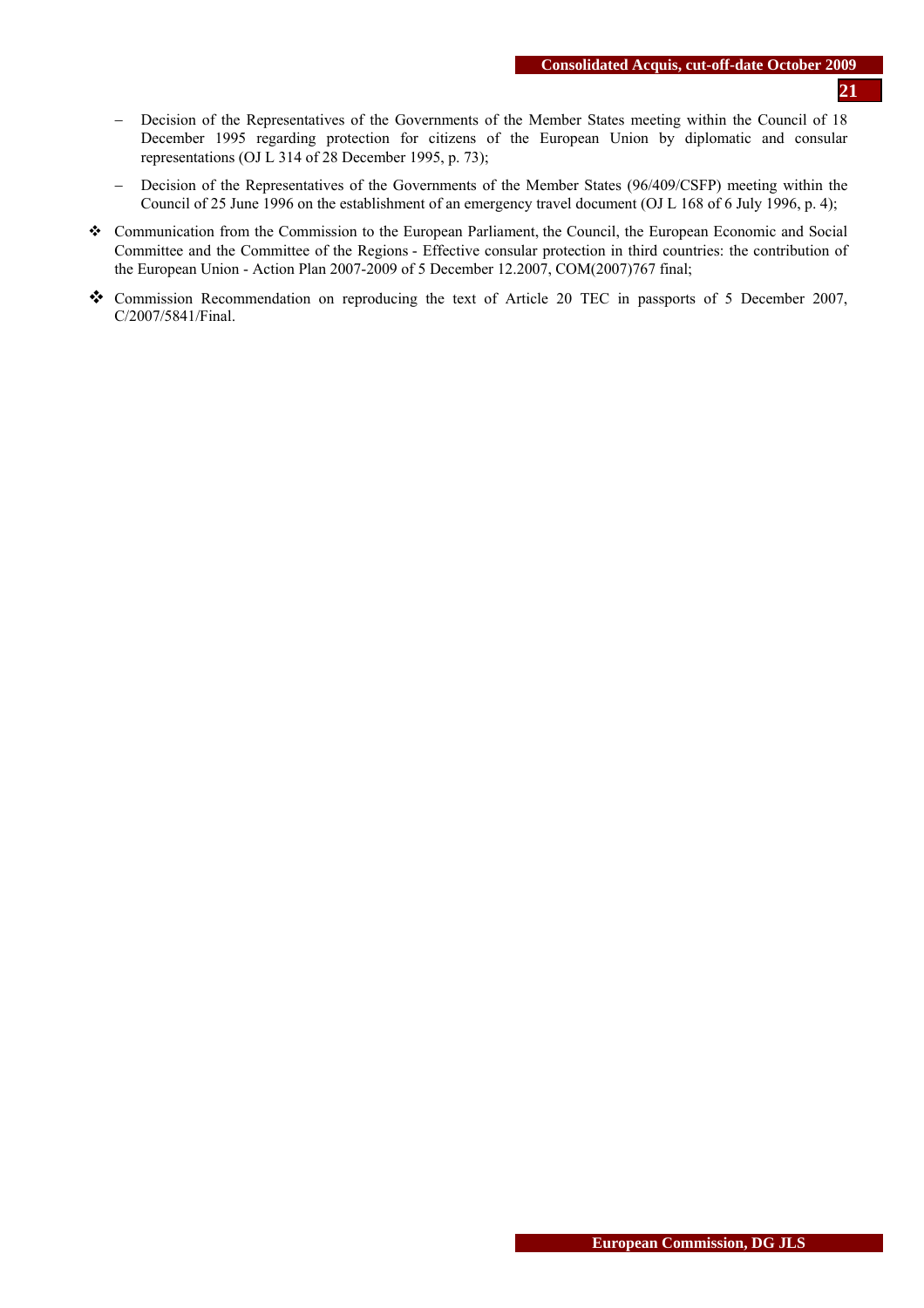# <span id="page-21-0"></span>**VI. ORGANISED CRIME, FRAUD AND CORRUPTION**

# **A. Conventions to which accession is obligatory**

- *a) Indicative list of conventions and instruments to which the new Member States must accede in accordance with the Act of Accession*
- − Convention of 26 July 1995 on the protection of the European Communities' Financial Interests (OJ C 316 of 27 November 1995, p.  $49)^{40}$ ;
	- − Protocol of 27 September 1996 to the Convention on the Protection of Community Financial Interests (OJ C 313 of 23 October 1996, p.  $2)^{41}$ ;
	- − Second Protocol to the Convention on the protection of the European Communities' financial interests (OJ C 221 of 19 July 1997, p.  $12)^{42}$ ;
	- Protocol on the interpretation, by way of preliminary rulings by the Court of the European Communities of the Convention on the protection of the European Communities financial interests (OJ C 151 of 20 May 1997, p. 2);
- − Convention of 26 May 1997 on the fight against corruption involving officials of the European Communities or officials of Member States of the European Union (OJ C 195 of 25 June 1997, p.  $2^{43}$ ;
- Council Decision 2003/642/JHA of 22 July 2003 concerning the application to Gibraltar of the Convention on the fight against corruption involving officials of the European Communities or officials of Member States of the European Union (OJ L 226 of 10 September 2003, p. 27).

#### **Europol**

- − Council Act of 26 July 1995 drawing up the Convention on the establishment of a European Police Office (OJ C 316 of 27 November 1995, p. 1);
	- Protocol of 23 July 1996 on the interpretation, by way of preliminary rulings, by the Court of Justice of the EC of the Convention on the establishment of a European Police Office (OJ C 299 of 9 October 1996, p. 2);
	- − Protocol of 19 June 1997 on the privileges and immunities of Europol, the members of its organs, the Deputy Director and employees of Europol (OJ C 221 of 19 July 1997, p. 1);
	- − Protocol of 30 November 2000 drawn up on the basis of Article 43(1) of the Convention on the establishment of a European Police Office (Europol Convention) amending Article 2 and the Annex to that Convention<sup>44</sup> (OJ C 358 of 13 December 2000, p. 1);
- ο Council act of 28 November 2002 drawing up a Protocol amending the Convention on the establishment of a European Police Office (Europol Convention) and the Protocol on the privileges and immunities of Europol, the members of its organs, the deputy directors and the employees of Europol (OJ C 312 of 16 December 2002, p. 1);
- Council Act of 27 November 2003 drawing up, on the basis of Article 43(1) of the Convention on the Establishment of a European Police Office (Europol Convention), a Protocol amending that Convention (OJ C 2 of 6 January 2004, p. 1);
- a Council Decision 2009/371/JHA of 6 April 2009 establishing the European Police Office (OJ L 121 of 15 May 2009, p.  $37)^{45}$ .

<sup>&</sup>lt;sup>40</sup> Also relevant for judicial cooperation in criminal matters. See Explanatory report on the Convention on the protection of the European Communities' financial interests (OJ C 191 of 23 June 1997, p.1).

Also relevant for judicial cooperation in criminal matters. See Explanatory Report on the Protocol to the Convention on the protection of the European Communities' financial interest (OJ C 11 of 15 January 1998, p.5).

the European Communities' financial interest (OJ C 91 of 15 March 1999, p.5). 42 Also relevant for judicial cooperation in criminal matters. See Explanatory Report on the Second Protocol to the Convention on the protection

Also relevant for judicial cooperation in criminal matters. See Explanatory report on the Convention on the fight against corruption involving officials of the European Communities or officials of Member States of the European Union (OJ C 391 of 15 December 1998, p.1).

p.1). 44 Extension of Europol's competence to money laundering in general, regardless of the type of offences from which the laundered proceeds originate.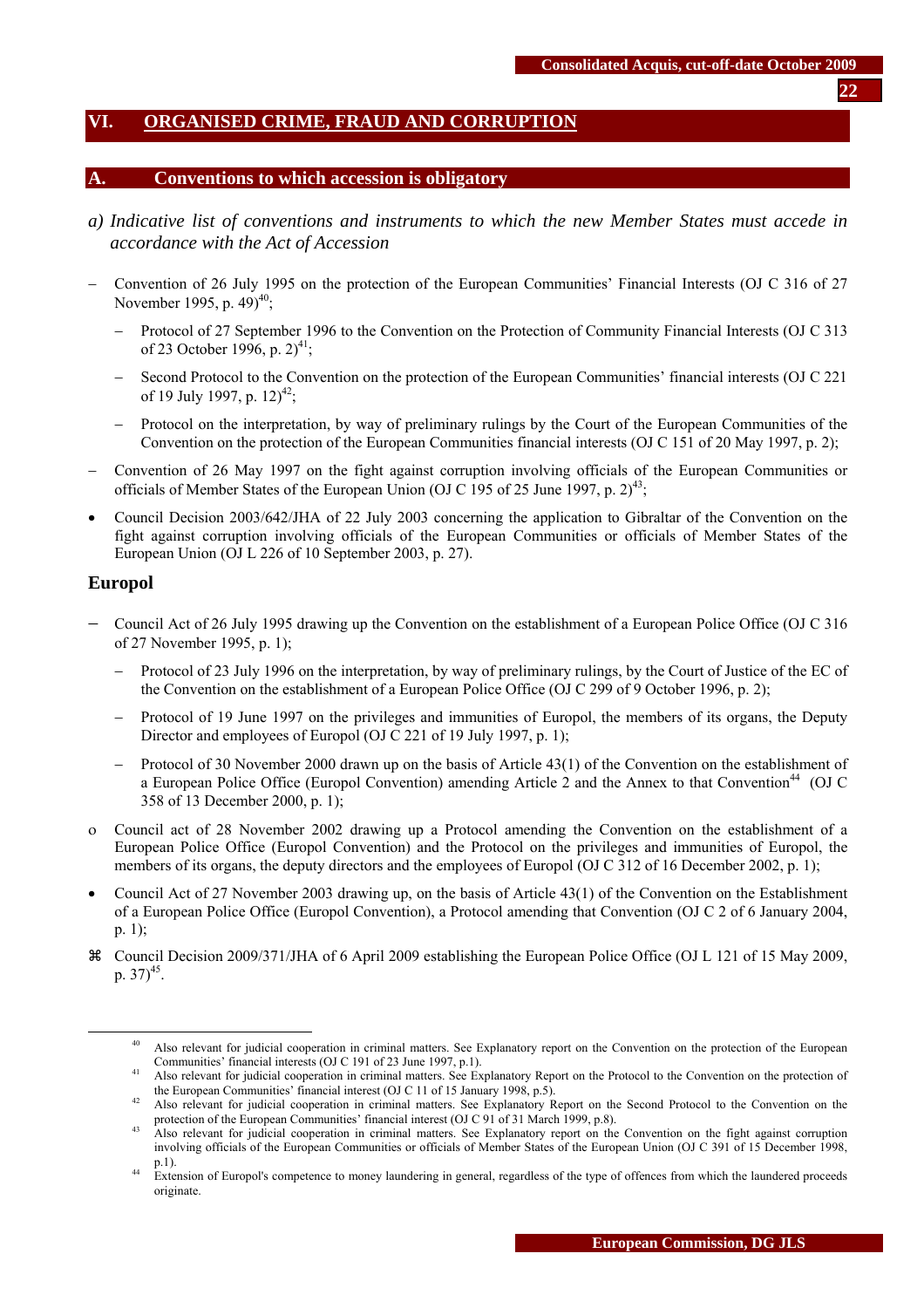## **Europol - Implementing measures**

- − Act of the Management Board of Europol of 1 October 1998 laying down its rules of procedures (OJ C 26 of 30 January 1999, p. 82);
- − Act of the Management Board of Europol of 15 October 1998 concerning the rights and obligations of Europol liaison officers (OJ C 26 of 30 January 1999, p. 86);
- − Act of the Management Board of Europol of 15 October 1998 laying down the rules governing Europol's external relations with EU-related bodies (OJ C 26 of 30 January 1999, p. 89);
- − Act of the Management Board of Europol of 27 September 1999 laying down the rules on Europol personnel files (OJ C 65 of 28 February 2001, p. 1);
- − Council Act of 3 November 1998 laying down rules governing Europol's external relations with third states and non-European Union related bodies (OJ C 26 of 30 January 1999, p. 19);
- − Council Act of 3 November 1998 adopting rules on the confidentiality of Europol information (OJ C 26 of 30 January 1999, p. 10);
	- Council Act of 5 June 2003 amending the Council Act of 3 November 1998 adopting rules on the confidentiality of Europol information (OJ C 152 of 28 June 2003, p. 1);
- − Council Act of 3 November 1998 laying down rules concerning the receipt of information by Europol from third parties (OJ C 26 of 30 January 1999, p. 17);
- − Council Act of 3 November 1998 adopting rules applicable to Europol analysis files (OJ C 26 of 30 January 1999, p. 1);
	- Council Decision 2007/673/EC of 15 October 2007 amending the Council Act adopting rules applicable to Europol analysis files (2007/673/EC) (OJ L 277 of 20 October 2007, p. 23);
- − Council Act of 3 December 1998 laying down the staff regulations applicable to Europol employees (OJ C 26 of 30 January 1999, p. 23);
	- Decision of the Director of Europol of 3 July 2000 adapting the amounts mentioned in the Europol Staff Regulations to the euro (OJ C 65 of 28 February 2001, p. 10);
	- Decision of the Director of Europol of 3 July 2000 adapting to the euro the amounts mentioned in the Annex to the Decision of the Management Board of Europol of 16 November 1999 with respect to taxes and the salary adjustment decided by the Council (OJ C 65 of 28 February 2001, p. 12);
	- Decision of the Management Board of Europol of 18 July 2007 agreeing to the conditions and procedures laid down by Europol adapting the amounts mentioned in the Appendix to the Decision of the Europol Management Board of 16 November 1999 regarding taxes applicable to salaries and emoluments paid to Europol staff members for the benefit of Europol (OJ L 196 of 28 July 2007, p. 49);
	- a Decision of the Management Board of Europol of 19 April 2009 agreeing to the conditions and procedures laid down by Europol adapting the amounts mentioned in the Appendix to the Decision of the Europol Management Board of 16 November 1999 regarding taxes applicable to salaries and emoluments paid to Europol staff members for the benefit of Europol (OJ L 105 of 25 April 2009, p. 18);
	- − Council Decision of 2 December 1999 amending the Council Act of 3 December 1998 laying down the staff regulations applicable to Europol employees, with regard to the establishment of remuneration, pensions and other financial entitlements in euro (OJ C 364 of 17 December 1999, p. 3);
	- − Council Act of 15 March 2001 amending the Staff Regulations applicable to Europol employees (OJ C 112 of 12 April 2001, p. 1);
	- ο Council Act of 19 December 2002 amending the Staff Regulations applicable to Europol employees (OJ C 24 of 31 January 2003, p. 1);

<sup>&</sup>lt;sup>45</sup> The ECD (Europol Council Decision of 6 April 2009 establishing the European Police Office (Europol) will repeal the Europol Convention as of 1 January 2010 when it becomes applicable. The measures implementing the Europol Decision (Council Decisions, Decisions of the Europol Management Board) will repeal and replace the respective Europol Convention implementing measures as soon as they are adopted and enter into force (currently under adoption).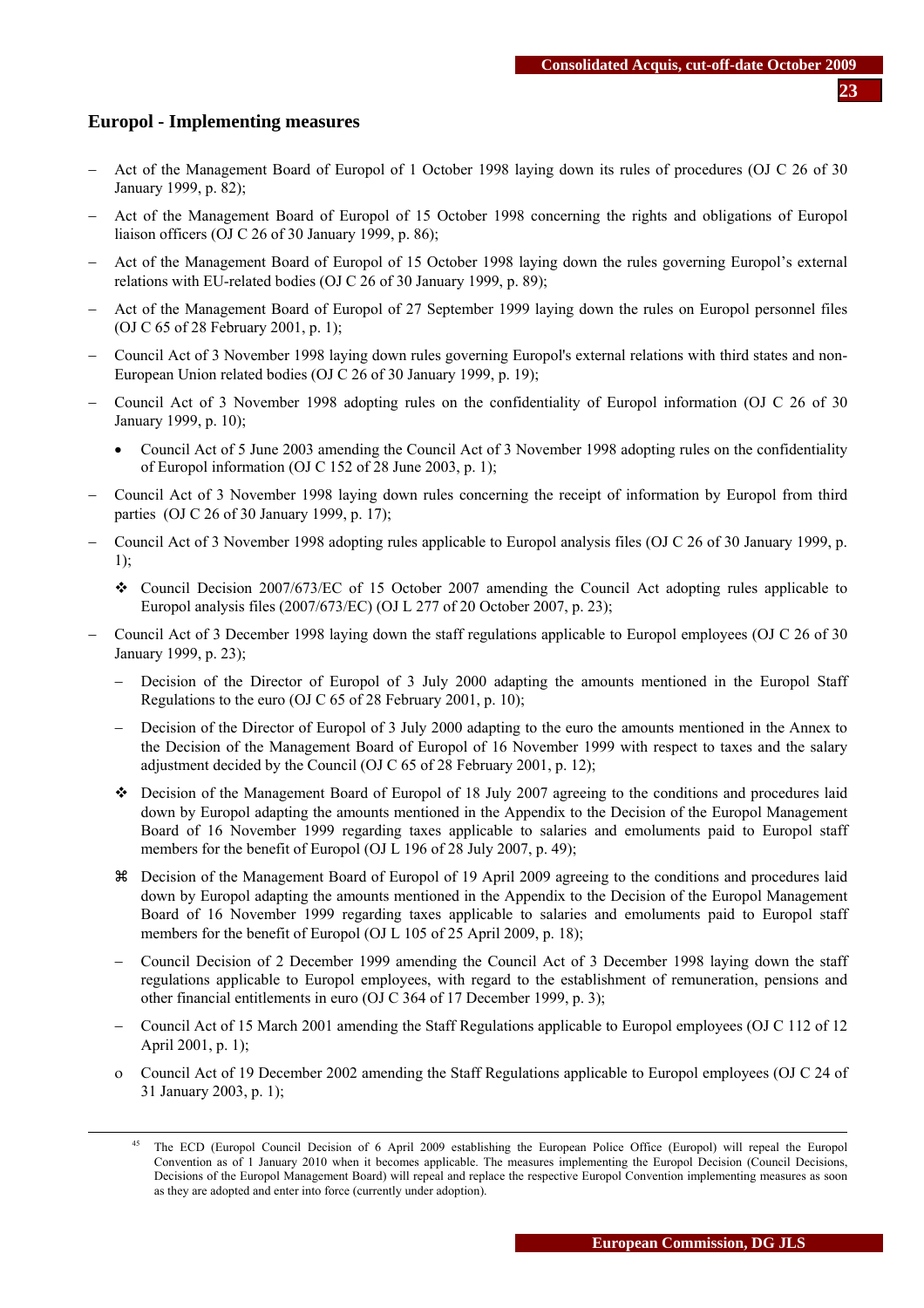- Council Act of 5 June 2003 amending the Staff Regulations applicable to Europol employees (OJ C 152 of 28 June 2003, p. 2);
- Council Act of 29 April 2004 amending Europol's staff regulations (OJ C 114 of 30 April 2004, p. 2);
- ¾ Act of the Management Board of Europol of 29 September 2005 modifying the list of the Europol posts in Appendix 1 of the Europol Staff Regulations (OJ C 68 of 21 March 2006, p. 1);
- Council Decision 2007/408/JHA of 12 June 2007 adjusting the basic salaries and allowances applicable to Europol staff (OJ L 153 of 14 June 2007, p. 30);
- a Council Decision 2009/323/JHA of 6 April 2009 adjusting the basic salaries and allowances applicable to Europol staff (OJ L 95 of 9 April 2009, p. 46);
- − Council Act of 12 March 1999 on the rules governing the transmission of personal data by Europol to third states and third bodies (OJ C 88 of 30 March 1999, p. 1);
	- ο Council Act of 28 February 2002 amending the Council Act of 12 March 1999 adopting the rules governing the transmission of personal data by Europol to third States and third bodies (OJ C 76 of 27 March 2002, p. l);
- − Act of the joint Supervisory Board of Europol of 22 April 1999 laying down its rules of procedure (OJ C 149 of 20 May 1999, p. 1);
- − Council Act of 4 October 1999 adopting the Financial Regulation applicable to the budget of Europol and repealing Council Act 1999/C 25/01 (OJ C 312 of 29 October 1999, p. 1);
- $\bullet$  Budget for Europol for 2009 (OJ L 178 of 5 July 2008, p. 46);
- − Council Decision of 27 March 2000 authorising the Director of Europol to enter into negotiations on agreements with third States and non-EU related bodies (OJ C 106 of 13 April 2000, p. 1);
	- − Council Decision of 6 December 2001 amending the Council Decision of 27 March 2000 authorising the Director of Europol to enter into negotiations on agreements with third States and non-EU-related bodies (OJ C 358 of 15 December 2001, p. 1);
	- ο Council Decision of 13 June 2002 amending the Council Decision of 27 March 2000 authorising the Director of Europol to enter into negotiations on agreements with third States and non-EU related bodies (OJ C 150 of 22 June 2002, p. 1);
	- Council Decision 2004/773/EC of 25 October 2004 amending the Decision authorising the Director of Europol to enter into negotiations on agreements with third States and non-EU-related bodies (OJ L 342 of 18 November 2004, p. 27);
	- Council Decision of 2 December 2004 amending the Council Decision of 27 March 2000 authorising the Director of Europol to enter into negotiations on agreements with third States and non-EU related bodies (OJ C 317 of 22 December 2004, p. 1);
	- Council Decision 2005/169/EC, of 24 February 2005 amending the Decision of 27 March 2000 authorising the Director of Europol to enter into negotiations on agreements with third States and non-EU related bodies (OJ L 56 of 2 March 2005, p. 14);
	- Council Decision 2005/169/EC of 24 February 2005 amending the Decision of 27 March 2000 authorising the Director of Europol to enter into negotiations on agreements with third States and non-EU related bodies (OJ L 56 of 2 March 2005, p. 14);
	- a Council Decision 2009/167/EC of 26 February 2009 amending the Decision of 27 March 2000 authorising the Director of Europol to enter into negotiations on agreements with third States and non-EU related bodies (OJ L 56 of 28 February 2009, p. 15);
- − Council Decision of 17 October 2000 concerning arrangements for cooperation between financial intelligence units of the Member States in respect of exchanging information (OJ L 271 of 24 October 2000, p. 4);
- − Council Act of 17 December 2001 appointing a Deputy Director of Europol (OJ C 371 of 28 December 2001, p. 1);
	- Council Decision of 24 February 2005 re-appointing a Deputy Director of Europol (OJ C 60 of 10 March 2005, p. 1);
	- ¾ Council Decision 2006/531/EC of 24 July 2006 appointing a Deputy Director of Europol (OJ L 212 of 2 August 2006, p. 15);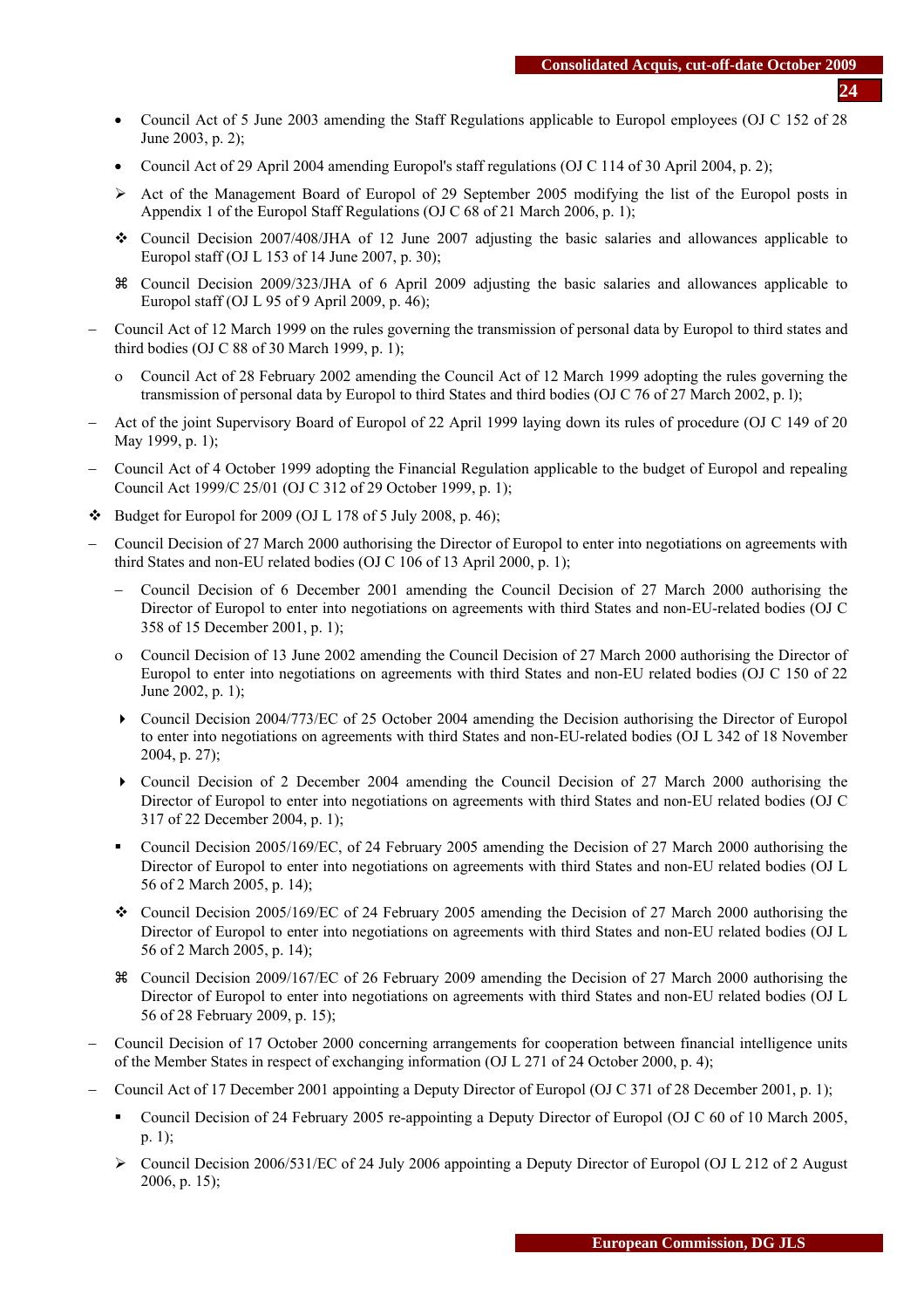- **25**
- Council Decision of 28 February 2005 appointing the Director of Europol (OJ C 60 of 10 March 2005, p. 2);
- $\blacklozenge$  Notice of recruitment: Director (OJ C 194 A of 31 July 2008, p. 1);
- $\div$  Decision by the Contracting Parties meeting within the Council 2007/413/JHA of 12 June 2007 adopting rules implementing Article 6a of the Convention on the establishment of a European Police Office (Europol Convention) (OJ L 155 of 15 June 2007, p. 78);
- Rules for access to Europol documents (OJ C 72 of 29 March 2007, p. 37);
- Decision of the Management Board of 20 March 2007 laying down the rules governing the arrangements regulating the administrative implementation of the participation of Europol officials in Joint Investigation teams (OJ C 72 of 29 March 2007, p. 35);
- Decision of the Management Board of 20 March 2007 laying down the rules governing the arrangements on the association of third parties' experts with the activities of analysis groups (OJ C 72 of 29 March 2007, p. 32);
- Decision of the Management Board of 20 March 2007 on the control mechanisms for retrievals from the computerised system of collected information (OJ C 72 of 29 March 2007, p. 30).

## **Other measures relevant to Europol:**

- − Council Decision supplementing the definition of the form of crime "traffic in human beings" in the Annex to the Europol Convention (OJ C 26 of 30 January 1999, p. 21);
- − Council recommendation to Member States in respect of requests made by Europol to initiate criminal investigations in specific cases (OJ C 289 of 28 September 2000, p. 8);
- − Council recommendation of 30 November 2000 to Member States in respect of Europol's assistance to joint investigative teams set up by the Member States (OJ C 357 of 30 November 2000, p. 7);
- − Council recommendation of 25 June 2001 on contact points maintaining a 24-hr service for combating high-tech crime (OJ C 187 of 3 July 2001, p. 5);
- − Council Decision of 6 December 2001 extending Europol's mandate to deal with the serious forms of international crime listed in the Annex to the Europol Convention (OJ C 362 of 18 December 2001, p. 1);
	- − Declarations to the Council Decision extending Europol's mandate to deal with the serious forms of international crime listed in the Annex to the Europol Convention (OJ C 362 of 18 December 2001, p. 2);
- − Council Recommendation of 6 December 2001 setting a common scale for assessing threats to public figures visiting the European Union (OJ C 356 of 14 December 2001, p. 1);
- − Council Resolution on 29 April 2004 on security at European Council meetings and other comparable events (OJ C 116 of 30 April 2004, p. 18);
- − Council Regulation (EC) No 1338/2001 of 28 June 2001 laying down measures necessary for the protection of the euro against counterfeiting (OJ L 181 of 4 July 2001, p. 6);
	- − Council Regulation (EC) No 1339/2001 of 28 June 2001 extending the effects of Regulation (EC) No 1338/2001 laying down measures necessary for the protection of the euro against counterfeiting to those Member States which have not adopted the euro as their single currency (OJ L 181 of 4 July 2001, p. 11);
	- a Council Regulation (EC) No 44/2009 of 18 December 2008 amending Regulation (EC) No 1338/2001 of 28 June 2001 laying down measures necessary for the protection of the euro against counterfeiting (OJ L 17 of 22 January 2009, p. 1);
	- a Council Regulation (EC) No 45/2009 of 18 December 2008 amending Regulation (EC) No 1339/2001 extending the effects of Regulation (EC) No 1338/2001 of 28 June 2001 laying down measures necessary for the protection of the euro against counterfeiting (OJ L 17 of 22 January 2009, p. 4);
- − Council Decision of 6 December 2001 on the protection of the euro against counterfeiting (OJ L 329 of 14 December 2001, p. 1);
- Council Decision 2003/861/EC of 8 December 2003 concerning analysis and cooperation with regard to counterfeit euro coins (OJ L 325 of 12 December 2003 p. 44);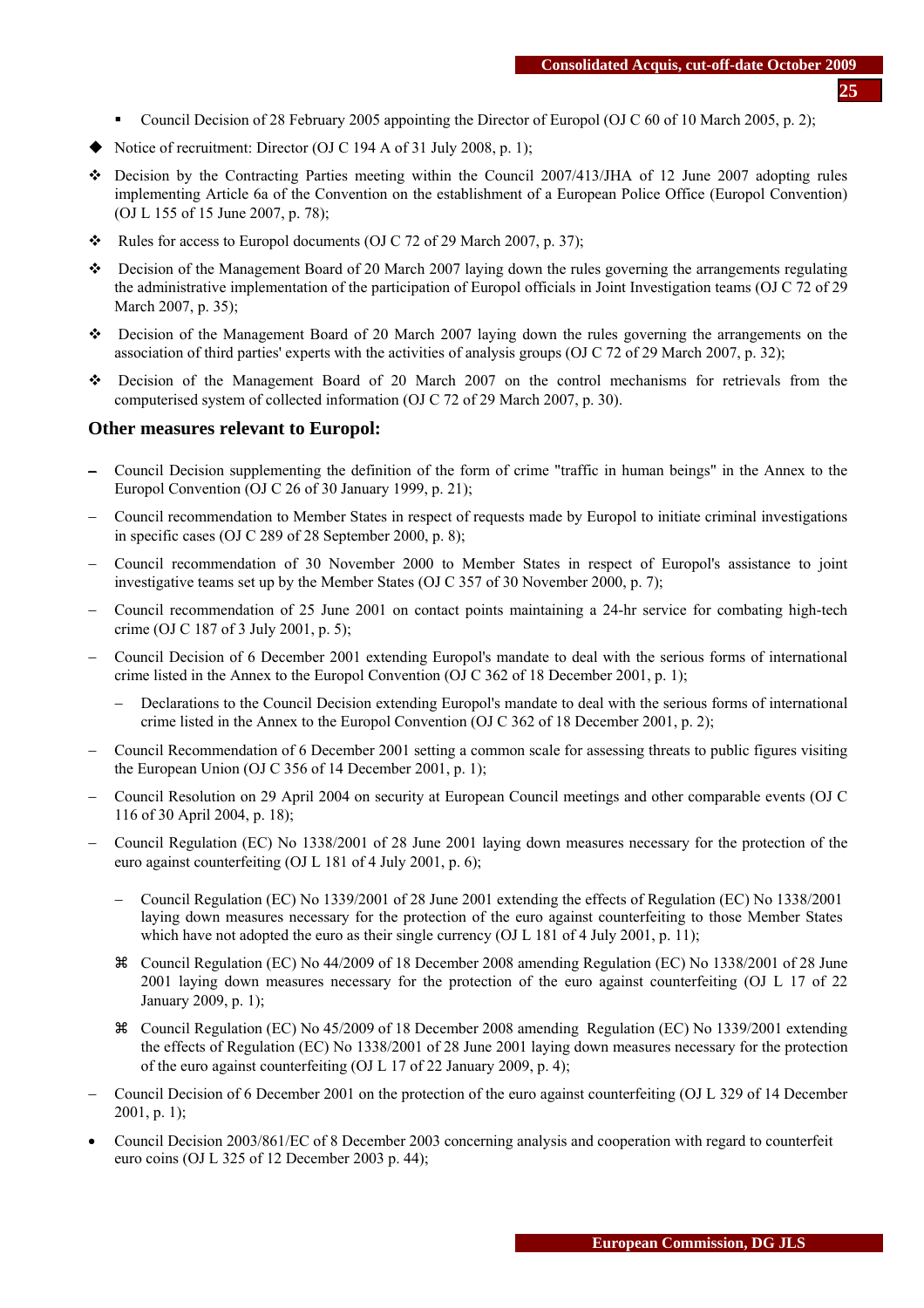- Council Decision 2003/862/EC of 8 December 2003 extending the effects of Decision 2003/861/EC concerning analysis and cooperation with regard to counterfeit euro coins to those Member States which have not adopted the euro as their single currency (OJ L 325 of 12 December 2003, p. 45);
- Commission Decision 2005/37/EC of 29 October 2004 establishing the European Technical and Scientific Centre (ETSC) and providing for coordination of technical actions to protect the euro coins against counterfeiting (OJ L 19 of 21 January 2005, p. 73);
- Council Decision 2005/511/JHA of 12 July 2005 on protecting the euro against counterfeiting, by designating Europol as the Central Office for combating euro counterfeiting (OJ L 185 of 16 July 2005, p. 35);
- Council Decision 2008/633/JHA of 23 June 2008 concerning access for consultation of the Visa Information System (VIS) by designated authorities of Member States and by Europol for the purposes of the prevention, detections and investigation of terrorist offences and of other serious criminal offences (OJ L 218 of 13 August 2008, p. 129);
- Council Decision 2008/852/JHA of 24 October 2008 on a contact-point network against corruption (OJ L 301 of 12 November 2008, p. 38);
- Council Framework Decision 2008/841/JHA of 24 October 2008 on the fight against organised crime (OJ L 300 of 11 November 2008, p. 42).

# *b) Indicative list of international agreements, conventions and protocols to which the new Member States must indirectly accede<sup>46</sup>*

- − UN Convention against Transnational Organized Crime, Palermo, December 2000;
	- − Protocol of 15 November 2000 to prevent, suppress and punish trafficking in persons, especially women and children, supplementing the United Nations Convention against Transnational Organized Crime;
	- Protocol of 15 November 2000 against the smuggling of migrants by land, sea and air, supplementing the United Nations Convention against Transnational Organized Crime;
	- Protocol of 31 May 2001 against the Illicit Manufacturing of and Trafficking in Firearms, their Parts and Components and Ammunition, supplementing the United Nations Convention against Transnational Organized Crime;
	- Council Decision 2004/579/EC of 29 April 2004 on the conclusion, on behalf of the European Community, of the United Nations Convention Against Transnational Organised Crime (OJ L 261 of 6 August 2004, p. 69);
- $\geq$  Council Decision 2006/616/EC of 24 July 2006 on the conclusion, on behalf of the European Community, of the Protocol Against the Smuggling of Migrants by Land, Sea and Air, supplementing the United Nations Convention Against Transnational Organised Crime concerning the provisions of the Protocol, in so far as the provisions of this Protocol fall within the scope of Articles 179 and 181a of the Treaty establishing the European Community (OJ L 261 of 22 September 2006, p. 24);
- $\triangleright$  Council Decision 2006/617/EC of 24 July 2006 on the conclusion, on behalf of the European Community, of the Protocol Against the Smuggling of Migrants by Land, Sea and Air, supplementing the United Nations Convention Against Transnational Organised Crime concerning the provisions of the Protocol, in so far as the provisions of the Protocol fall within the scope of Part III, Title IV of the Treaty establishing the European Community (OJ L 261 of 22 September 2006, p. 34);
- $\triangleright$  Council Decision 2006/618/EC of 24 July 2006 on the conclusion, on behalf of the European Community, of the Protocol to Prevent, Suppress and Punish Trafficking in Persons, Especially Women And Children, supplementing the United Nations Convention Against Transnational Organised Crime concerning the provisions of the Protocol, in so far as the provisions of this Protocol fall within the scope of Articles 179 and 181a of the Treaty establishing the European Community (OJ L 261 of 22 September 2006, p. 44);
- $\triangleright$  Council Decision 2006/619/EC of 24 July 2006 on the conclusion, on behalf of the European Community, of the Protocol to Prevent, Suppress and Punish Trafficking in Persons, Especially Women And Children, supplementing the United Nations Convention Against Transnational Organised Crime concerning the provisions of the Protocol, in

<sup>&</sup>lt;sup>46</sup> This list contains Conventions for which the obligation to accede is not explicit, but results from the binding force of the EU Treaty itself or of secondary legislation, from Council Conclusions or from Article 10 EC.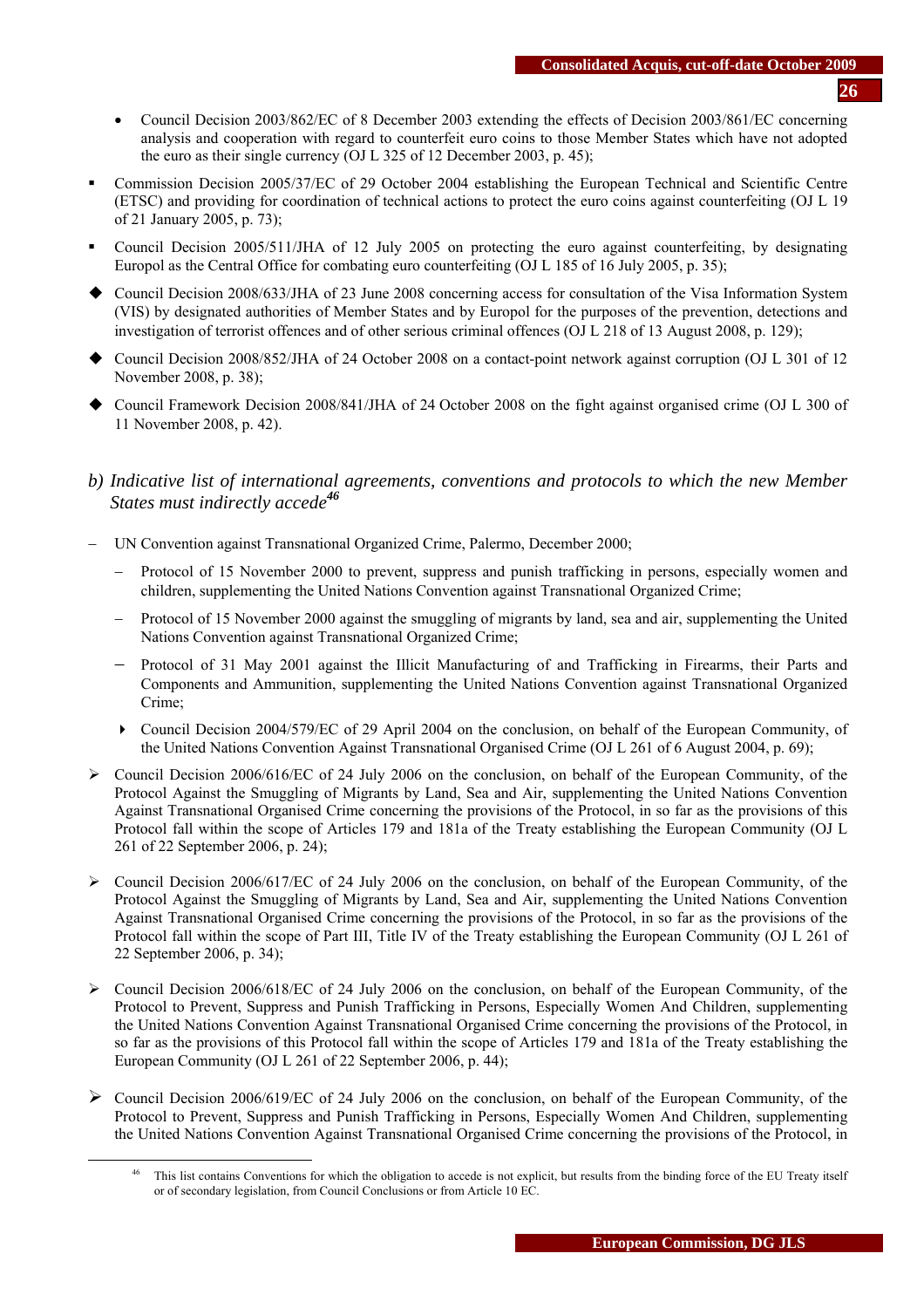so far as the provisions of the Protocol fall within the scope of Part III, Title IV of the Treaty establishing the European Community (OJ L 261 of 22 September 2006, p. 51);

- UN Convention against Corruption, Merida 2003;
- Council Decision 2008/801/EC of 25 September 2008 on the conclusion, on behalf of the European Community, of the United Nations Convention against Corruption (OJ L 287 of 29 October 2008, p. 1);
- − Council of Europe Convention on Cybercrime of 23 November 2001;
	- Protocol to the Convention on cybercrime of the Council of Europe, concerning the criminalisation of acts of a racist and xenophobic nature committed through computer systems, signed on 28 January 2003;
- − Council of Europe Convention of 8 November 1990 on Money Laundering, Search, Seizure and Confiscation of the proceeds from crime $4748$ ;
- − Council of Europe Convention No 198 on laundering, seizure and confiscation of the proceeds from crime and financing of terrorism.

# **B. Joint Actions, Joint Positions (Maastricht Treaty); Common Positions, Framework Decisions and Decisions (Amsterdam Treaty) Instruments adopted under the TEC**

- Joint Action 95/73/JHA of 10 March 1995 adopted by the Council on the basis of Article K.3 of the Treaty on European Union concerning Europol Drugs Unit (OJ L 62 of 20 March 1995, p. 1);
- Joint Action 96/747/JHA of 29 November 1996 adopted by the Council on the basis of Article K.3 of the Treaty on European Union, concerning the creation and maintenance of a directory of specialized competences, skills and expertise in the fight against international organized crime, in order to facilitate law enforcement cooperation between the Member States of the European Union (OJ L 342 of 31 December 1996, p. 2);
- Joint Action of 9 June 1997 for the refining of targeting criteria, selection methods and collection of customs and police information (OJ L 159 of 17 June 1997, p. 1);
- Joint Action 97/827/JHA of 5 December 1997 establishing a mechanism for evaluating the application and implementation at national level of international undertakings in the fight against organised crime (OJ L 344 of 15 December 1997, p.  $7)^{49}$ ;
- − Council Decision of 3 December 1998 instructing Europol to deal with crimes committed or likely to be committed in the course of terrorist activities against life, limb, personal freedom or property (OJ C 26 of 30 January 1999, p. 22);
- Joint Action 98//733/JHA of 21 December 1998 on make it a criminal offence to participate in a criminal organisation in the Member States of the European Union ( OJ L 351 of 29 December 1998, p. 1);
- Joint Action 98/699/JHA of 3 December 1998 on money laundering, the identification, detection, freezing or seizure of the instruments and proceeds of crime (OJ L 333 of 9 December 1998, p. 1);
- − Council Decision 2000/375/JHA to combat child pornography on the Internet (OJ L 138 of 9 June 2000, p. 1);
- − Council Decision 2000/642/JHA concerning arrangements for cooperation between financial intelligence units of the Member States in respect of exchanging information (OJ L 271 of 24 October 2000, p. 4);
- − Council Framework Decision of 28 May 2001 combating fraud and counterfeiting of non-cash means of payment (OJ L 149 of 2 June 2001, p. 1);
- − Council Framework Decision of 26 June 2001 on money laundering, the identification, tracing, freezing, seizing and confiscation of instrumentalities and the proceeds of crime (OJ L 182 of 5 July 2001, p. 1);

Also relevant for judicial cooperation in criminal matters.<br>
48 Linked to the acquis through the Joint Action on money laundering, the identification, detection, freezing or seizure of the instruments and proceeds of crime (OJ L 333 of 9 December 1998, p.1) which called on Member States to ensure that Articles 2 and 6 of the Convention are fully implemented. The Money Laundering Directives also refers to the Convention as a basis for fighting money laundering in the EU.<br><sup>49</sup> Also relevant for judicial cooperation in criminal matters.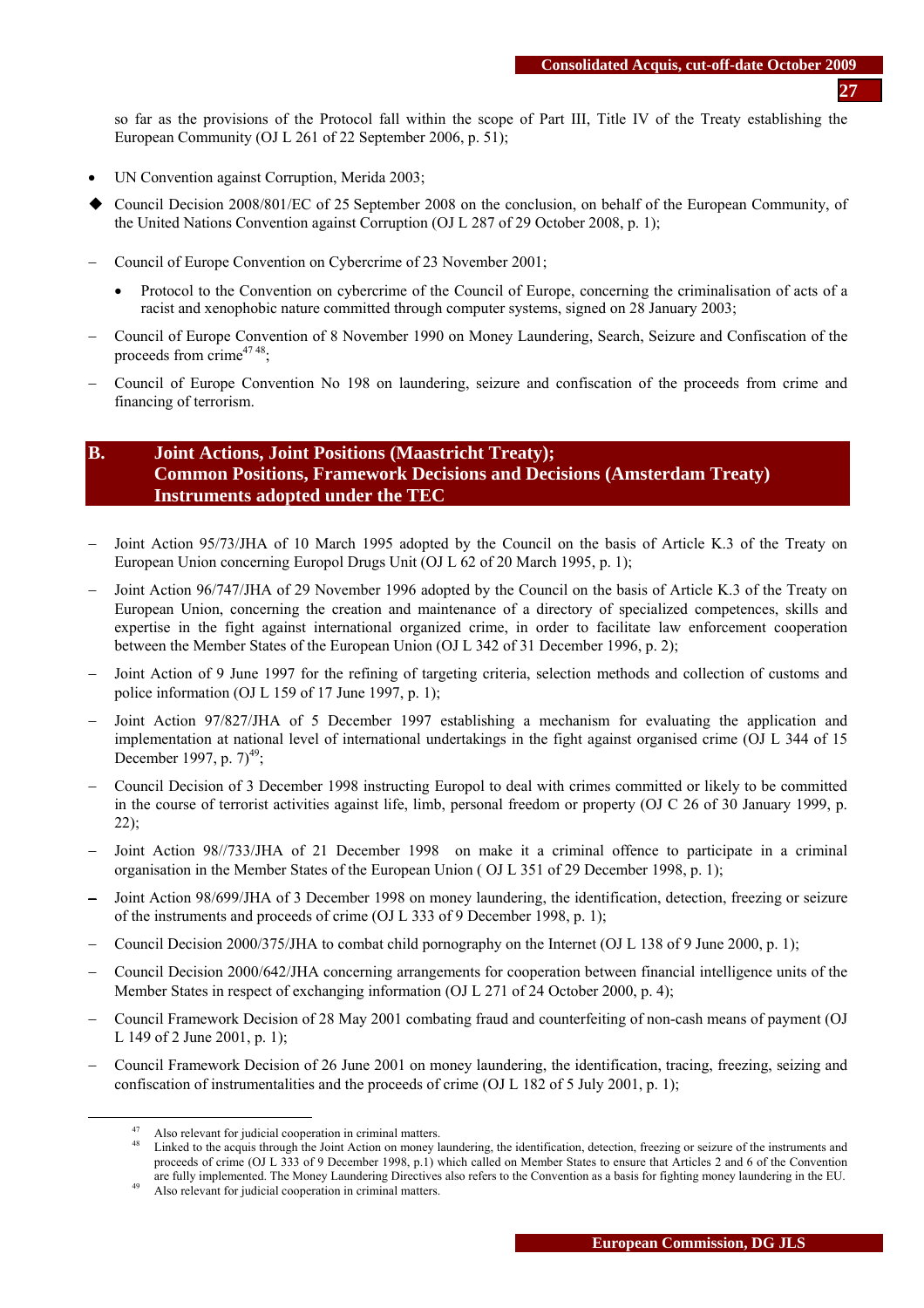- ο Council Framework Decision 2002/629/JHA of 19 July 2002 on combating trafficking in human beings (OJ L 203 of 1 August 2002, p. 1);
- Council (Information) EU plan on best practices, standards and procedures for combating and preventing trafficking in human beings (OJ C 311 of 9 December 2005, p. 1);
- Commission Decision 2007/675/EC of 17 October 2007 setting up the Group of Experts on Trafficking in Human Beings (OJ L 277 of 20 October 2007, p. 29);
	- Commission Decision 2008/604/EC of 22 July 2008 on the appointment of members of the Group of experts on Trafficking in Human Beings (OJ L 194 of 23 July 2008, p. 12);
- ο Council Decision (JHA) 187/2002 of 28 February 2002 setting up Eurojust with a view to reinforcing the fight against serious crime (OJ L 63 of 6 March 2002, p. 1);
- Rules of procedure of Eurojust (OJ C 286 of 22 November 2002, p. 1);
	- Council Decision 2003/659/JHA of 18 June 2003 amending Decision 2002/187/JHA setting up Eurojust with a view to reinforcing the fight against serious crime (OJ L 245 of 29 September 2003, p. 44);
	- a Council Decision 2009/426/JHA of 16 December 2008 on the strengthening of Eurojust and amending Decision 2002/187/JHA setting up Eurojust with a view to reinforcing the fight against serious crime (OJ L 138 of 4 June 2009, p. 14);
- ο Council Framework Decision 2002/946/JHA of 28 November 2002 on the strengthening of the penal framework to prevent the facilitation of unauthorised entry, transit and residence (OJ L 328 of 5 December 2002, p. 1)<sup>50</sup>;
- Council Framework Decision 2003/568/JHA of 22 July 2003 on combating corruption in the private sector (OJ L 192 of 31 July 2003, p. 54);
- Council Decision 2003/170/JHA of 27 February 2003 on the common use of liaison officers posted abroad by the law enforcement agencies of the Member States (OJ L 67 of 12 March 2003, p. 27);
	- $\triangleright$  Council Decision 2006/560/JHA of 24 July 2006 amending Decision 2003/170/JHA on the common use of liaison officers posted abroad by the law enforcement agencies of the Member States (OJ L 219 of 10 August 2006, p. 31);
- Council Framework Decision 2004/68/JHA of 22 December 2003 on combating the sexual exploitation of children and child pornography (OJ L 13 of 20 January 2004, p.  $44$ )<sup>51</sup>;
- Council Framework Decision 2005/212/JHA of 24 February 2005 on confiscation of crime-related proceeds, instrumentalities and property (OJ L 68 of 15 March 2005, p. 49);
- $\geq$  Council Framework Decision 2206/783/JHA of 6 October 2006 on the application of mutual recognition to confiscation orders (OJ L 328 of 24 November 2006, p. 59);
- Council Framework Decision 2005/222/JHA of 24 February 2005 on attacks against information systems (OJ L 69 of 16 March 2005, p. 67);
- − Council Directive 91/477/EEC of 18 June 1991 on control of the acquisition and possession of weapons (OJ L 256 of 13 September 1991, p. 51);
	- Directive 2008/51/EC of the European Parliament and of the Council of 21 May 2008 amending Council Directive 91/477/EEC on control of the acquisition and possession of weapons (OJ L 179 of 8 July 2008, p. 5);
- − Commission Recommendation 93/216/EEC of 25 February 1993 on the European firearms pass (OJ L 93 of 17 April 1993, p. 39);
	- − Commission Recommendation 96/129/EC of 12 January 1996 supplementing Recommendation 93/216/EEC on the European firearms pass (OJ L 30 of 8 February 1996, p. 47);
	- Commission Recommendation of 28 December 2004 complementary to Recommendation 96/129/EC on the European firearms pass (OJ L 9 of 12 January 2005, p. 1);
- Council Decision 2007/845/JHA of 6 December 2007 concerning cooperation between Asset Recovery Offices of the Member States in the field of tracing and identification of proceeds from, or other property related to, crime (OL J 332 of 18 December 2007, p. 103).

<sup>&</sup>lt;sup>50</sup> This instrument is also mentioned under the section on "fight against illegal migration and return".<br><sup>51</sup> Also relevant for judicial cooperation in criminal matters.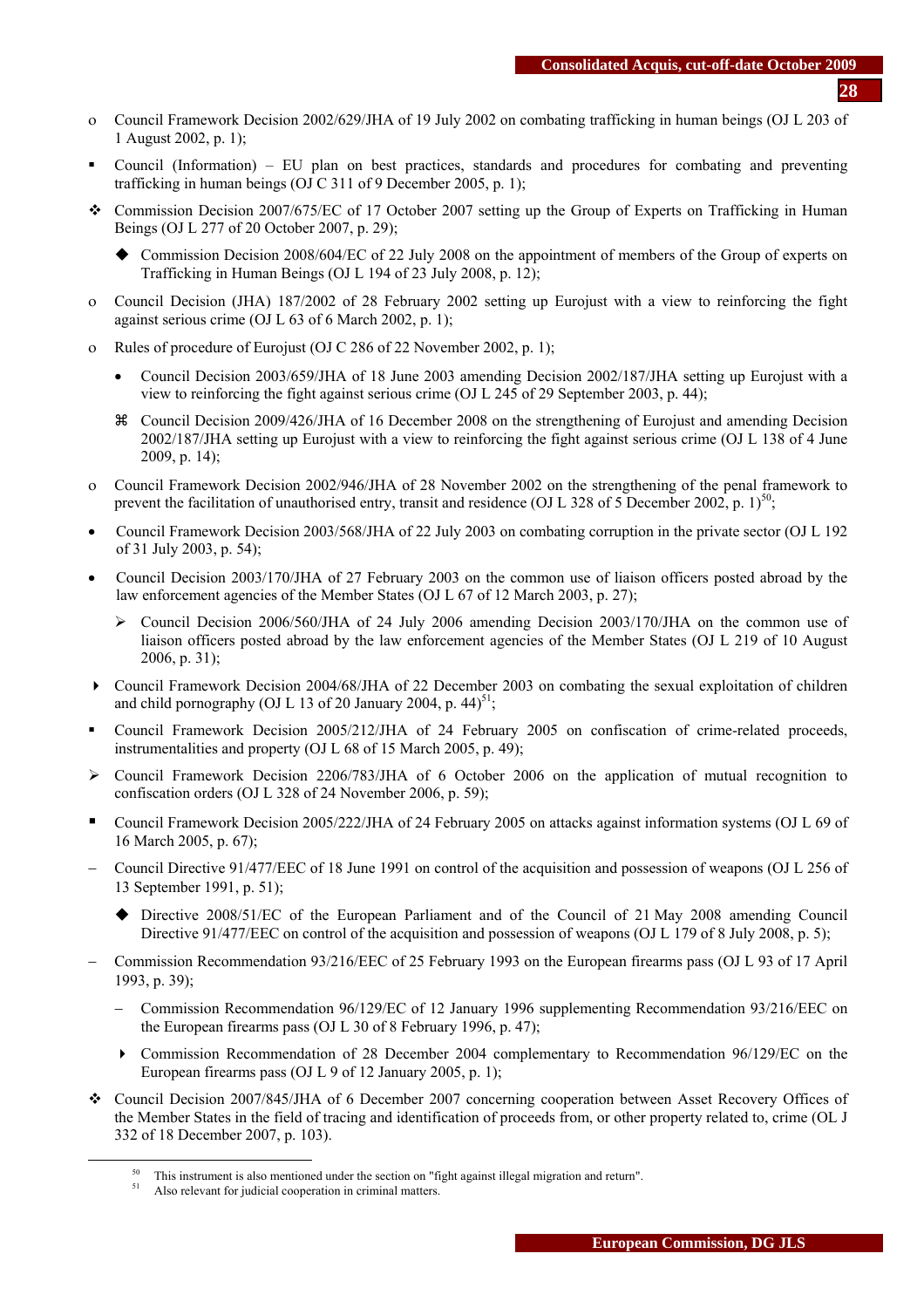#### **C. Other European Union Instruments and documents**

- Resolution of 23 November 1995 on the Protection of Witnesses in the Fight Against International Organised Crime (OJ C 327 of 7 December 1995, p. 5)<sup>52</sup>;
- Resolution of 20 December 1996 on Individuals who co-operate with the judicial process in the fight against international organised crime (OJ C 10 of 11 January 1997, p.  $1$ )<sup>53</sup>;
- − Council Action plan to combat organised crime of 28 April 1997 (OJ C 251 of 15 August 1997, p. 1);
- − Pre-accession Pact on Organised Crime between the Member States of the European Union and the candidates of central and Eastern Europe and Cyprus (OJ C 220 of 15 July 1998, p. 1);
- − Council Resolution on the Prevention of Organised Crime with Reference to the Establishment of a Comprehensive Strategy for Combating it (OJ C 408 of 29 December 1998, p. 1);
- − Communication concerning the taking up of activities of Europol (OJ L 185 of 1 July 1999, p. 1);
- − European Union action plan on common action for the Russian Federation on combating organised crime (OJ C 106 of 13 April 2000, p. 5);
- The prevention and control of organised crime: a European Union strategy for the beginning of the new millennium, (OJ C 124 of 3 May 2000, p. 1);
- − Decision of the European Central Bank of 8 November 2001 on certain conditions regarding access to the Counterfeit Monitoring System (CMS) (ECB/2001/11) (OJ L 337 of 20 December 2001, p. 49);
- Brussels Council Conclusions of 8 May 2003 on preventing and combating trafficking in human beings (OJ C 137 of 12 June 2003, p. 1);
- Joint declaration by the Ministers of Justice and Home Affairs of the Member States of the European Union and the candidate countries in association with the European Commission on the protection of commercial drivers engaged in export trade from becoming victims of organised crime (OJ C 24 of 31 January 2003, p. 9);
- a "Communication of the Commission of 20 November 2008 on the proceeds of organised crime "Ensuring that "crime does not pay", COM(2008) 766 final";
- a Conclusions of the Council on preventing and combating illicit trafficking in cultural goods, adopted on 27 November 2008 (not published in OJ).

## **D. Other Conventions (accession desirable)**

- − OECD-Convention on Combating Bribery of foreign public officials in International Business Transactions, of 17 December 1997<sup>-</sup> ;
- − Council of Europe Criminal Law convention on Corruption, opened to signature on 27 January 1999<sup>55</sup>;
- − Council of Europe Civil Law convention on corruption, opened to signature on 4 November 1999.

<sup>&</sup>lt;sup>52</sup> Also relevant for judicial cooperation in criminal matters.<br><sup>53</sup> Also relevant for judicial cooperation in criminal matters.<br><sup>54</sup> Also relevant for judicial cooperation in criminal matters. As well as the members of accession by non-members participating fully in the Working group on Bribery in International Transactions.<br><sup>55</sup> Also relevant for judicial cooperation in criminal matters.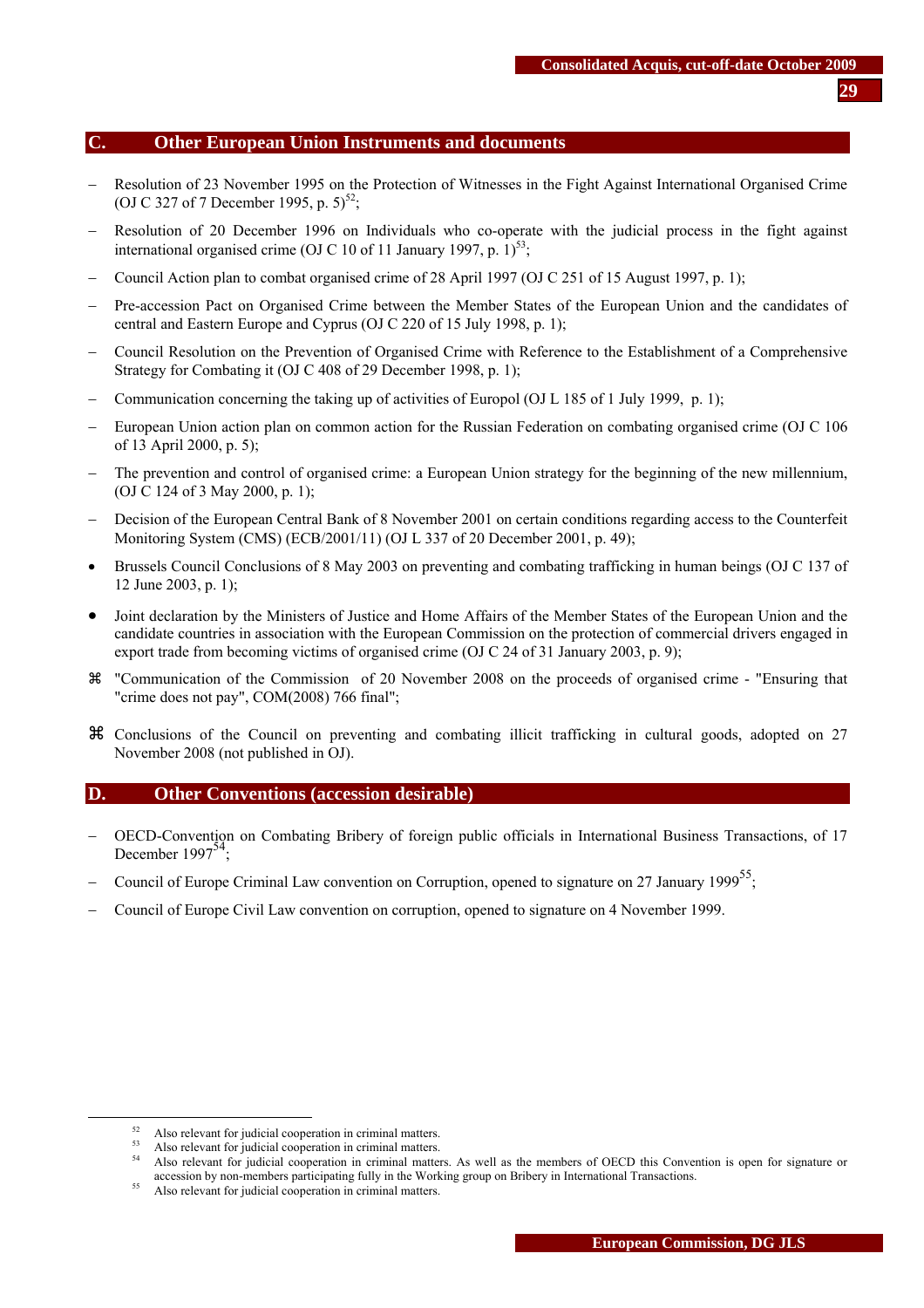## <span id="page-29-0"></span>**VII. DRUGS**

#### **A. Conventions to which accession is obligatory**

- Single Convention on Narcotic Drugs (New York, 30 March 1961)  $56$ ;
	- Protocol amending the Single Convention on Narcotic Drugs (Geneva, 25 March 1972);
- − Convention on Psychotropic Substances (Vienna, 21 February 1971)<sup>57</sup>;
- − United Nations Convention against the Illicit Traffic in Narcotic Drugs and Psychotropic Substances (Vienna, 20 December  $1988$ <sup>58</sup>;
- − Agreement between the European Community and the Republic of Peru on precursors and chemical substances frequently used in the illicit manufacture of narcotic drugs or psychotropic substances (OJ L 324 of 30 December 1995, p. 27);
- − Agreement between the European Community and the United Mexican States on cooperation regarding the control of precursors and chemical substances frequently used in the illicit manufacture of narcotic drugs or psychotropic substances (OJ L 77 of 19 March 1997, p. 24);
- − Agreement between the European Community and the United States of America on precursors and chemical substances frequently used in the illicit manufacture of narcotic drugs or psychotropic substances – Joint statement by the contracting parties concerning Article 7 (1) – Side instrument concerning Article 13 (OJ L 164 of 21 June 1997, p. 24);
- − Agreement between the European Community and the Republic of Chile on precursors and chemical substances frequently used for the illicit manufacture of narcotic drugs and psychotropic substances (OJ L 336 of 11 December 1998, p. 48);
- Agreement between the European Community and the Turkish Republic on precursors and chemical substances frequently used in the illicit manufacture of narcotic drugs or psychotropic substances (OJ L 64 of 7 March 2003, p. 30);
- a Agreement between the European Community and the Government of the People's Republic of China on drug precursors and substances frequently used in the illicit manufacture of narcotic drugs or psychotropic substances (OJ L 56 of 28 February 2009, p. 8);
	- a Information relating to the entry into force of the Agreement between the European Community and the Government of the People's Republic of China on drug precursors and substances frequently used in the illicit manufacture of narcotic drugs or psychotropic substances (OJ L 177 of 8 June 2009, p. 7).

# **B. Joint Actions, Joint Positions (Maastricht Treaty); Common Positions, Framework Decisions and Decisions (Amsterdam Treaty) Instruments adopted under the TEC**

- Joint Action 95/73/JHA of 10 March 1995 adopted by the Council on the basis of Article K.3 of the Treaty on European Union concerning the Europol Drugs Unit (OJ L 62 of 20 March 1995 p. 1);
- − Joint Action of 29 November 1996 concerning the exchange of information on the chemical profiling of drugs to facilitate improved cooperation between Member States in combating illicit drug trafficking (OJ L 322 of 12 December 1996, p. 23);
- Joint Action of 29 November 1996 on Cooperation between customs authorities and business organisations on combating drugs trafficking (OJ L 322, 12 December 1996, p. 3);

**30**

Linked to the acquis through the EU drugs policy, e.g. Drugs Conventions of 1961and 1972 are indirectly quoted in the EU Action Plan on Drugs (2000-2004). Concerning the Convention of 1988 (to which the Community is part for article 12 on chemical precursors), the provisions of the relevant Council Regulation will apply.<br>  $\frac{57}{100}$  Linked to the acquis through the EU drugs policy.

Also relevant for judicial cooperation in criminal matters.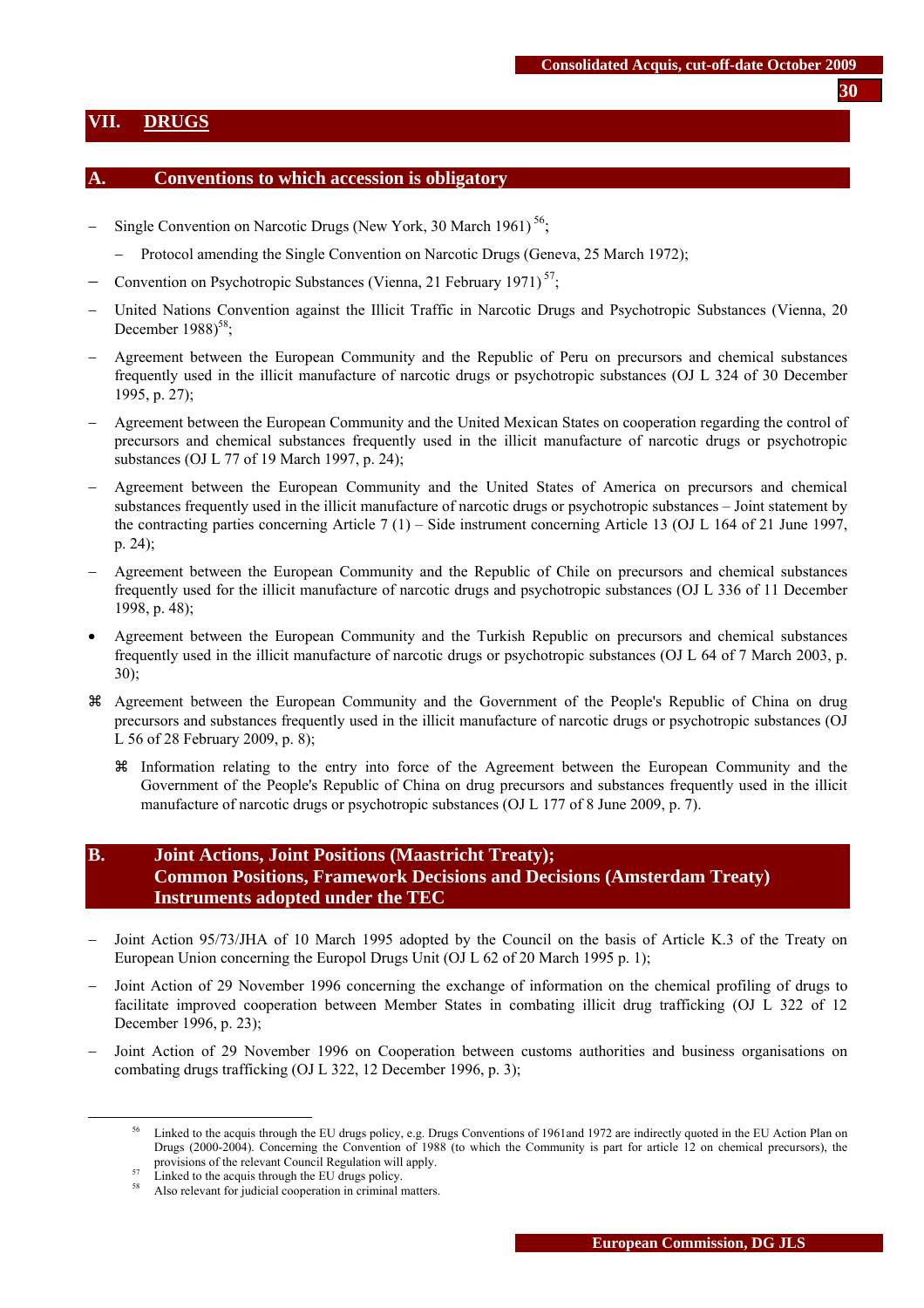- Joint Action of 16 December 1996 adopted by the Council on the basis of Article K.3 of the Treaty on European Union extending the mandate given to the Europol Drugs Unit (O J L 342 of 31 December 1996, p. 4);
- − Joint Action of 17 December 1996 concerning the approximation of the laws and practices of the Member States of the EU to combat drug addiction and to prevent and combat illegal drug trafficking (OJ L 342 of 31 December 1996, p.  $6^{59}$ ;
- − Council Decision 1999/615/JHA of 13 September 1999 defining 4-MTA as a new synthetic drug which is to be made subject to control measures and criminal penalties (OJ L 244 of 16 September 1999, p. 1);
- − Council Decision 2001/419/JHA of 28 May 2001 on the transmission of samples of controlled substances (OJ L 150 of 6 June 2001, p. 1);
- ο Council Decision 2002/188/JHA of 28 February 2002 concerning control measures and criminal sanctions in respect of the new synthetic drug PMMA (OJ L 63 of 6 March 2002 p. 14);
- Council Decision 2003/847/JHA of 27 November 2003 concerning control measures and criminal sanctions in respect of the new synthetic drugs 2C-I, 2C-T-2, 2C-T-7 and TMA-2 (OJ L 321 of 6 December 2003, p. 64);
- Council Framework Decision 2004/757/JHA of 25 October 2004 laying down minimum provisions on the constituent elements of criminal acts and penalties in the field of illicit drug trafficking (OJ L 335 of 11 November 2004, p. 8);
- Council Decision 2005/387/JHA of 10 May 2005 on the information exchange, risk-assessment and control of new psychoactive substances (OJ L 127 of 20 May 2005, p. 32)<sup>60</sup>;
- Council Decision 2008/206/JHA of 3 March 2008 on defining 1-benzylpiperazine (BZP) as a new psychoactive substance which is to be made subject to control measures and criminal provisions (OJ L 63 of 7 March 2008, p. 45).

#### **C. Other European Union Instruments and documents**

- − Council Regulation (EEC) No 3677/90 of 13 December 1990 laying down measures to be taken to discourage the diversion of certain substances to the illicit manufacture of narcotic drugs and psychotropic substances (OJ L 357 of 20 December 1990, p. 1);
	- − Commission Regulation (EEC) No 3769/92 of 21 December 1992 implementing and amending Council Regulation (EEC) No 3677/90 laying down measures to be taken to discourage the diversion of certain substances to the illicit manufacture of narcotic drugs and psychotropic substances (OJ L 383 of 29 December 1992, p. 17);
	- − Commission Regulation (EC) No 1610/2000 of 24 July 2000 amending Regulation (EEC) No 3769/92 implementing and amending Council Regulation (EEC) No 3677/90 laying down measures to be taken to discourage the diversion of certain substances to the illicit manufacture of narcotic drugs and psychotropic substances (OJ L 185 of 25 July 2000, p. 30);
	- o Commission Regulation (EC) No 1232/2002 of 9 July 2002 replacing the Annex to Council Regulation (EEC) No 3677/90 laying down measures to be taken to discourage the diversion of certain substances to the illicit manufacture of narcotic drugs and psychotropic substances and amending Regulation (EEC) No 3769/92 (OJ L 180 of 10 July 2002, p. 5);
- − Council Directive 92/109/EEC of 14 December 1992 on the manufacture and the placing on the market of certain substances used in the illicit manufacture of narcotic drugs and psychotropic substances (OJ L 370 of 19 December 1992, p. 76);
- Commission Directive 2003/101/EC of 3 November 2003 amending Council Directive 92/109/EEC on the manufacture and placing on the market of certain substances used in the illicit manufacture of narcotic drugs and psychotropic substances (OJ L 286 of 4 November 2003, p. 14);
	- − Council Decision 2000/602/EC of 28 September 2000 on the conclusion of an agreement between the European Community and the Kingdom of Norway on the participation of Norway in the work of the European Monitoring Centre for Drugs and Drug Addiction (OJ L 257 of 11 October 2000, p. 23);

<sup>&</sup>lt;sup>59</sup> Also relevant for judicial cooperation in criminal matters.<br><sup>60</sup> This Council Decision repeals and deletes Joint Action of 16 June 1997 concerning the information exchange, risk assessment and the control of new synthetic drugs (OJ L 167 of 25 June 1997, p.1). Decisions taken by the Council based on Article 5 of that Joint Action shall continue to be legally valid.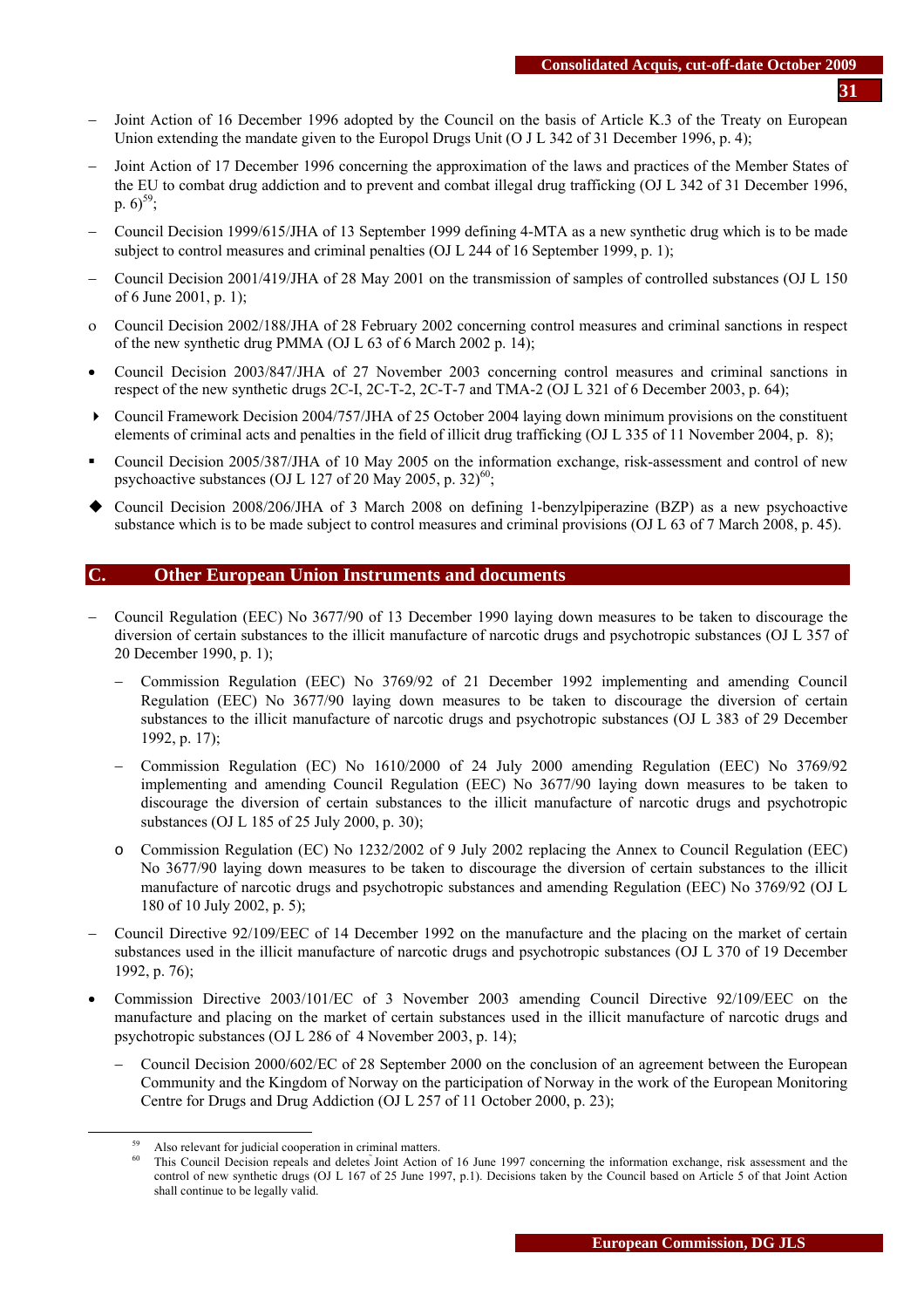- ¾ Council Decision 2006/914/EC of 13 November 2006 concerning the conclusion of the Agreement between the European Community and Kingdom of Norway on the revision of the amount of the financial contribution from Norway provided for in the Agreement between the European Community and Kingdom of Norway on the participation of Norway in the work of the European Monitoring Centre for Drugs and Drug Addiction (EMCDDA) (OJ L 349 of 12 December 2006, p. 47);
	- $\geq$  Agreement between the European Community and Kingdom of Norway on the revision of the amount of the financial contribution from Norway provided for in the Agreement between the European Community and Kingdom of Norway on the participation of Norway in the work of the European Monitoring Centre for Drugs and Drug Addiction (EMCDDA) (OJ L 349 of 12 December 2006, p. 49);
- − Resolution of 29 November 1996 on measures to address the drug tourism problem within the EU (OJ C 375 of 12 December 1996, p. 3);
- Resolution of 16 December 1996 on measures to combat and dismantle the illicit cultivation and production of drugs within the EU (OJ C 389 of 23 December 1996, p. 1);
- − Resolution of 20 December 1996 on Sentencing for Serious Illicit Drug Trafficking (OJ C 10 of 11 January 1997, p. 3);
- − Council Recommendation on the alignment of law enforcement drug and diverted precursors seizure statistics STUP 29/2001, STUP 26/2001;
- ο Council Recommendation of 25 April 2002 on improving investigation methods in the fight against organised crime linked to organised drug trafficking: simultaneous investigations into drug trafficking by criminal organisations and their finances/assets (OJ C 114 of 15 May 2002, p. 1);
- ο Council Recommendation of 25 April 2002 on the need to enhance cooperation and exchanges of information between the various operational units specialising in combating trafficking in precursors in the Member States of the European Union (OJ C 114 of 15 May 2002, p. 3);
- Council Recommendation of 18 June 2003 on the prevention and reduction of health-related harm associated with drug dependence (OJ L 165 of 3 July 2003 p. 31);
- Council Resolution on the importance of the role of the families in preventing drug abuse by adolescents. (CORDROGUE 94 12 November 2003);
- Council Resolution on combating the impact of psychoactive substances use on road accidents (CORDROGUE 97 dated 13 November 2003);
- Council Resolution of 17 December 2003 on training for drug law enforcement officers (OJ C 38 of 12 February 2004, p. 1);
- Council Recommendation of 30 March 2004 regarding guidelines for taking samples of seized drugs (O[J C 86 of 8](http://europa.eu.int/eur-lex/en/archive/2004/c_08620040406en.html)  [June 2004, p. 10\)](http://europa.eu.int/eur-lex/en/archive/2004/c_08620040406en.html);
- Council Resolution of 27 November 2003 on the posting of liaison officers with particular expertise in drugs to Albania (OJ C 97 of 22 April 2004, p. 6);
- Regulation (EC) No 273/2004 of the European Parliament and of the Council of 11 February 2004 on drug precursors (OJ L 47 of 18 February 2004, p. 1);
- Council Regulation (EC) No 111/2005, of 22 December 2004 laying down rules for the monitoring of trade between the Community and third countries in drug precursors (OJ L 22 of 26 January 2005, p. 1);
	- Commission Regulation (EC) No 1277/2005 of 27 July 2005 laying down implementation rules for Regulation (EC), No 273/2004 of the European Parliament and of the Council on drug precursors and for the Council Regulation (EC), No 111/2005 laying down rules for the monitoring of trade between the Community and third countries in drug precursors (OJ L 202 of 03 August 2005, p. 7);
	- a Commission Regulation (EC) No 297/2009 of 8 April 2009 amending Regulation (EC) No 1277/2005 laying down implementation rules for Regulation (EC) No 273/2004 of the European Parliament and of the Council on drug precursors and for the Council Regulation (EC), No 111/2005 laying down rules for the monitoring of trade between the Community and third countries in drug precursors (OJ L 95 of 9 April 2009, p. 13);
- Council Resolution on cannabis CORDROGUE  $59 07/07/2004$  doc 11267/04;
- EU Drugs Action Plan (2005-2008) (OJ C 168 of 8 July 2005, p. 1);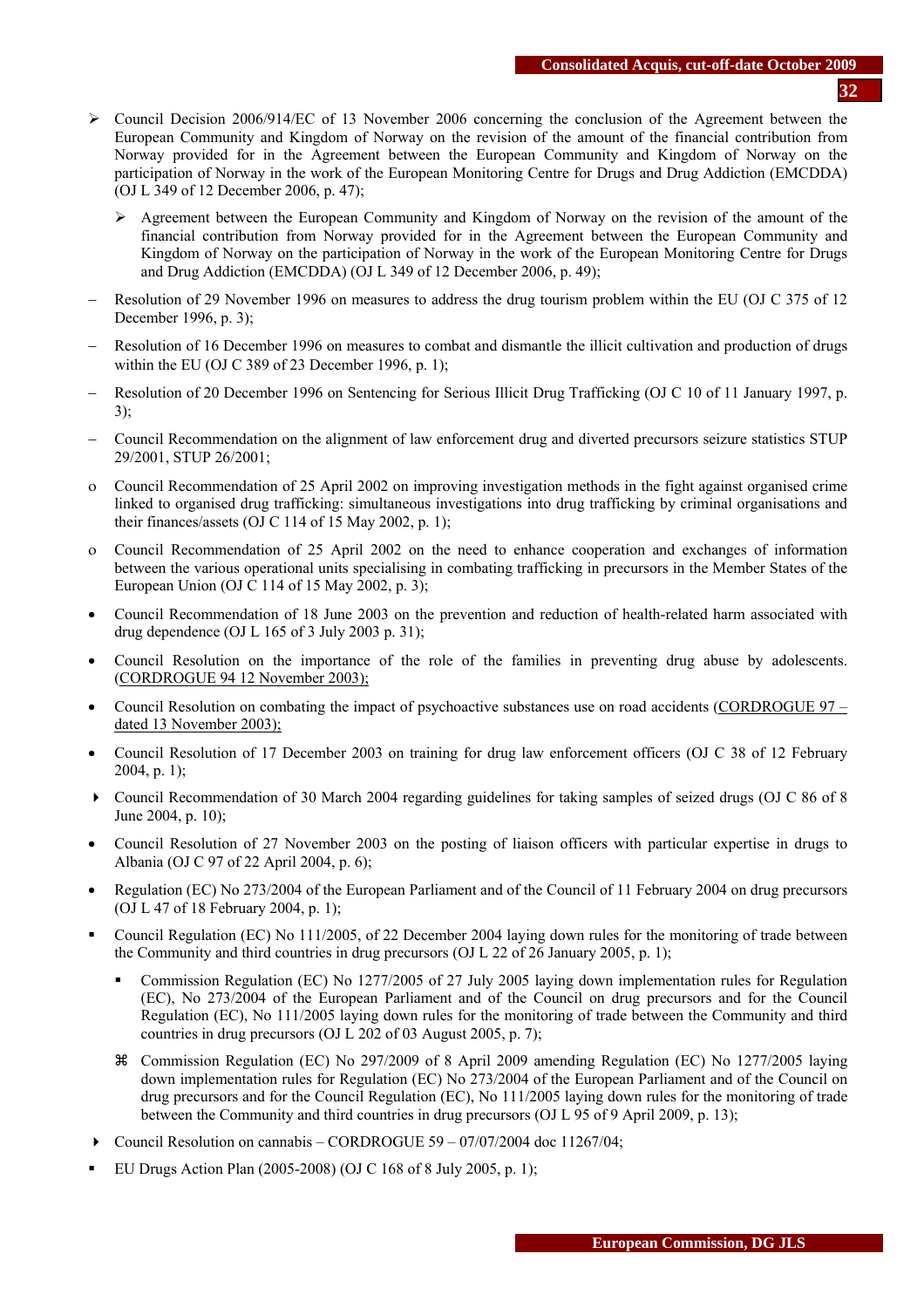- ¾ Regulation (EC) No 1920/2006 of the European Parliament and of the Council of 12 December 2006 on the European Monitoring Centre for Drugs and Drug Addiction (recast) (OJ L 376 of 27 December 2006, p. 1);
- Council Decision 2008/375/EC of 29 April 2008 concerning the conclusion of the Agreement between the European Community and the Republic of Turkey on the participation of the Republic of Turkey on the European Monitoring centre for Drugs and Drugs Addiction (OJ L 129 of 17 May 2008, p. 48).

## **D. Other Conventions**

− Agreement on illicit traffic by sea, implementing Article 17 of the United Nations Convention against illicit traffic in narcotic drugs and psychotropic substances (ETS No. 156 - Strasbourg, 31 January 1995)<sup>61</sup>;

<sup>&</sup>lt;sup>61</sup> Also relevant for judicial cooperation in criminal matters.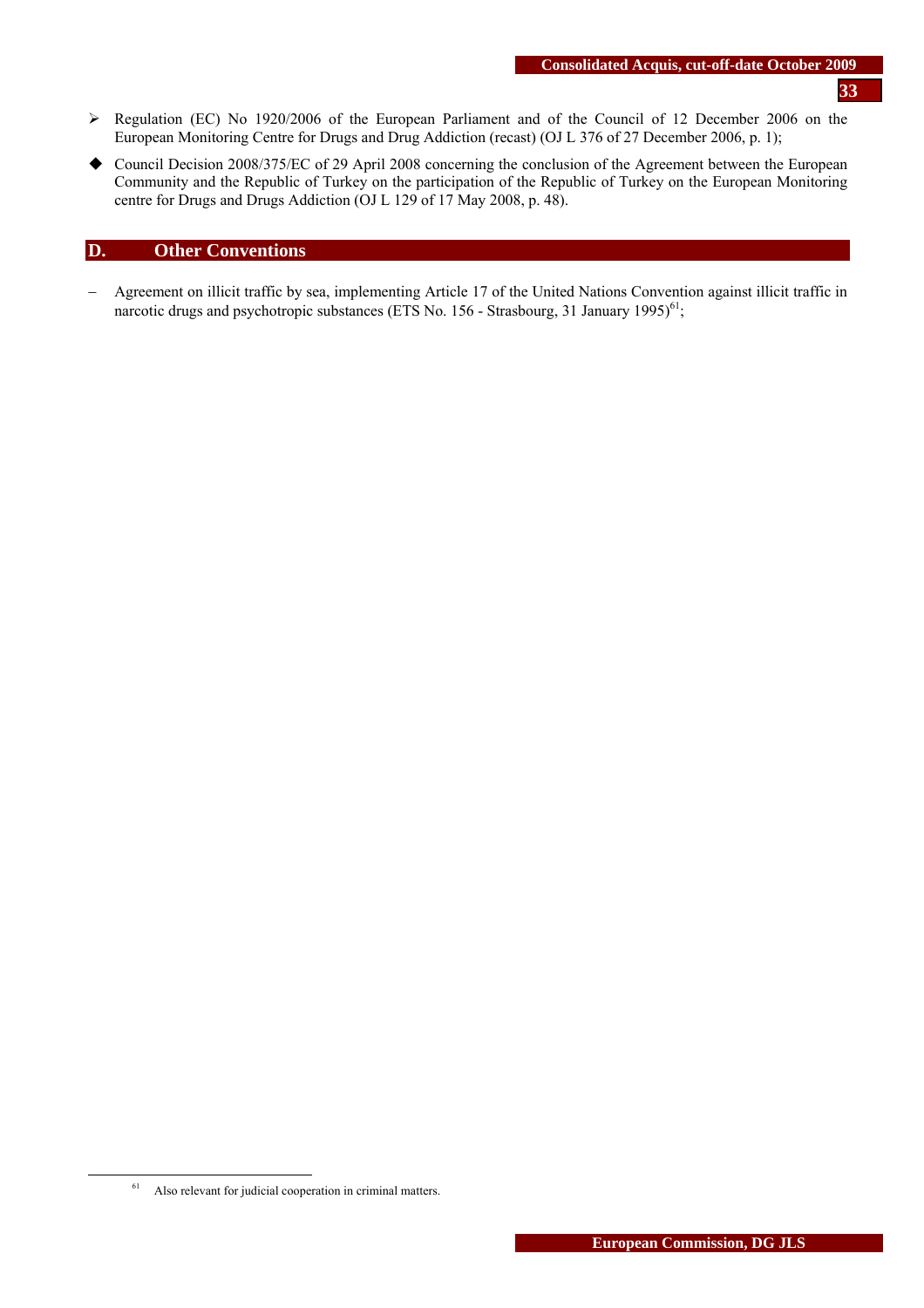## <span id="page-33-0"></span>**VIII. TERRORISM**

#### **A. Conventions to which accession is obligatory**<sup>62</sup>

- − Council of Europe Convention on the Suppression of Terrorism of 27 January 1977;
- Protocol amending the Council of Europe Convention on the Suppression of Terrorism of the Council of Europe (STE 190), signed on 15 May 2003.

# **B. Joint Actions, Joint Positions (Maastricht Treaty); Common Positions, Framework Decisions and Decisions (Amsterdam Treaty) Instruments adopted under the TEC**

- − Joint Action (96/610/JHA) of 15 October 1996 concerning the creation and maintenance of a Directory of specialised counter-terrorist competences, skills and expertise to facilitate counter-terrorist-cooperation between the Member States of the EU (OJ L 273 of 25 October 1996, p. 1);
- − Council Common Position of 27 December 2001 on combating terrorism (OJ L 344 of 28 December 2001, p. 90)63;
- − Council Common Position of 27 December 2001 on the application of specific measures to combat terrorism (OJ L 344 of 28 December 2001, p. 93);
- ο Council Framework Decision 2002/475/JHA of 13 June 2002 on combating terrorism (OJ L 164 of 22 June 2002, p. 3);
	- Council Framework Decision 2008/919/JHA of 28 November 2008 amending Framework Decision 2002/475/JHA on combating terrorism (OJ L 330 of 9 December 2008, p. 21);
- ο Council Decision 2002/996/JHA of 28 November 2002 establishing a mechanism for evaluating the legal systems and their implementation at national level in the fight against terrorism (OJ L 349 of 24 December 2002, p. 1);
- Council Decision 2003/48/JHA of 19 December 2002 on the implementation of specific measures for police and judicial cooperation to combat terrorism in accordance with Article 4 of Common Position 2001/931/CFSP (OJ L 16 of 22 January 2003, p. 68);
- Council Decision 2005/671/JHA of 20 September 2005 on the exchange of information and co-operation concerning terrorist offences (OJ L 253 of 29 September 2005, p. 22);
- Directive 2005/60/EC of the European Parliament and of the Council of 26 October 2005 on the prevention of the use of the financial system for the purpose of money laundering and terrorist financing (OJ L 309 of 25 November 2005, p. 15);
- Council Decision 2007/551/CFSP/JHA of 23 July 2007 on the signing, on behalf of the European Union, of an Agreement between the European Union and the United States of America on the processing and transfer of Passenger Name Record (PNR) data by air carriers to the United States Department of Homeland Security (DHS) (2007 PNR Agreement) (OJ L 204 of 4 of August 2007, p.  $16$ <sup>64</sup>;
- Council Decision 2008/651/CFSP/JHA of 30 June 2008 on the signing, on behalf of the European Union, of an Agreement between the European Union and Australia on the processing and transfer of European Union –sourced passenger name record (PNR) data by air carriers to the Australian Customs Service (OJ L 213 of 8 of August 2008, p. 47);

 $62$  This list contains the Conventions for which the obligation to accede is not explicit, but results from the binding force of secondary legislation, from Council Conclusions or from Article 10 EC.<br>See also Council Regulation (EC) No 2580/2001 of 27 December 2001 on specific restrictive measures directed against certain persons

and entities with a view to combating terrorism (OJ L344 of 28 December 2001, p. 70), as amended by Commission Regulation (EC) No 745/2003 of 28 April 2003; Council Decision of 28 October 2002 implementing Article 2(3) of Regulation (EC) No 2580/2001 on specific restrictive measures directed against certain persons and entities with a view to combating terrorism and repealing Decision 2002/460/EC, 2002/848/EC (OJ L295 of 30 October 2002, p. 12); Council Decision of 27 June 2003 implementing Article 2(3) of Regulation (EC) No 2580/2001 on specific restrictive measures directed against certain persons and entities with a view to combating terrorism and repealing Decision 2002/974/EC (OJ L160 of 28 June 2003, p. 81), and Council Decision of 2 April 2004 implementing Article 2(3) of Regulation (EC) No 2580/2001 on specific restrictive measures directed against certain persons and entities with a view to combating terrorism and repealing Decision 2003/902/EC (OJ L 99 of 3 April 2004, p. 28). Further related Council Decisions are also to be taken into account. 64 This instrument is also mentioned under the section on "personal data protection".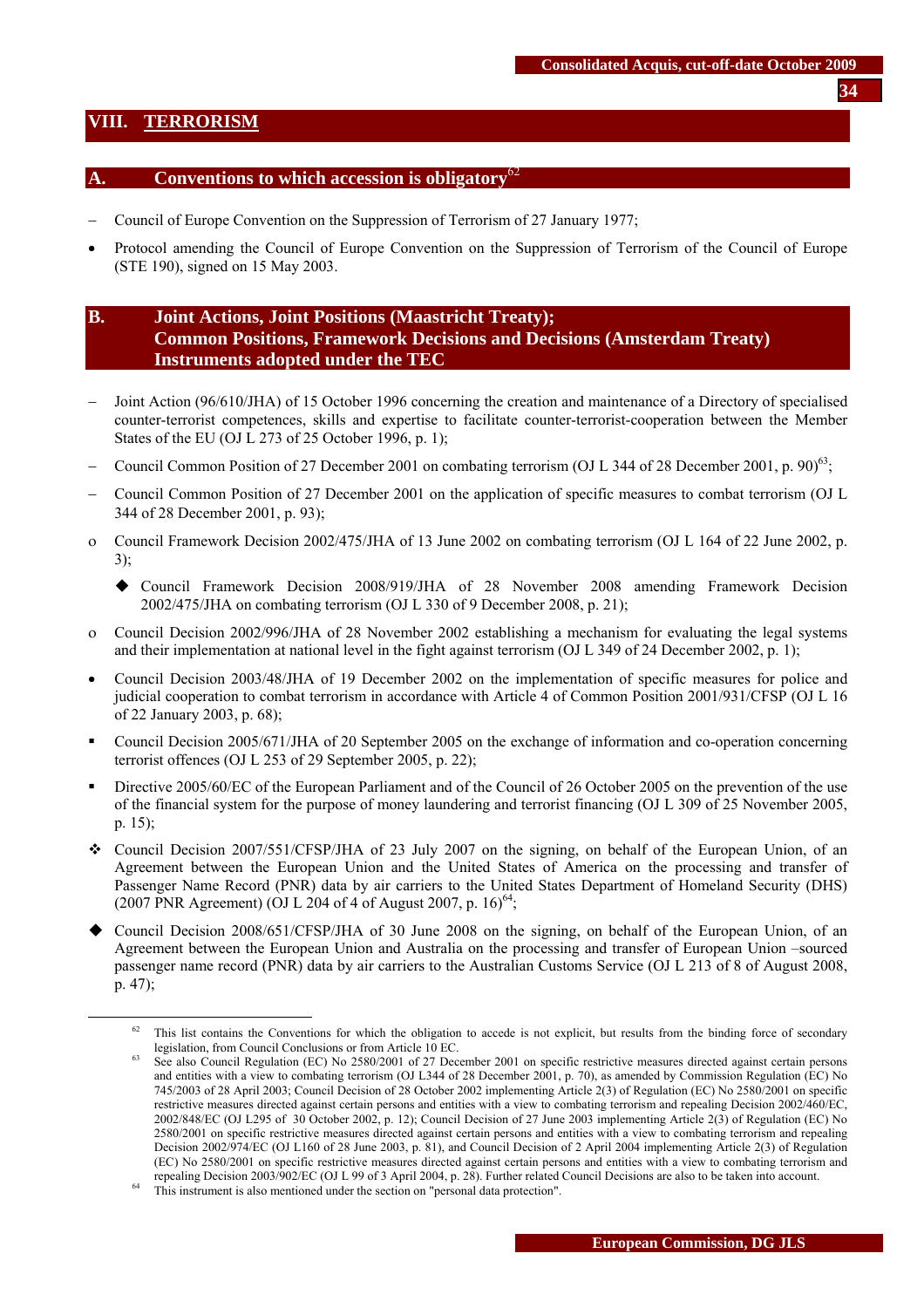- Agreement between the European Union and Australia on the processing and transfer of European Union –sourced passenger name record (PNR) data by air carriers to the Australian Customs Service (OJ L 213 of 8 of August 2008, p. 49);
- Council Directive 2008/114/EC of 8 December 2008 on the identification and designation of European critical infrastructures and the assessment of the need to improve their protection (Text with EEA relevance) (OJ L 345 of 23 December 2008, p. 75).

## **C. Other European Union Instruments and documents**

- − Declaration of 30 November 1993 on financing of terrorism;
- − Declaration on terrorism (La Gomera Declaration) of 14 October 1995 issued by the Justice and Home Affairs Ministers;
- − Interim Report on the evaluation of national anti-terrorist arrangements (14306/3/04 Rev 3 ENFOPOL 155);
- − Commission Decision 2006/299/EC of 19 April 2006 setting up a group of experts to provide policy advice to the Commission on fighting violent radicalisation (OJ L 111 of 25 April 2006, p. 9);
- − Communication of the Commission of a European Programme for Critical Infrastructure Protection : COM(2006) 786 of 12 December 2006;
- Communication "EU Action Plan for the enhancement of the security of explosives and firearms: COM(2007) 651 of 6 November 2007;
- a Communication from the Commission on Strengthening Chemical, Biological, Radiological and Nuclear Security in the European Union – an EU CBRN Action Plan: COM (2009) 273 of 26 April 2009.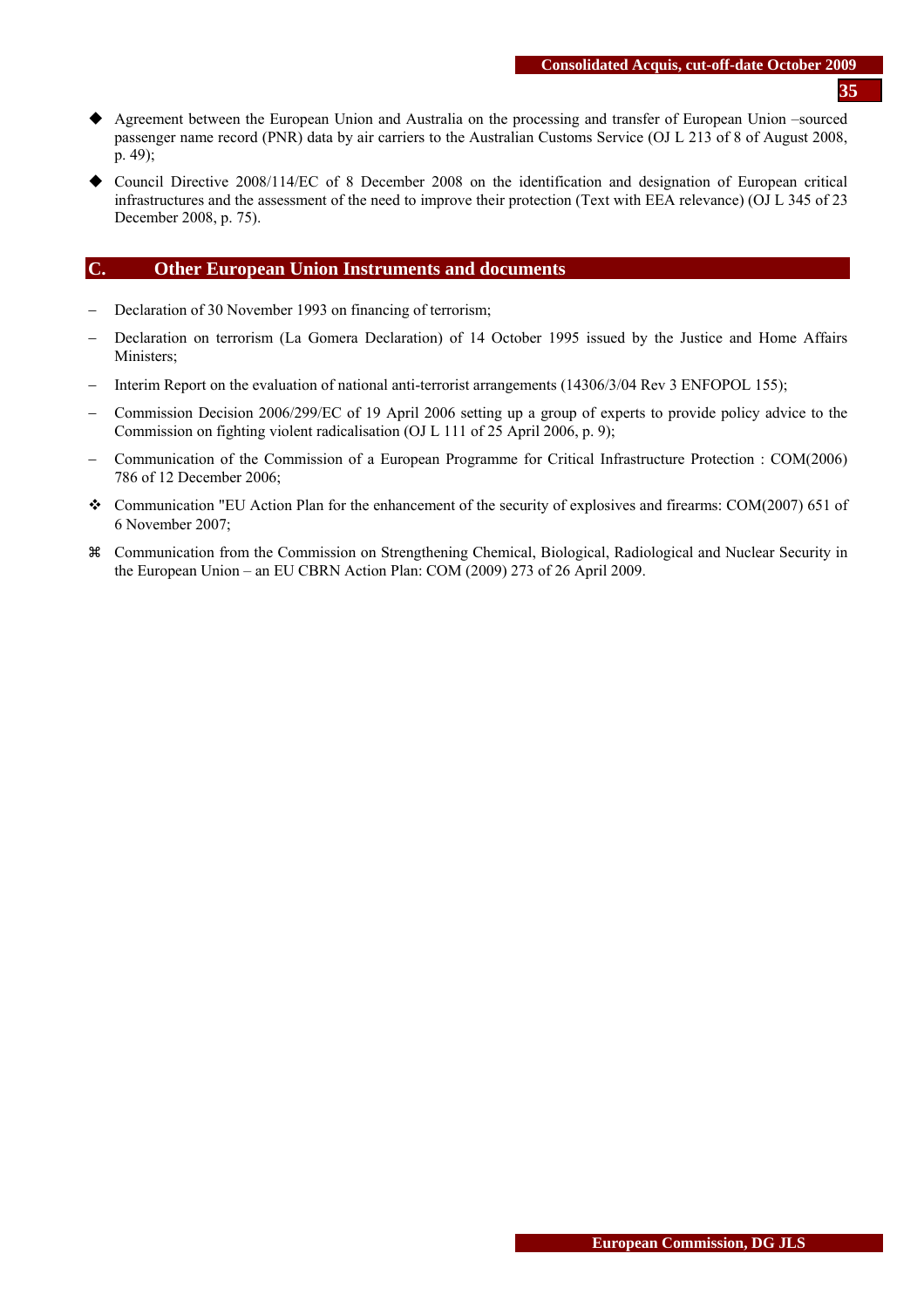## <span id="page-35-0"></span>**IX. POLICE COOPERATION<sup>65</sup>**

#### **A. Conventions to which accession is obligatory**

- Council Decision 2005/296/CFSP, JHA of 24 January 2005 concerning the conclusion of the Agreement between the European Union and the former Yugoslav Republic of Macedonia on the security procedures for the exchange of classified information (OJ L 94 of 13 April 2005, p. 38);
	- Related Agreement (OJ L 94 of 13 April 2005, p. 39).

# **B. Joint Actions, Joint Positions (Maastricht Treaty); Common Positions, Framework Decisions and Decisions (Amsterdam Treaty) Instruments adopted under the TEC**

- Joint Action 97/339/JHA of 26 May 1997 with regard to cooperation on law and order and security (JO L 147 of 5 June 1997, p. 1);
- Council Decision 2005/681/JHA of 20 September 2005 establishing a European Police College (CEPOL) and repealing Decision 2000/820/JHA (OJ L 256 of 1 October 2005, p. 63)<sup>66</sup>;
- − Council Decision of 28 May 2001 setting up a European crime prevention network (OJ L 153 of 8 June 2001, p. 1);
- ο Council Decision (JHA) 2002/348 of 25 April 2002 concerning security in connection with football matches with an international dimension (O[J L 121 of 8 May 2002, p. 1\)](http://europa.eu.int/eur-lex/en/oj/2002/l_12120020508en.html);
	- Council Decision 2007/412/JHA of 12 June 2007 amending Decision 2002/348/JHA concerning security in connection with football matches with an international dimension (O[J L 155 of 15 June 2007, p. 7](http://europa.eu.int/eur-lex/en/oj/2002/l_12120020508en.html)6);
- ο Council Decision of 13 June 2002 setting up a network of contact points in respect of persons responsible for genocide, crimes against humanity and war crimes (OJ L 167 of 26 June 2002, p. 1);
- ο Council Decision 2002/956/JHA of 28 November 2002 setting up a European Network for the Protection of Public Figures (OJ L 333 of 10 December 2002, p. 1);
	- a Council Decision 2009/796/JHA of 4 June 2009 amending Decision 2002/956/JHA setting up a European Network for the Protection of Public Figures (OJ L 283 of 30 October 2009, p. 62);
- Council Decision 2003/335/JHA of 8 May 2003 on the investigation and prosecution of genocide, crimes against humanity and war crimes (OJ L 118 of 14 May 2003, p. 12);
- Council Decision, 2004/919/EC, of 22 December 2004 on tackling vehicle crime with cross-border implications (OJ L 389 of 30 December 2004, p. 28);
- Council Resolution of 17 November 2003 on the use by Member States of bans on access to venues of football matches with an international dimension (OJ C 281 of 22 November 2003, p. 1);
- Council Common Position 2005/69/JHA of 24 January 2005 on exchanging certain data with Interpol (OJ L 27 of 27 January 2005, p. 61);
- $\triangleright$  Council Framework Decision 2006/960/JHA of 18.12.2006 on simplifying the exchange of information and intelligence between law enforcement authorities of the Member States of the European Union (OJ L 386 of 29 December 2006, p. 89. Corrigendum published in OJ L 75 of 15 March 2007, p. 26);
- $\bullet$  Council Decision 2007/126/JHA of 12 February 2007 establishing for the period 2007 to 2013, as part of the General Programme on Fundamental Rights and Justice, the Specific Programme "Criminal Justice" (OJ L 58 of 24 February 2007, p. 13)<sup>67</sup>;

**36**

<sup>&</sup>lt;sup>65</sup> Police cooperation should be in accordance with the European Code of Police Ethics, Council of Europe Recommendation (2001) 10, adopted by the Committee of Ministers of the Council of Europe on 19 September 2001.<br>See Council Decision 2000/820/JHA of 22 December 2000 establishing a European Police College (CEPOL) (OJ L 336 of 30 December

<sup>2000,</sup> p.1) and subsequent Council Decisions 2004/566/JHA of 26 July 2004 amending Decision 2000/820/JHA establishing a European Police College (CEPOL) (OJ L 251 of 27 July 2004, p. 19) and 2004/567/JHA of 26 July 2004 amending Decision 2000/820/JHA

establishing a European Police College (CEPOL) (OJ L 251 of 27 July 2004, p. 20). 67 This instrument is also mentioned under the section on "judicial cooperation in criminal matters".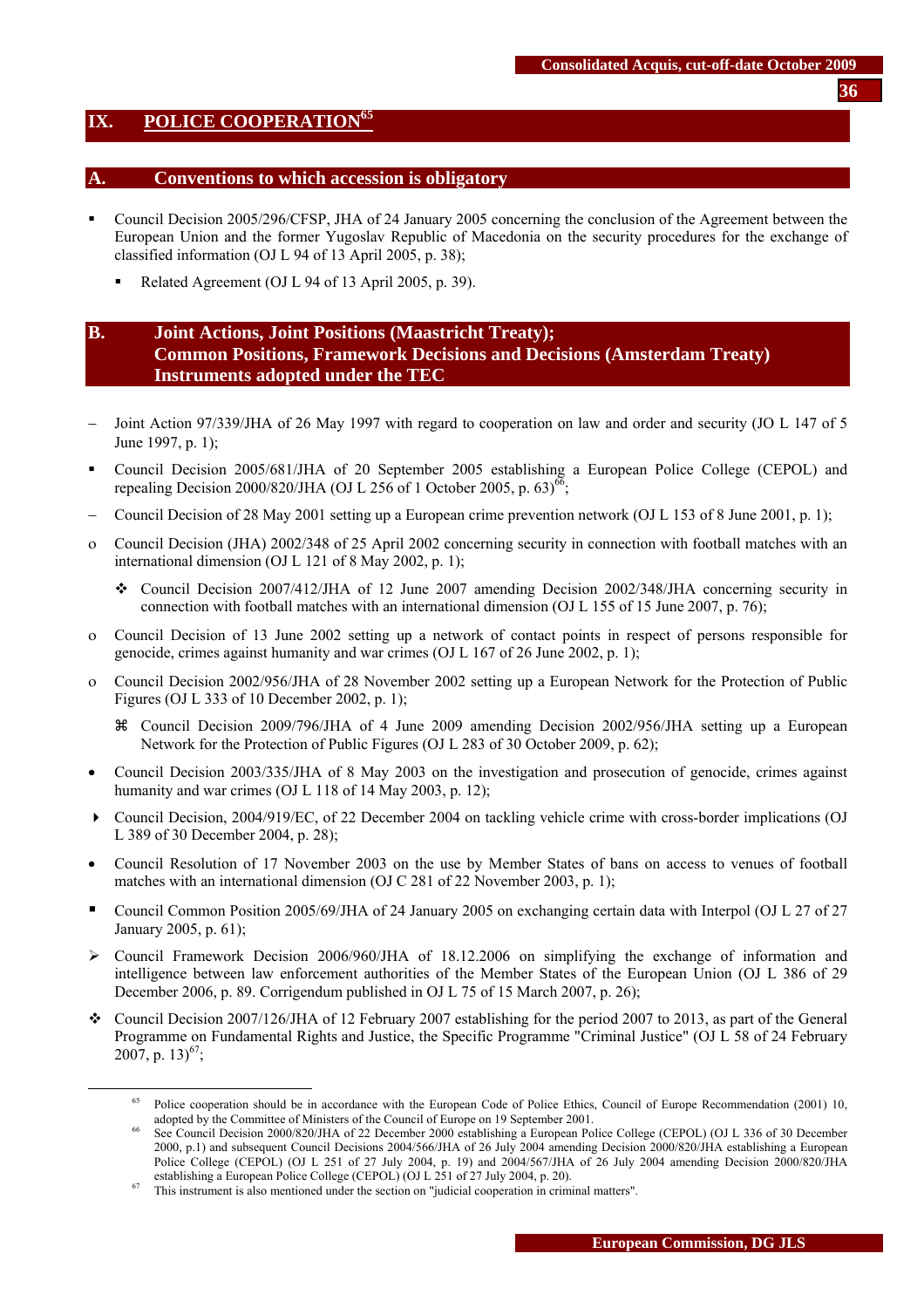- Council Decision 2007/125/JHA of 12 February 2007 establishing for the period 2007 to 2013, as part of the General Programme on Security and Safeguarding Liberties, the Specific Programme "Prevention of and Fight against Crime" (OJ L 58 of 24 February 2007, p.  $7)^{68}$ ;
- Council Decision 20047/124/EC of 12 February 2007 establishing for the period 2007 to 2013, as part of the General Programme on Security and Safeguarding Liberties, the Specific Programme "Prevention, Preparedness and Consequence Management of Terrorism and other Security related risks" (OJ L 58 of 24 February 2007, p. 1)<sup>69</sup>;
- Council Decision 2008/615/JHA of 23 June 2008 on the stepping up of cross-border cooperation, particularly in combating terrorism and cross-border crime (OJ L 210 of 6 August 2008, p. 1);
- Council Decision 2008/616/JHA of 23 June 2008 on the implementation of Decision 2008/615/JHA on the stepping up of cross-border cooperation, particularly in combating terrorism and cross-border crime (OJ L 210 of 6 August 2008, p. 12);
- Council Decision 2008/617/JHA of 23 June 2008 on the improvement of cooperation between the special intervention units of the Member States of the European Union in crisis situations (OJ L 210 of 6 August 2008, p. 73);
- Council Decision 2008/633/JHA of 23 June 2008 concerning access for consultation on the Visa Information System (VIS) by designated authorities of Member States and by Europol for the purposes of the prevention, detection and investigation of terrorist offences and of other serious criminal offences (OJ L 218, of 13 of August 2008, p. 129).

## **C. Other European Union Instruments and documents**<sup>70</sup>

- − Council Recommendation of 22 April 1996 on guidelines for preventing and restraining disorder connected with football matches, (OJ C 131 of 3 May 1996, p. 1);
- Resolution of 9 June 1997 on preventing and restraining football hooliganism through the exchange of experience, exclusion from stadiums and media policy (OJ C 193 of 24 June 1997, p.1);
- Resolution of 9 June 1997 on the exchange of DNA analysis results (OJ C 193 of 24 June 1997, p. 2);
- − Council resolution of 25 June 2001 on the exchange of DNA analysis results (OJ C 187 of 3 July 2001, p. 1);
- − Council recommendation of 25 June 2001 on contact points maintaining a 24-hour service for combating high-tech crime (OJ C 187 of 3 July 2001, p. 5);
- ο Council Resolution of 6 December 2001 concerning a handbook with recommendations for international police cooperation and measures to prevent and control violence and disturbances in connection with football matches with an international dimension, in which at least one Member State is involved (OJ C 22 of 24 January 2002, p. 1);
- ο Council Recommendation of 13 June 2002 regarding cooperation between the competent national authorities of Member States responsible for the private security sector (OJ C 153 of 27 June 2002, p. 1);
- $\triangleright$  Council Recommendation of 27 April 2006 on the drawing up of agreements between police, customs and other specialised law enforcement services in relation to the prevention and combating of crime (OJ C 124 of 25 May 2006, p.  $1)^{71}$ ;
- Commission Decision 2008/324/EC of 25 March 2008 setting up the "Platform on Electronic Data Retention for the investigation, detection and prosecution of serious crime" group of experts (2008/324/EC) (OJ L 111 of 23 April 2008, p. 11).

<sup>&</sup>lt;sup>68</sup> This instrument is also mentioned under the section on "judicial cooperation in criminal matters".<br><sup>69</sup> This instrument is also mentioned under the section on "judicial cooperation in criminal matters".<br><sup>70</sup> Attentio

Also relevant for customs cooperation. Member States are requested to give effect to this Recommendation in replacement of the Council Resolution of 29 November 1996 on the drawing up of police/customs agreements in the fight against drugs (OJ C 375 of 12 December 1996, p.1).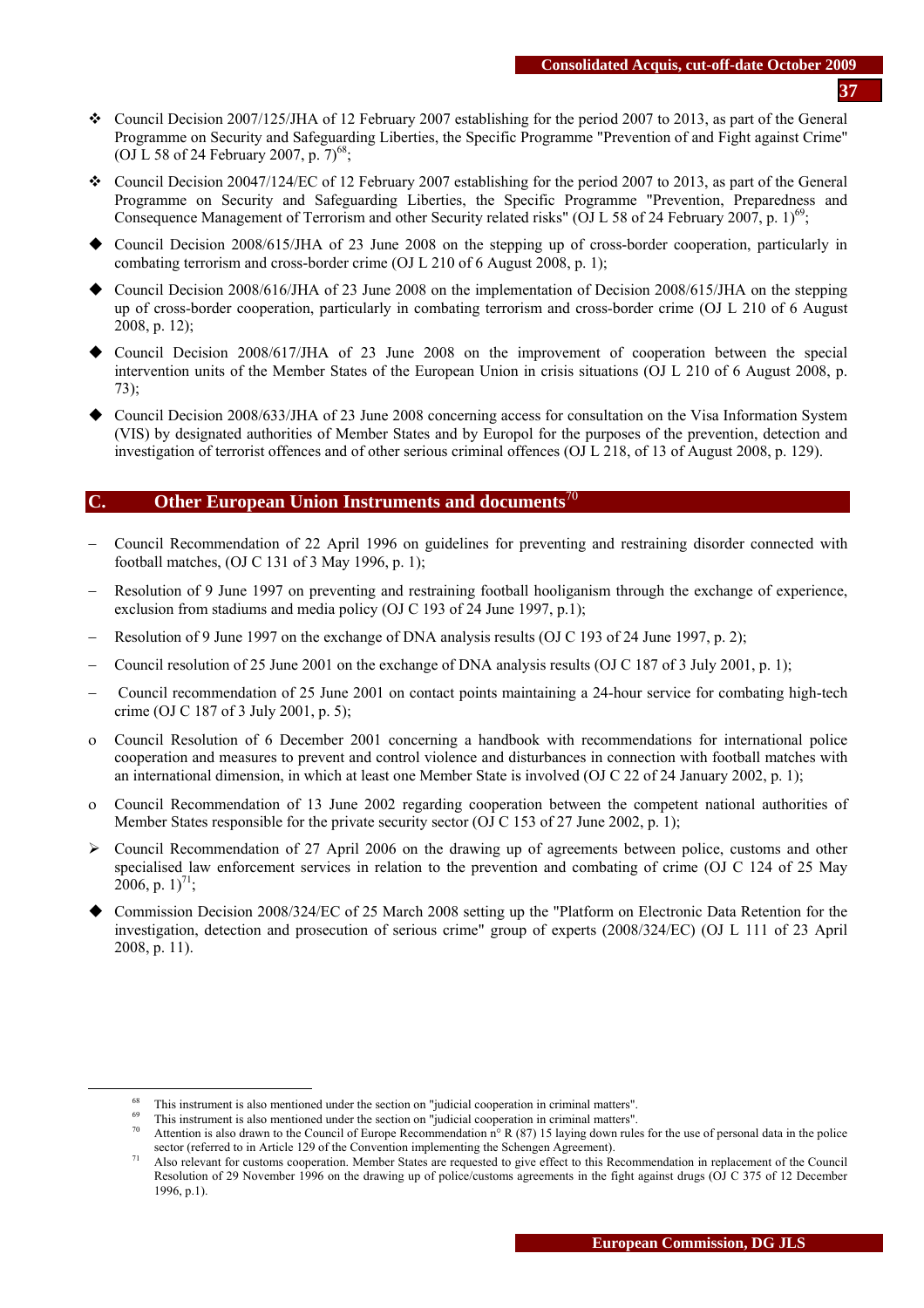## <span id="page-37-0"></span>**X. CUSTOMS COOPERATION**

#### **A. Conventions to which accession is obligatory**

- − Convention drawn up on the basis of Article K.3 of the Treaty on European Union, on the use of information technology for customs purposes (OJ C 316 of 27 November 1995, p. 33);
	- − Council Act of 29 November 1996 drawing up, on the basis of Article K.3 of the Treaty on European Union, the Protocol on the interpretation, by way of preliminary rulings, by the Court of Justice of the European Communities of the Convention on the use of information technology for customs purposes - Declaration concerning the simultaneous adoption of the Convention on the use of information technology for customs purposes and the Protocol on the interpretation by way of preliminary rulings, by the Court of Justice of the European Communities, of that Convention - Declaration made pursuant to Article 2 (OJ C 151 of 20 May 1997, p. 15);
	- − Council Act of 12 March 1999 drawing up, on the basis on Article K.3 of the Treaty on European Union, the Protocol on the scope of the laundering of proceeds in the Convention on the use of information technology for customs purposes and the inclusion of the registration number of the means of transport in the Convention (OJ C 91 of 31 March 1999, p. 2);
	- o Council act of 8 May 2003 drawing up a Protocol amending, as regards the creation of a customs files identification database, the Convention on the use of information technology for customs purposes (OJ C 139 of 13 June 2003, p. 1. Corrigendum to the Protocol published in OJ C 56 of 5 March 2005, p. 46);
- Convention of 18 December 1997 on Mutual Assistance and Co-operation between customs administrations (Naples II-Convention) (OJ C 24 of 23 January 1998, p.  $1$ )<sup>72</sup>.

# **B. Joint Actions, Joint Positions (Maastricht Treaty); Common Positions, Framework Decisions and Decisions (Amsterdam Treaty) Instruments adopted under the TEC**

#### **C. Other European Union instruments and documents**

- Resolution of 9 June 1997 concerning a handbook for joint customs surveillance operations (OJ C 193 of 24 June 1997, p. 4);
- Council Resolution of 2 October 2003 on a strategy for customs cooperation (OJ C 247 of 15 October 2003, p. 1);
- $\triangleright$  Council Recommendation of 27 April 2006 on the drawing up of agreements between police, customs and other specialised law enforcement services in relation to the prevention and combating of crime (OJ C 124 of 25 February 2006, p.  $1)^{73}$ .

#### **D. Other Conventions (accession desirable)**

 $72$  On the date of entry into force of this Convention (23.06.2009), the Convention on the provision of mutual assistance between customs administrations of 7 September 1967 ("Naples Convention") was repealed. Within the framework of the Naples I Convention, customs Directors General adopted the following declarations: Wiesbaden (1971), Dromoland 1 (1976), Istanbul 1 (1977), Istanbul 2 (1977),

Iraklion (1978), London (1974), Munich (1975), Harrogate (1992).<br>Also relevant for police cooperation. Member States are requested to give effect to this Recommendation in replacement of the Council Resolution of 29 November 1996 on the drawing up of police/customs agreements in the fight against drugs (OJ C 375 of 12 December 1996, p.1).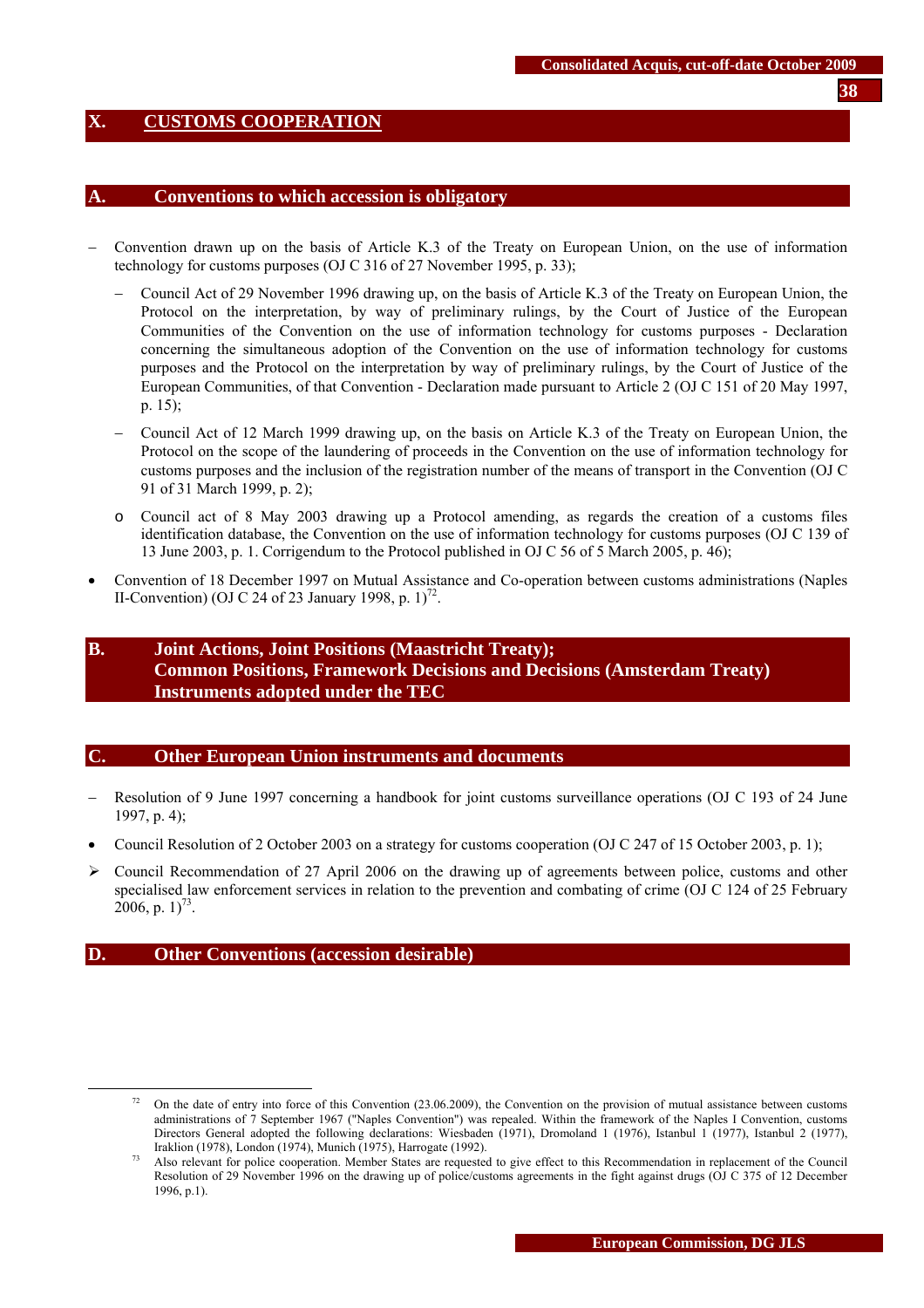# <span id="page-38-0"></span>**XI. JUDICIAL COOPERATION IN CIVIL MATTERS**

#### **A. Conventions to which accession is obligatory**

- *a) Indicative list of conventions and instruments to which the new Member States must accede in accordance with the Act of Accession*
- Brussels Convention of 27 September 1968 on jurisdiction and the enforcement of judgments in civil and commercial matters (consolidated version OJ C 27 of 26 January 1998, p. 34);
- Luxembourg Protocol of 3 June 1971 on the interpretation by the Court of Justice of the Convention of 27 September 1968 (OJ C 27 of 26 January 1998, p. 1);
	- − Convention on the Accession of the Hellenic Republic to the Brussels Convention (OJ L 388 of 31 December 1982, p. 1);
	- − Convention on the Accession of the Kingdom of Spain and the Portuguese Republic to the Brussels Convention (OJ L 285 of 3 October 1989, p. 1);
	- − Convention on the Accession of the Republic of Austria, the Republic of Finland and the Kingdom of Sweden to the Brussels Convention (OJ C 15 of 15 January of 1997, p. 1);
- − Rome Convention of 19 June 1980 on the Law applicable to Contractual Obligations (OJ C 27 of 26 November 1998, p. 34);
- − 1st Protocol to the Convention on the Law applicable to Contractual Obligations on Interpretation by the Court of Justice of 19 December 1988 (OJ C 334 of 30 December 2005, p. 1);
- 2nd Protocol to the Convention on the Law applicable to Contractual Obligations conferring the Court of Justice powers to interpret the 1980 Convention of 19 December 1988 (OJ C 334 of 30 December 2005, p. 1);
	- − Luxembourg Convention of 10 of April 1984 on the Accession of the Hellenic Republic to the Rome Convention of 1980 (OJ L 146 of 31 May 1984, p. 1);
	- − Funchal Convention of 18 May 1992 on the Accession of the Kingdom of Spain and the Portuguese Republic to the Rome Convention of 1980 (OJ L 333 of 18 November 1992, p. 1);
	- − Convention of 29 November 1996 on the Accession of the Republic of Austria, the Republic of Finland and the Kingdom of Sweden to the Rome Convention of 1980 (OJ C 15 of 15 January 1997, p. 10);
	- Convention on the accession of the Czech Republic, the Republic of Estonia, the Republic of Cyprus, the Republic of Latvia, the Republic of Lithuania, the Republic of Hungary, the Republic of Malta, the Republic of Poland, the Republic of Slovenia and the Slovak Republic to the Convention on the law applicable to contractual obligations opened for signature in Rome on 19 June 1980, and to the First and Second Protocols on its interpretation by the Court of Justice of the European Communities (OJ C 169 of 8 July 2005, p. 1)<sup>74</sup>;
- Council Decision 2007/856/EC of 8 November 2007 concerning the accession of Bulgaria and Romania to the Convention on the Law applicable to Contractual Obligations, opened for signature in Rome on 19 June 1980 No 2007/856/EC (OJ L 347 of 29 December 2007, p. 1);
- Convention on Jurisdiction and the Recognition and Enforcement of Judgements in Civil and Commercial matters<sup>75</sup> -Protocol 1 on certain questions of jurisdiction, procedure and enforcement – Protocol 2 on the uniform interpretation of the Convention and on the Standing Committee. (OJ L 339 of 21 December 2007, p. 3);
	- a Procès-verbal of rectification to the Convention on Jurisdiction and the Recognition and Enforcement of Judgements in Civil and Commercial matters, signed at Lugano on 30 October 2007 (OJ L 147 of 10 June 2009, p. 44);
- a Council Decision 2009/430/EC of 27 November 2008 concerning the conclusion of the Convention on jurisdiction and the recognition and enforcement of judgements in civil and commercial matters (OJ L 147 of 10 June 2009, p. 1);

This Convention shall enter into force between Member States which have ratified it.<br>This Council Decision of 6 July 2007 on Signature by the Community of the Convention; the new Convention signed in Lugano on 30 October 2007.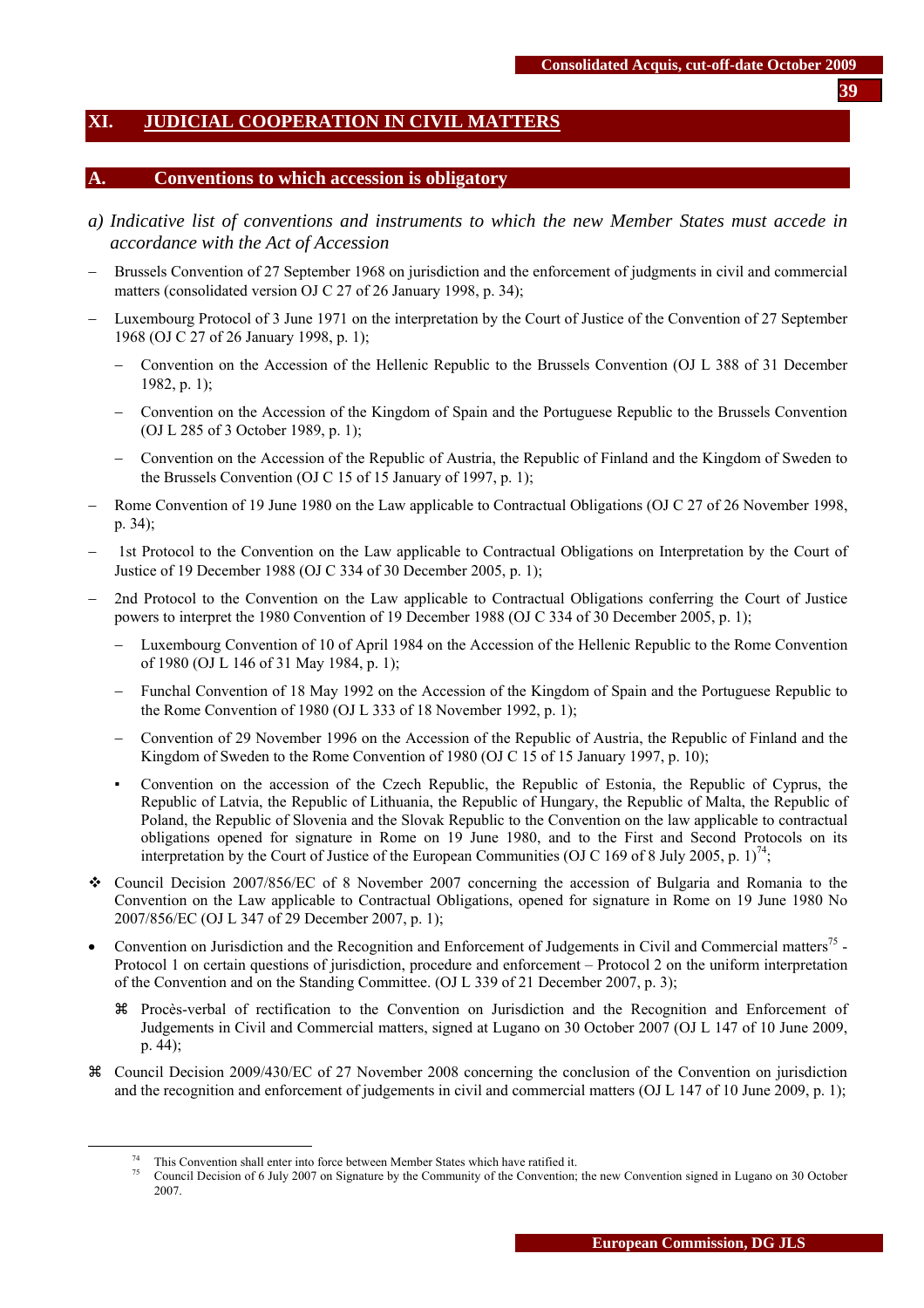- a Convention on jurisdiction and the recognition and enforcement of judgements in civil and commercial matters (OJ L 147 of 10 June 2009, p. 5);
- a Council Decision 2009/397/EC of 26 February 2009 on the signing on behalf of the European community of the Convention on Choice of Court Agreements (OJ L 133 of 29 May 2009, p. 1);
- a Regulation (EC) No 662/2009 of the European Parliament and of the Council of 13 July 2009 establishing a procedure for the negotiation and the conclusion of agreements between Member States and third countries en particular matters concerning the law applicable to contractual and non-contractual obligations (OJ L 200 of 31 July 2009, p. 25);
- a Council Regulation (EC) No 664/2009 of 7 July 2009 establishing a procedure for the negotiation and conclusion of agreements between Member States and third countries concerning jurisdiction, recognition and enforcement of judgements and decisions in matrimonial matters, matters of parental responsibility and matters relating to maintenance obligations, and the law applicable to matters relating to maintenance obligations (OJ L 200 of 31 July 2009, p. 46).
- *b) Indicative list of agreements, conventions and protocols to which the new Member States must accede76*
- The Hague Convention of 25 October 1980 on the Civil Aspects of International Child Abduction.

## **B. Joint Actions, Joint Positions (Maastricht Treaty);**

#### **Instruments adopted under the TEC**

- Joint Action of 22 November 1996 adopted by the Council on the basis of Articles J.3 and K.3 of the Treaty on European Union concerning measures protecting against the effects of the extra-territorial application of legislation adopted by a third country, and actions based thereon or resulting therefrom (OJ L 309 of 29 November 1996, p. 7);
- − Council Regulation (EC) No 1346/2000 of 29 May 2000 on insolvency proceedings (OJ L 160 of 30 June 2000, p. 1);
	- Council Regulation (EC) No 603/2005 of 12 April 2005 amending the lists of insolvency proceedings, windingup proceedings and liquidators in Annexes A, B and C to Regulation (EC) No 1346/2000 on insolvency proceedings (OJ L 100 of 20 April 2005, p. 1);
	- $\triangleright$  Council Regulation (EC) No 694/2006 of 27 April 2006 amending the lists of insolvency proceedings, windingup proceedings and liquidators in Annexes A, B and C to Regulation (EC) No 1346/2000 on insolvency proceedings, (OJ L 121 of 6 May 2006, p. 1);
	- Council Regulation (EC) No  $681/2007$  of 13 June 2007 amending the lists of insolvency proceedings, windingup proceedings and liquidators in Annexes A, B and C to Regulation (EC) No 1346/2000 on insolvency proceedings (OJ L 159 of 20 June 2007, p. 1);
- Council Regulation (EC) No 2201/2003 of 27 November 2003 concerning jurisdiction and the recognition and enforcement of judgments in matrimonial matters and the matters of parental responsibility, repealing Regulation (EC) No 1347/2000 (OJ L 338 of 23 December 2003, p. 1);
- Council Regulation (EC) No 2116/2004 of 2 December 2004 amending Regulation (EC) No 2201/2003 concerning jurisdiction and the recognition and enforcement of judgments in matrimonial matters and the matters of parental responsibility, repealing Regulation (EC) No 1347/2000, as regards treaties with the Holy See (OJ L 367 of 14 December 2004, p. 1);
	- Information relating to courts and redress procedures pursuant to Article 68 of Council Regulation (EC) No 2201/2003 of 27 November 2003 concerning jurisdiction and the recognition and enforcement of judgments in matrimonial matters and the matters of parental responsibility, repealing Regulation (EC) No 1347/2000 (OJ C 40 of 17 February 2005, p. 2);

This list contains the Conventions for which the obligation to accede is not explicit, but results from the binding force of secondary legislation, from Council Conclusions or from Article 10 EC.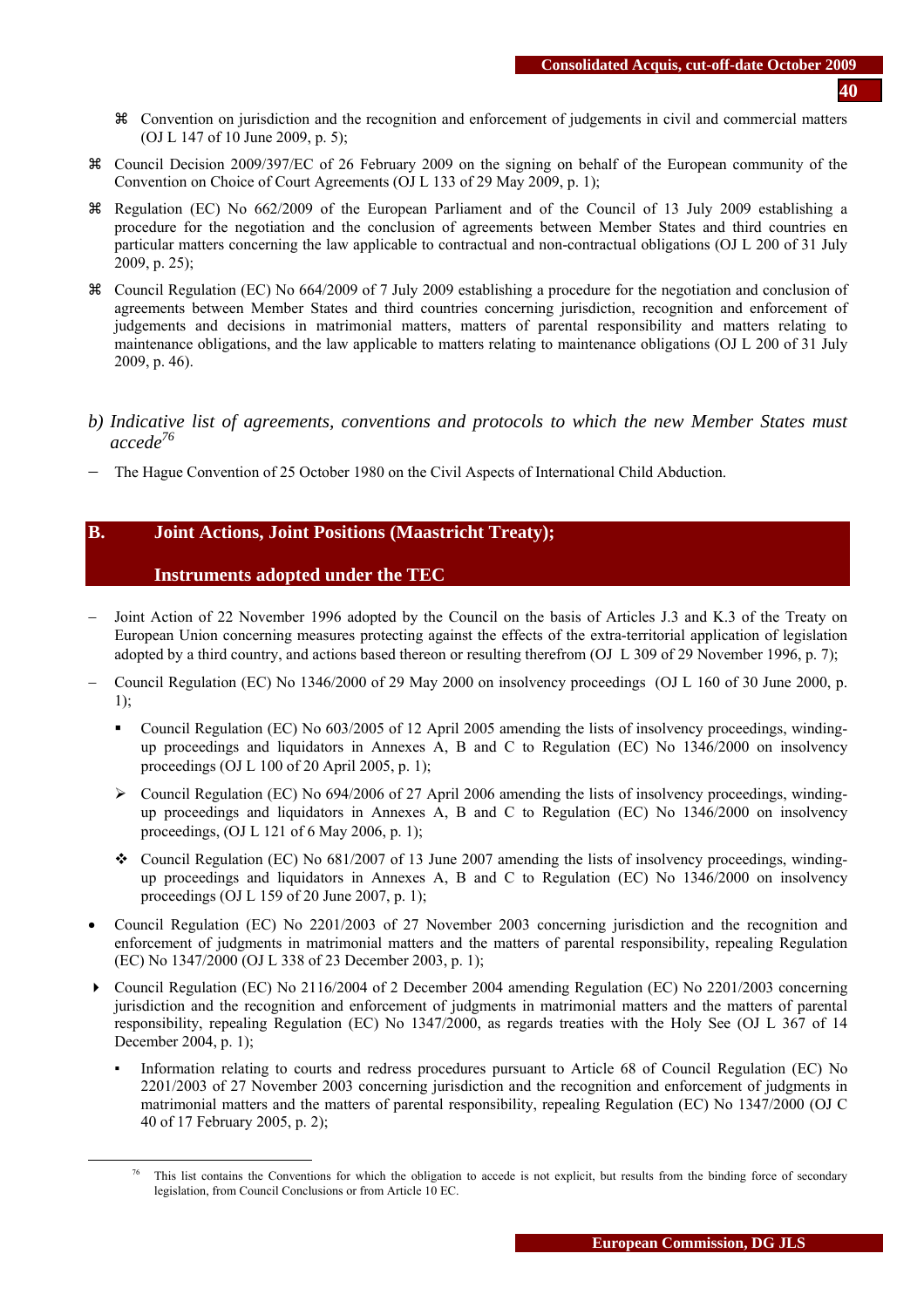- **41**
- Regulation EC No 1393/2007 of the European Parliament and of the Council of 13 November 2007 on the service in the Member States of judicial and extrajudicial documents in civil or commercial matters (service of documents), and repealing Council Regulation No 1348/2000 (OJ L 324 of 10 December 2007, p. 79);
- − Council Regulation (EC) No 44/2001 of 22 December 2000 on jurisdiction and the recognition and enforcement of judgments in civil and commercial matters (OJ L 12 of 16 January 2001, p. 1. Corrigendum published in OJ L 307 of 24 November 2001, p. 28);
	- ο Commission Regulation (EC) No 1496/2002 of 21 August 2002 amending Annex I (the rules of jurisdiction referred to in Article 3(2) and Article 4(2) and Annex II (the list of competent courts and authorities) to Council Regulation (EC) No 44/2001 on jurisdiction and the recognition and enforcement of judgements in civil and commercial matters (OJ L 225 of 22 August 2002, p. 13)<sup>77</sup>;
	- Commission Regulation (EC) No 1937/2004 of 9 November 2004 amending Annexes I, II, III and IV to Council Regulation (EC) No 44/2001 on jurisdiction and the recognition and enforcement of judgments in civil and commercial matters (OJ L 334 of 10 November 2004, p. 3);
	- Commission Regulation (EC) No 2245/2004 of 27 December 2004 amending Annexes I, II, III and IV to Council Regulation (EC) No 44/2001 on jurisdiction and the recognition and enforcement of judgments in civil and commercial matters (OJ L 381 of 28 December 2004, p. 10);
	- a Commission Regulation (EC) No 280/2009 of 6 April 2009 amending Annexes I, II, III and IV to Council Regulation (EC) No 44/2001 on jurisdiction and the recognition and enforcement of judgments in civil and commercial matters (OJ L 93 of 7 April 2009, p. 13);
- − Council Decision 2001/470/EC of 28 May 2001 establishing a European Judicial Network in civil and commercial matters (OJ L 174 of 27 June 2001, p. 25);
	- a Decision No 568/2009/EC of the European Parliament and of the Council of 18 June 2009 amending Council Decision 2001/470/EC, establishing a European Judicial Network in civil and commercial matters (OJ L 168 of 30 June 2009, p. 35);
- − Council Regulation (EC) No 1206/2001 of 28 May 2001 on cooperation between the courts of the Member States in the taking of evidence in civil or commercial matters (OJ L 174 of 27 June 2001, p. 1);
- ο Council Regulation (EC) NO 743/2002 of 25 April 2002 establishing a general Community framework of activities to facilitate the implementation of judicial cooperation in civil matters (OJ L 115 of 1 May 2002, p. 1);
- Council Decision 2003/93/EC of 19 December 2002 authorising the Member States, in the interest of the Community, to sign the 1996 Hague Convention on jurisdiction, applicable law, recognition, enforcement and cooperation in respect of parental responsibility and measures for the protection of children (OJ L 48 of 21 February 2003, p. 1);
- Council Decision 2008/431/EC of 5 June 2008 authorising certain Member States to ratify, or accede to, in the interest of the European Community, the 1996 Hague Convention on Jurisdiction, Applicable Law, Recognition, Enforcement and Cooperation in respect of Parental Responsibility and Measures for the Protection of Children and authorising certain Member States to make a declaration on the application of the relevant internal rules of Community law (OJ L 151 of 11 June 2008, p. 36);
	- Convention on Jurisdiction, Applicable Law, Recognition, Enforcement and Cooperation in respect of Parental Responsibility and Measures for the Protection of Children (OJ L 151 of 11 June 2008, p. 39);
- Council Directive 2003/8/EC of 27 January 2003 to improve access to justice in cross-border disputes by establishing minimum common rules relating to legal aid for such disputes (OJ L 26 of 31 January 2003, p. 41);
	- Commission Decision 2004/844/EC of 9 November 2004 establishing a form for legal aid applications under Council Directive 2003/8/EC to improve access to justice in cross-border disputes by establishing minimum common rules relating to legal aid for such disputes (OJ L 365 of 10 December 2004, p. 27);
	- Commission Decision 2005/630/EC of 26 August 2005 establishing a form for the transmission of legal aid applications under Council Directive 2003/8/EC (OJ L 225 of 31August 2005, p. 23);
	- Council Directive 2004/80/EC of 29 April 2004 relating to compensation to crime victims (OJ L 261 of 6 August 2004, p. 15);

The Statement of the Council and the Commission on Articles 15 and 73 of the Council Regulation (EC) No 44/2001 of 22 December 2000 on jurisdiction and the recognition and enforcement of judgements in civil and commercial matters is also to be taken into account.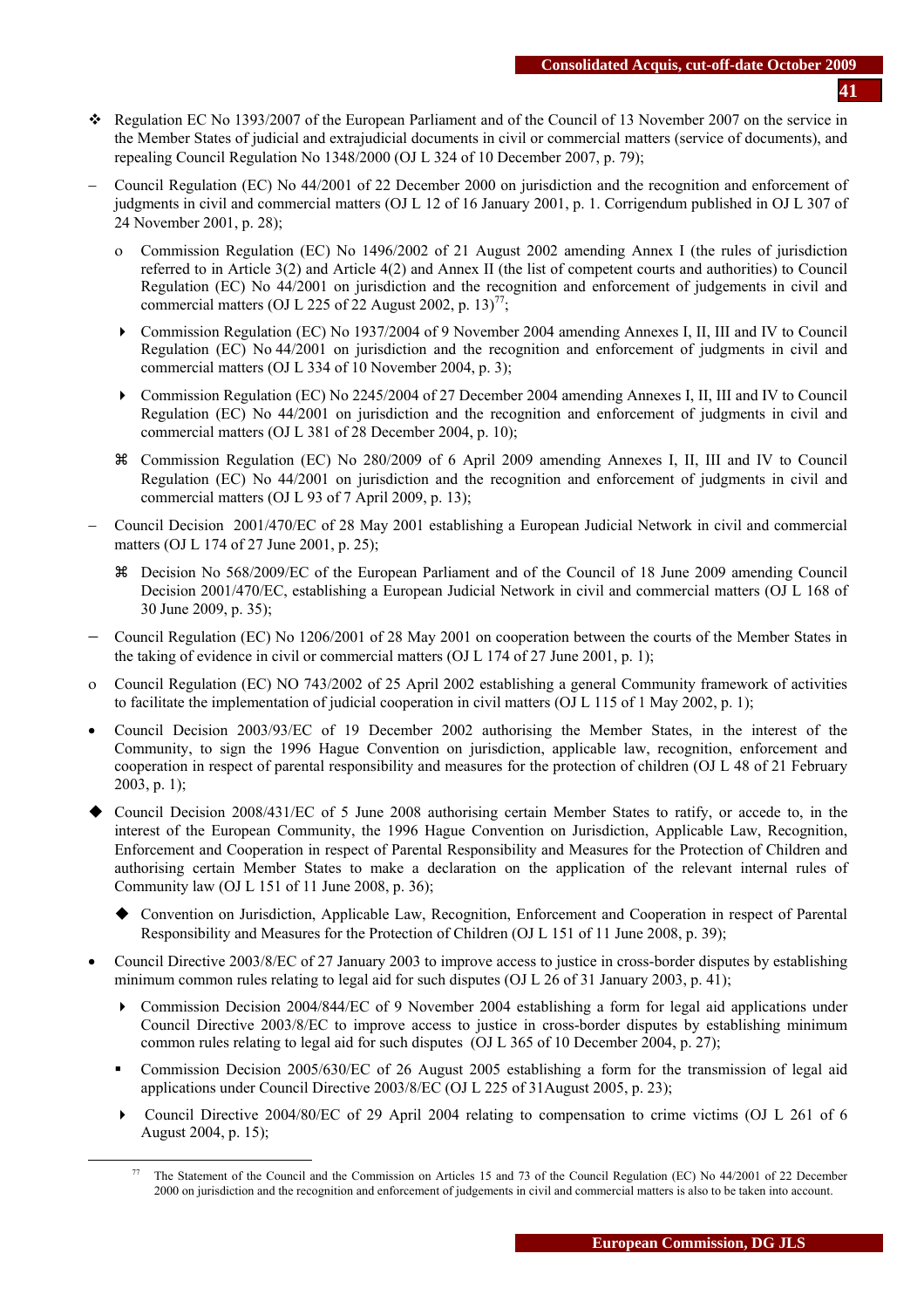- ¾ Commission Decision 2006/337/EC of 19 April 2006 establishing standard forms for the transmission of applications and decisions pursuant to Council Directive 2004/80/EC relating to compensation to crime victims (OJ L 125 of 12 May 2006, p. 25);
- Regulation (EC) No 805/2004 of the European Parliament and of the Council of 21 April 2004 creating a European Enforcement Order for uncontested claims (OJ L 143 of 30 April 2004, p. 15);
	- Commission Regulation (EC) No 1869/2005 of 16 November 2005 replacing the Annexes to Regulation (EC)  $N^{\circ}$ 805/2004 of the European Parliament and of the Council creating a European Enforcement Order for uncontested claims (OJ L 300 of 17 November 2005, p. 6);
- $\triangleright$  Council Decision 2006/325/EC of 27 April 2006 concerning the conclusion of the Agreement between the European Community and the Kingdom of Denmark on jurisdiction and the recognition and enforcement of judgements in civil and commercial matters (OJ L 120 of 5 May 2006, p. 22);
	- \* Information concerning the date of entry into force of the Agreement between the European Community and the Kingdom of Denmark on jurisdiction and the recognition and enforcement of judgements in civil and commercial matters (OJ L 94 of 4 April 2007, p.  $70^{78}$ ;
- ¾ Council Decision 2006/326/EC of 27 April 2006 concerning the conclusion of the Agreement between the European Community and the Kingdom of Denmark on the service of judicial and extrajudicial documents in civil and commercial matters (OJ L 120 of 5 May 2006, p. 23);
	- Information concerning the date of entry into force of the Agreement between the European Community and the Kingdom of Denmark on the service of judicial and extrajudicial documents in civil and commercial matters (OJ L 94 of 4 April 2007, p. 70)<sup>79</sup>;
- a Agreement between the European Community and the Kingdom of Denmark on jurisdiction and the recognition and enforcement of judgements in civil and commercial matters (OJ L 149 of 12 June 2009, p. 80);
- ¾ Regulation (EC) No 1896/2006 of the European Parliament and of the Council of 12 December 2006 creating a European order for payment procedure (OJ L 399 of 30 December 2006, p. 1);
- Regulation (EC) No  $861/2007$  of the European Parliament and of the Council of 11 July 2007 establishing a European Small Claims Procedure (OJ L 199 of 31 July 2007, p. 1);
- Regulation (EC) No  $864/2007$  of the European Parliament and of the Council of 11 July 2007 on the law applicable to non-contractual obligations (Rome II) (OJ L 199 of 31 July 2007, p. 40);
- ◆ Directive 2008/52/EC of the European Parliament and of the Council of 21 May 2008 on certain aspects of mediation in civil and commercial matters (OJ L 136 of 24 May 2008, p. 3);
- $\div$  Decision No 1149/2007/EC of the European Parliament and of the Council of 11 July 2007 establishing for the period 2007-2013 the Specific Programme Civil Justice as part of the General Programme Fundamental Rights and Justice (OJ L 257 of 3 October 2007, p. 16);
- Regulation (EC) No 593/2008 of the European Parliament and of the Council of 17 June 2008 on the law applicable to contractual obligations (Rome I) (OJ L 177 of 4 July 2008, p. 6);
	- a Commission Decision 2009/26/EC of 22 December 2008 on the request from the United Kingdom to accept Regulation (EC) No 593/2008 of the European Parliament and of the Council of 17 June 2008 on the law applicable to contractual obligations (Rome I) (OJ L 10 of 15 January 2009, p. 22) $^{80}$ ;
- a Council Regulation (EC) No 4/2009 of 18 December 2008 on jurisdiction, applicable law, recognition and enforcement of decisions and cooperation in matters relating to maintenance obligations (OJ L 7 of 10 January 2009, p. 1);
	- a Commission Decision 2009/451/EC of 8 June 2009 on the intention of the United Kingdom to accept Council Regulation (EC) No 4/2009 on jurisdiction, applicable law, recognition and enforcement of decisions and cooperation in matters relating to maintenance obligations (OJ L 149 of 12 June 2009, p. 73) $^{81}$ .

 $^{78}$  Entry into force on 1 July 2007.

Entry into force on 1 July 2007.

 $\frac{80}{100}$  Notified under document number C(2008) 8554.

Notified under document number C(2009) 4427.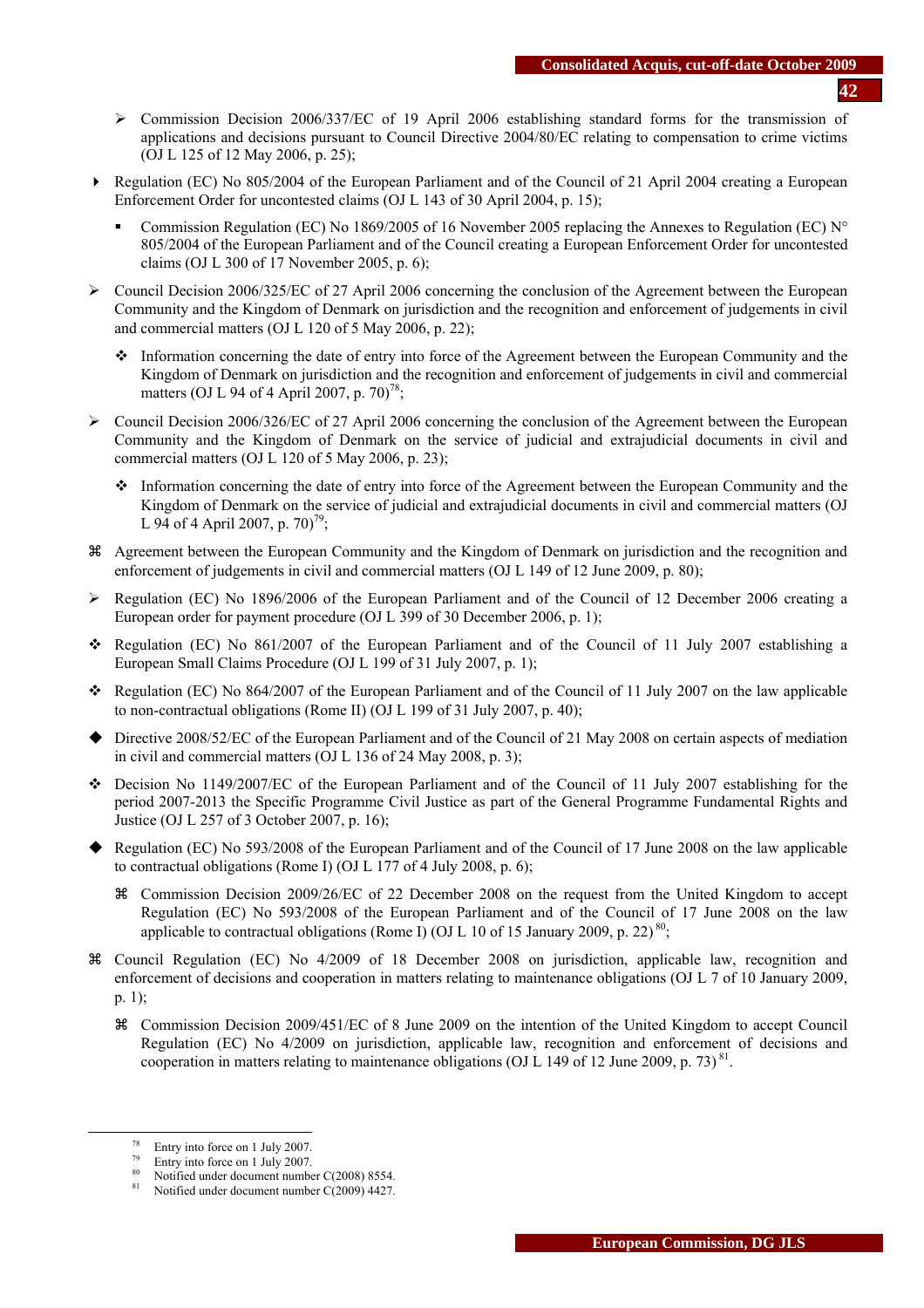# **C. Other European Union Instruments and documents**

- − Programme of measures for implementation of the principle of mutual recognition of decisions in civil and commercial matters (OJ C 12 of 15 January 2001, p. 1);
	- Communication of the European Commission launching a European Day of Civil Justice (C(2003)1553 of 8 May 2003);
- Group of experts on the property consequences of marriage and other forms of union and on succession and wills in the European Union ("PRM-III/IV") (OJ C 51 of 1 March 2006, p. 3).

## **D. Other Conventions**

¾ 2006/719/EC: Council Decision of 5 October 2006 on the accession of the Community to the Hague Conference on Private International Law ( OJ L 297 of 26 October 2006, p. 1).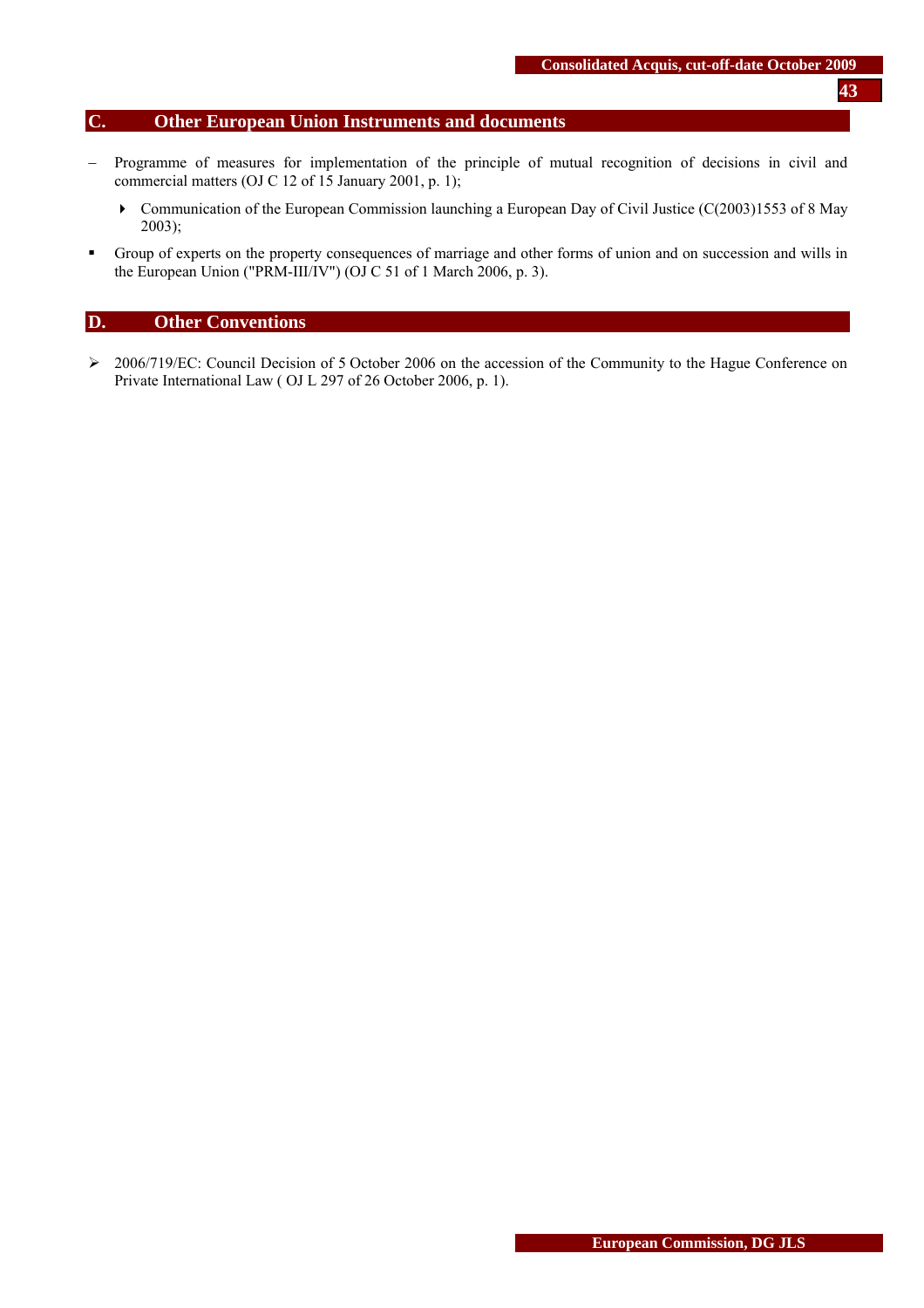## <span id="page-43-0"></span>**XII. JUDICIAL CO-OPERATION IN CRIMINAL MATTERS**

#### **A. Conventions to which accession is obligatory**

- *a) Indicative list of conventions and instruments to which new Member States must accede in accordance with the Act of Accession*
- − Convention of 10 March 1995 on Simplified Extradition Procedures between the Member States of the European Union (OJ C 78 of 30 March 1995 p. 2)<sup>82</sup>;
- − Convention drawn up on the basis of Article K.3 of the Treaty on European Union, of 27 September 1996 relating to Extradition between the Member States of the European Union (OJ C 313 of 23 October 1996, p. 12)<sup>83</sup>;
	- − Convention signed in Schengen on 19 June 1990 Implementing the Schengen Agreement of 14 June 1985 (CISA), Chapter III, Articles 54-58, Application of the ne bis in idem Principle (OJ L 239 of 22 September 2000, p. 19);
	- Council Decision 2003/169/JHA of 27 February 2003 determining which provisions of the 1995 Convention on simplified extradition procedure between the Member States of the European Union and of the 1996 Convention relating to extradition between the Member States of the European Union constitute developments of the Schengen acquis in accordance with the Agreement concerning the Republic of Iceland's and the Kingdom of Norway's association with the implementation, application and development of the Schengen acquis (OJ L 67 of 12 March 2003, p. 25);
- − Convention drawn up on the basis of Article K.3 of the Treaty on European Union on Driving Disqualifications (OJ C 216 of 10 July 1998, p. 1)<sup>84</sup>;
- − Council Act of 29 May 2000 establishing in accordance with Article 34 of the Treaty on the European Union the Convention on Mutual Assistance in Criminal Matters between the Member States of the European Union (OJ C 197 of 12 July 2000, p.  $3)^{85}$ ;
	- Council Act of 16 October 2001 establishing, in accordance with Article 34 of the Treaty on European Union, the Protocol of 16 October 2001 to the Convention on mutual assistance in criminal matters between the Member States of the European Union (OJ C 326 of 21 November 2001, p.  $1)^{86}$ ;
- Council Decision 2004/79/EC of 17 December 2003 on the signing of the Agreement between the European Union and the Republic of Iceland and the Kingdom of Norway on the application of certain provisions of the Convention of 29 may 2000 on Mutual Assistance in Criminal Matters between the Member States of the European Union and the 2001 Protocol thereto (OJ L 26 of 29 January 2004, p. 1);
	- Agreement between the European Union and the Republic of Iceland and the Kingdom of Norway on the application of certain provisions of the Convention of 29 may 2000 on Mutual Assistance in Criminal Matters

**44**

<sup>&</sup>lt;sup>82</sup> Although this instrument is replaced by the Framework Decision on the European arrest warrant, some Member States declared at the time of adoption of the Framework Decision, in conformity with its Article 32 that, as executing Member States they would continue to deal with requests relating to acts committed before 1 January 2004 respectively 1 November 1993 in accordance with the formerly applicable extradition system. It is therefore necessary for new Member States to ratify the 1995 and 1996 European conventions on extradition. See Explanatory report on the Convention on simplified extradition procedure between the Member State of the European Union (OJ C 375 of

<sup>12</sup> December 1996, p. 4).<br>Although this instrument is to be replaced by the Framework Decision on the European arrest warrant, some Member States declared at the time of adoption of the Framework Decision in conformity with its Article 32 that as executing Member States they would continue to deal with requests relating to acts committed before 1 January 2004 respectively 1 November 1993 in accordance with the formerly applicable extradition system. It is therefore necessary for new Member States to ratify the 1995 and 1996 European conventions on extradition. See Explanatory report on the Convention on extradition procedure between the Member States of the European Union (OJ C 191 of 23 June 1997, p. 13).<br>See Explanatory report on the Convention on Driving Disqualifications (OJ C 211 of 23 July 1999, p.1).<br>See explanatory report on the Convention of 29 May 2000 on Mutual Assistance in Criminal Matters between

European Union (OJ C 379 of 29 December 2000, p.7). See also final Report on the first evaluation exercise — mutual legal assistance in criminal matters, (OJ C 216 of 1 August 2001, p. 14).

See explanatory report to the Protocol to the 2000 Convention on mutual assistance in criminal matters between the Member States of the European Union (OJ C 257 of 24 October 2002, p. 1).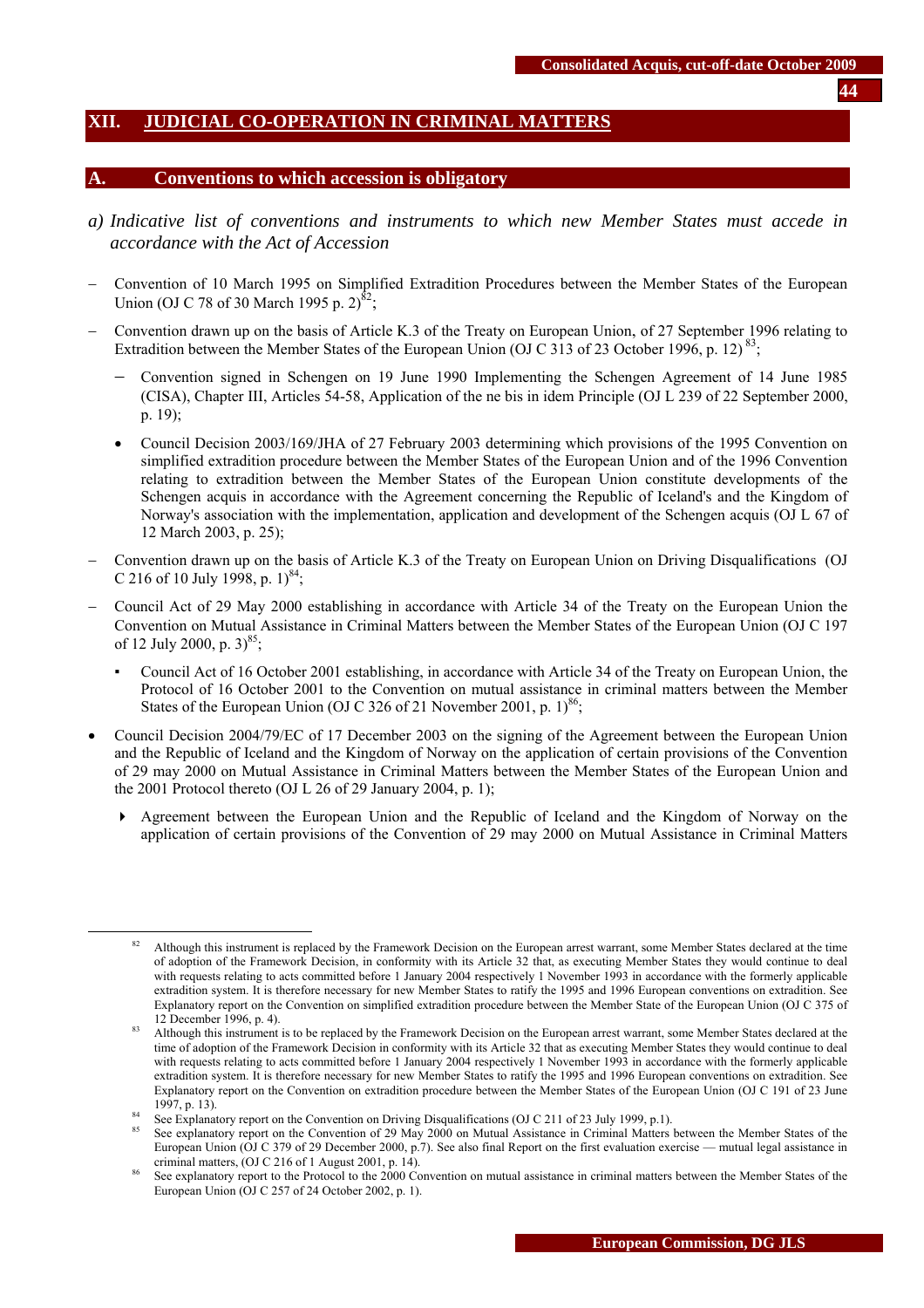between the Member States of the European Union and the 2001 Protocol thereto (OJ L 26 of 29 January 2004, p.  $3)^{87}$ ;

- *b) Indicative list of agreements, conventions and protocols to which the new Member States must indirectly accede88*
- − European Convention on Extradition (Paris, 13 December 1957)<sup>89</sup>;
- The first additional Protocol to the European Convention on Extradition (Strasbourg, 15 October 1975);
- − The second additional Protocol to the European Convention on Extradition (Strasbourg, 17 March 1978);
- − European Convention on Mutual Legal Assistance in Criminal Matters (Strasbourg, 20 April 1959)<sup>90</sup>;
- The first additional Protocol to the European Convention on Mutual Legal Assistance in Criminal Matters (Strasbourg, 17 March 1978);
- The second additional protocol to the European Convention on Mutual Legal Assistance in Criminal Matters (Strasbourg, 8 November 2001).

# **B. Joint Actions, Joint Positions (Maastricht Treaty); Common Positions, Framework Decisions and Decisions (Amsterdam Treaty) Instruments adopted under the TEC**

- − Joint Action of 22 April 1996 concerning a framework for the exchange of liaison magistrates to improve judicial cooperation between the Member States of the European Union (OJ L 105 of 27 April 1996, p. 1);
- − Joint Action of 29 June 1998 on Good Practice in Mutual Legal Assistance in Criminal Matters (OJ L 191 of 7 July 1998, p. 1);
- a Council decision 2008/976/JHA of 16 December 2008 on the European Judicial Network (OJ L 348 of 24 December 2008, p. 130);
- − Council Framework Decision 2000/383/JHA on increasing protection by criminal penalties and other sanctions against counterfeiting in connection with the introduction of the euro, (OJ L 140 of 14 June 2000, p. 1);
	- − Council Framework Decision of 6 December 2001 amending Framework Decision 2000/383/JHA on increasing protection by criminal penalties and other sanctions against counterfeiting in connection with the introduction of the euro (OJ L 329 of 14 December 2001, p. 3);
- − Council Framework Decision of 15 March 2001 on the standing of victims in criminal proceedings (OJ L82 of 22 March 2001, p. 1);
- ο Council Framework Decision of 13 June 2002 on joint investigation teams (OJ L 162 of 20 June 2002, p. 1);
- ο Council Framework Decision (2002/584/JHA) of 13 June 2002 on the European arrest warrant and the surrender procedures between Member States (OJ L 190 of 18 July 2002, p.  $1$ )<sup>91</sup>;
	- Statements provided for in Article 31(2) of Council Framework Decision 2002/584/JHA of 13 June 2002 on the European arrest warrant and the surrender procedure between Member States (OJ L 246 of 29 September 2003, p. 1);
- Council decision (JHA) 187/2002 of 28 February 2002 setting up Eurojust with a view to reinforcing the fight against serious crime (OJ L 63 of 06 March 2002, p. 1);

 <sup>87</sup> See Council Decision of 17 December 2003 on the signing of the Agreement between the European Union and the Republic of Iceland and the Kingdom of Norway on the application of certain provisions of the Convention of 29 May 2000 on Mutual Assistance in Criminal

Matters between the Member States of the European Union and the 2001 Protocol thereto (OJ L 26 of 29 January 2004, p. 1).<br><sup>88</sup> This list contains the Conventions for which the obligation to accede is not explicitly spelled the binding force of secondary legislation, from Council Conclusions or from Article 10 EC.<br>
89 Linked to the acquis through the 1995 (Art. 1, 1st para) and 1996 Conventions on extradition which refer to this Convention. T

instrument will be replaced by the European arrest warrant but there are still specific rules in force as regards France, Austria and Italy.<br><sup>90</sup> Linked to the acquis through the 2000 Convention on Mutual Assistance in Cri

Union (Art.1, para1 a).<br><sup>91</sup> See Statements made by certain Member States on the adoption of the Framework Decision (OJ L 190 of 18 July 2002, p. 19).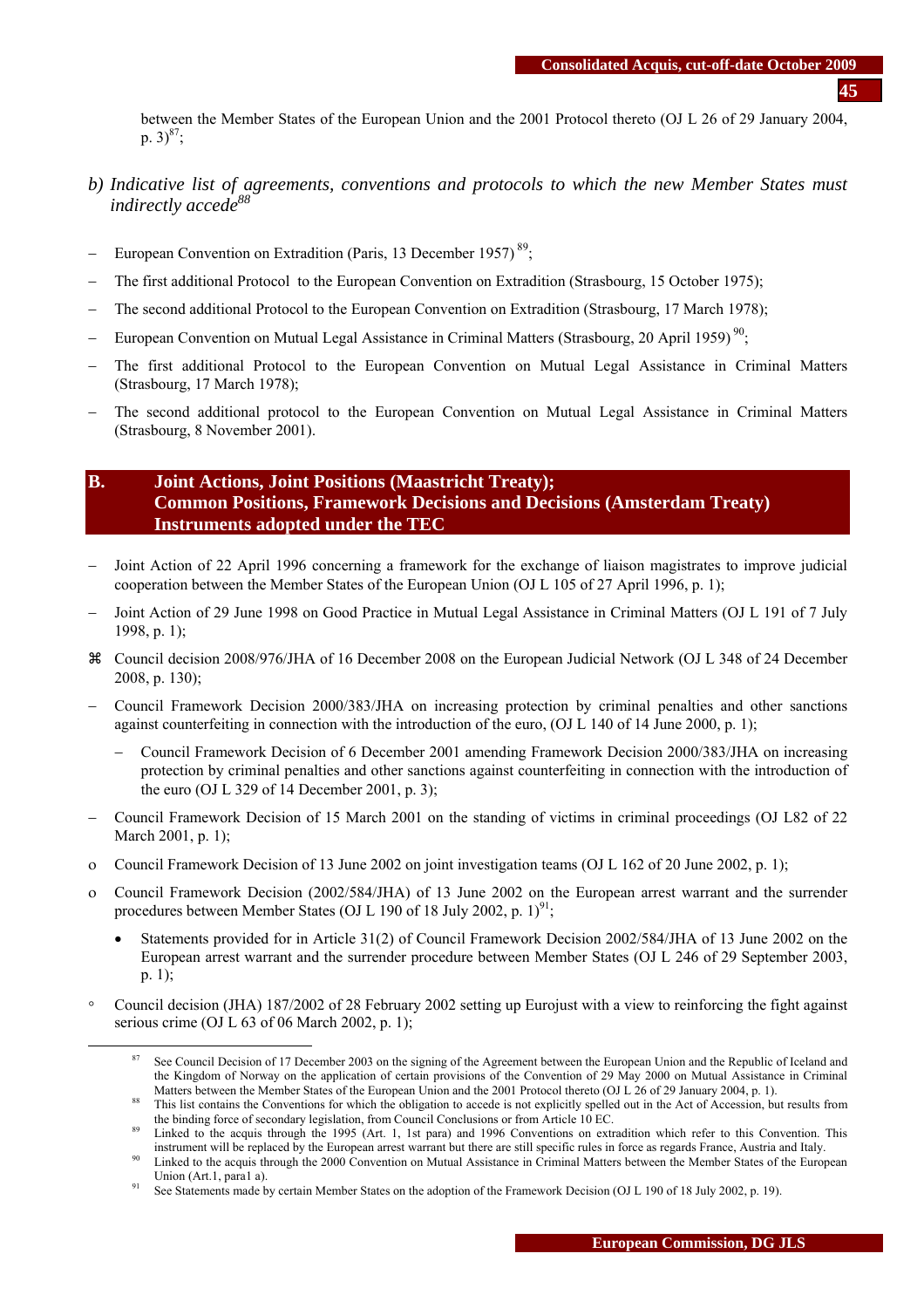- ο Rules of procedure of Eurojust (OJ C 286 of 22 November 2002, p. 1);
- Council Decision 2003/659/JHA of 18 June 2003 amending Decision 2002/187/JHA setting up Eurojust with a view to reinforcing the fight against serious crime (OJ L 245 of 29 September 2003, p. 44)<sup>92</sup>;
- a Council decision 2009/426/JHA of 16 December 2008 on the strengthening of Eurojust and amending Decision 2002/187/JHA setting up Eurojust with a view to reinforcing the fight against serious crime, OJ L 138 of 4 June 2009, p. 14);
- Council Decision 2003/516/EC of 6 June 2003 concerning the signature of the Agreements between the European Union and the United States of America on extradition and mutual legal assistance in criminal matters (OJ L 181 of 19 June 2003, p. 25);
- Council Framework Decision 2003/577/JHA of 22 July 2003 on the execution in the European Union of orders freezing property or evidence (OJ L 196 of 2 August 2003, p. 45);
- Council resolution of 29 April 2004 on security at European Council meetings and other comparable events (OJ C 116 30 April 2004, p. 18);
- Council Framework Decision (2005/214/JHA) of 24 February 2005 on the application of the principle of mutual recognition to financial penalties (OJ L 76 of 22 March 2005, p. 16);
- Council Framework Decision (2005/212/JHA) of 24 February 2005 on Confiscation of Crime-Related Proceeds, Instrumentalities and Property (OJ L 68 of 15 March 2005, p. 49);
- Council Decision 2005/876/JHA of 21 November 2005 on the exchange of information extracted from the criminal record (OJ L 322 of 9 December 2005, p. 33);
- $\triangleright$  Council Decision 2006/697/EC of 27 June 2006 on the signing of the Agreement between the European Union and the Republic of Iceland and the Kingdom of Norway on the surrender procedure between the Member States of the European Union and Iceland and Norway (OJ L 292 of 21 October 2006, p. 1) and subsequent Agreement (OJ L 292 of 21 October 2006, p. 2);
- Council Decision 2007/126/JHA of 12 February 2007 establishing for the period 2007 to 2013, as part of the General Programme on Fundamental Rights and Justice, the Specific Programme "Criminal Justice" (OJ L 58 of 24 February 2007, p. 13)<sup>93</sup>;
- Council Decision 2007/125/JHA of 12 February 2007 establishing for the period 2007 to 2013, as part of the General Programme on Security and Safeguarding Liberties, the Specific Programme "Prevention of and Fight against Crime" (OJ L 58 of 24 February 2007, p.  $7)^{94}$ ;
- Council Decision 2007/124/EC of 12 February 2007 establishing for the period 2007 to 2013, as part of the General Programme on Security and Safeguarding Liberties, the Specific Programme "Prevention, Preparedness and Consequence Management of Terrorism and other Security related risks" (OJ L 58 of 24 February 2007, p. 1)<sup>95</sup>;
- Council Framework Decision 2008/675/JHA of 24 July 2008 on taking account of convictions in the member States of the European Union in the course of new criminal proceedings (OJ L 220 of 15 August 2008, p. 32);
- Council Framework Decision 2008/977/JHA of 27 November 2008 on the protection of personal data processed in the framework of police and judicial cooperation in criminal matters (OJ L 350 of 30 December 2008, p. 60);
- Council Framework Decision 2008/978/JHA of 18 December 2008 on the European evidence warrant for the purpose of obtaining objects, documents and data for use in proceedings in criminal matters (OJ L 350 of 30 December 2008, p. 72);
- Council Framework Decision 2008/947/JHA of 27 November 2008 on the application of the principle of mutual recognition to judgments and probation decisions with a view to the supervision of probation measures and alternative sanctions (OJ L 337 of 16 December 2008, p. 102);
- a Council Framework Decision 2009/299/JHA of 26 February 2009 amending Framework Decsions 2002/584/JHA, 2005/214/JHA, 2006/783/JHA, 2008/909/JHA and 2008/947/JHA, thereby enhancing the procedural rights of persons and fostering the application of the principal of mutual recognition to decisions rendered in the absence of the person concerned at the trial (OJ L 81 of 27 March 2009, p. 24);

<sup>&</sup>lt;sup>92</sup> This instrument is also mentioned under Fight against organised crime.<br><sup>93</sup> This instrument is also mentioned under the section on "police cooperation".<br><sup>94</sup> This instrument is also mentioned under the section on "po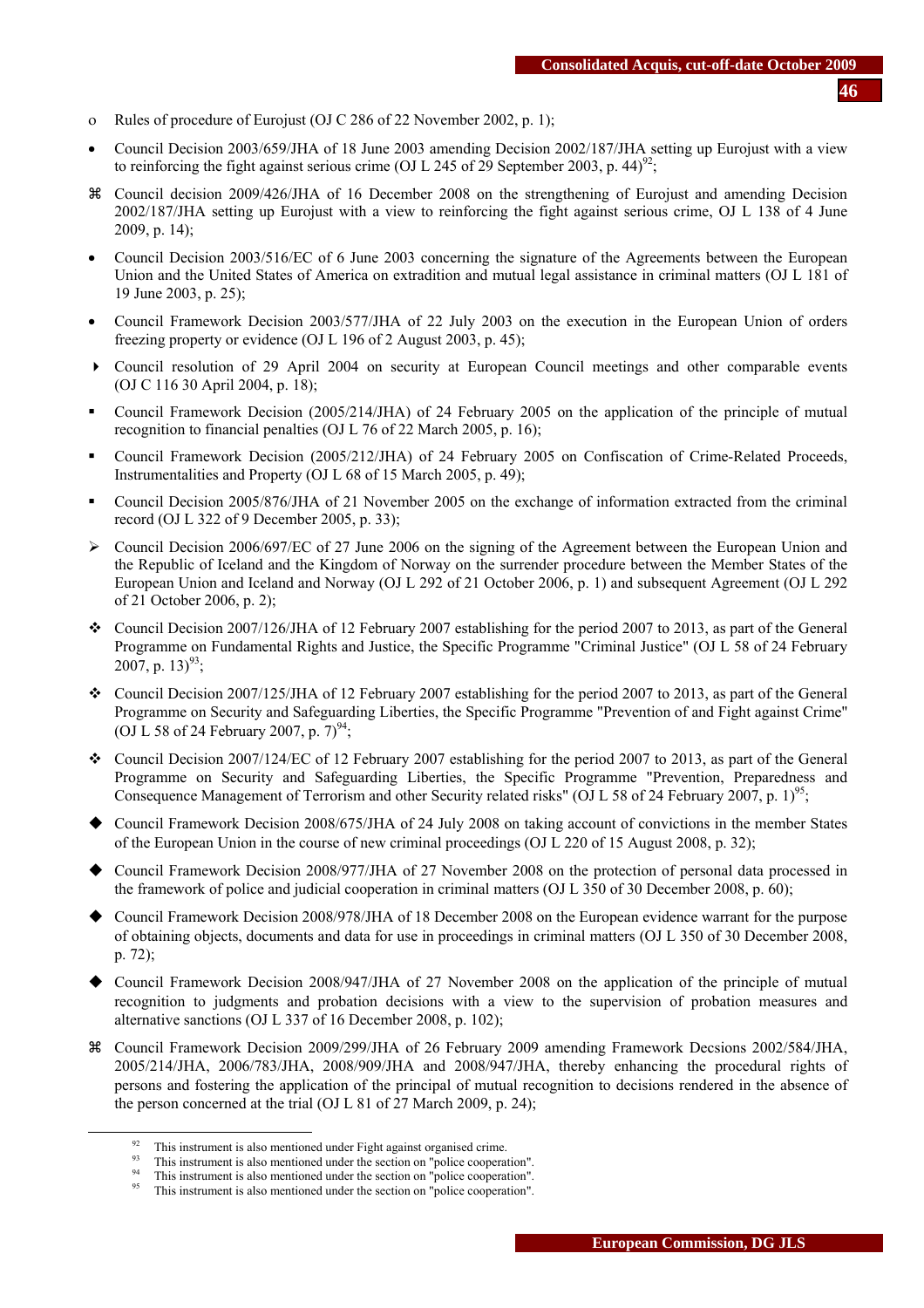- a Declaration for the purposes of Article 8(3) of Council Framework Decision 2009/299/JHA of 26 February 2009 amending Framework Decisions 2002/584/JHA, 2005/214/JHA, 2006/783/JHA, 2008/909/JHA and 2008/947/JHA, thereby enhancing the procedural rights of persons and fostering the application of the principal of mutual recognition to decisions rendered in the absence of the person concerned at the trial (OJ L 97 of 16 April 2009, p. 26);
- a Declaration by the Netherlands concerning Article 28 of the Framework Decision (OJ L 265 of 9 October 2009, p. 41);
- a Council Framework Decision 2009/315/JHA of 26 February 2009 on the organisation and content of the exchange of information extracted from the criminal record between Member States (OJ L 93 of 7 April 2009, p. 23);
- a Council Framework Decision 2009/316/JHA of 6 April 2009 on the establishment of the European Criminal Records Information System (ECRIS) in application of Article 11 of Framework Decision 2009/315/JHA (OJ L 93 of 7 April 2009, p. 33);
- Council Framework Decision 2008/913/JHA on combating certain forms and expressions of racism and xenophobia by means of criminal law (OJ L 328 of 6 December 2008, p. 55);
- Council Framework Decision 2008/909/JHA of 27 November 2008 on the application of the principle of mutual recognition to judgments in criminal matters imposing custodial sentences or measures involving deprivation of liberty for the purpose of their enforcement in the European Union (OJ L 327 of 5 December 2008, p. 27);
- Directive 2008/99/EC of the European Parliament and of the Council on the protection of environment through criminal law (OJ L 328 of 6 December 2008, p. 28);
- a Directive 2009/123/EC of the European Parliament and of the Council of 21 October 2009 amending Directive 2005/35/EC on ship-source pollution and on the introduction of penalties for infringements (OJ L 280 of 27 October 2009, p. 52).

## **C. Other European Union Instruments and documents**

- − Council Resolution on increasing protection by penal sanctions against counterfeiting in connection with the introduction of the euro (OJ C 171 of 18 June 1999, p. 1);
- − Programme of measures to implement the principle of mutual recognition of decisions in criminal matters (OJ C 12 of 15 January 2001, p. 10);
- Council recommendation of 8 May 2003 on a model agreement for setting up a joint investigation team (JIT) (OJ C 121 of 23 May 2003, p. 1).

## **D. Other Conventions (accession desirable)**

- − Convention on the Transfer of Sentenced Persons (Strasbourg, 21 March 1983);
	- Additional Protocol to the Convention on the Transfer of Sentenced Persons (Strasbourg, 18 December 1997).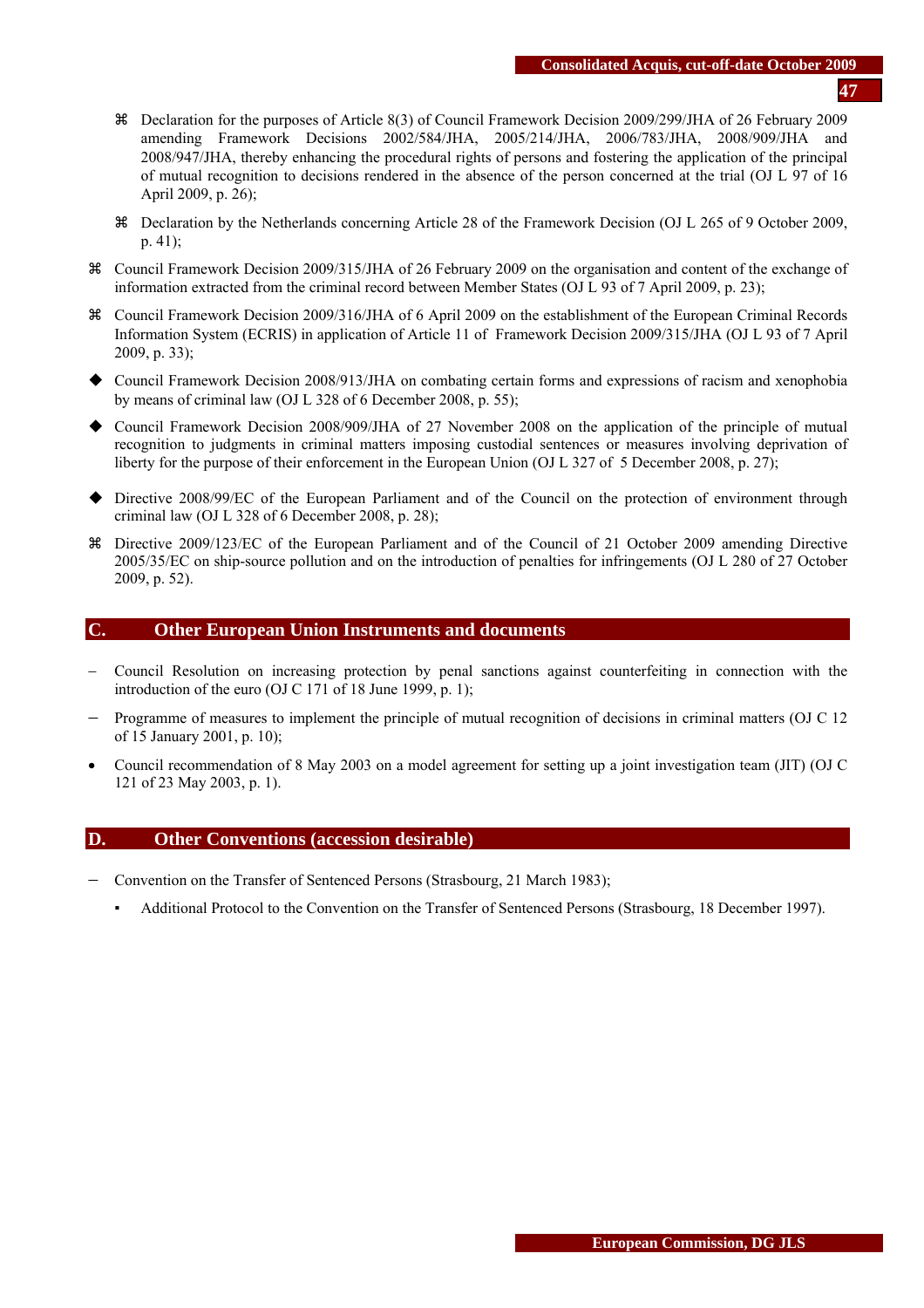# <span id="page-47-0"></span>**XIII. PERSONAL DATA PROTECTION**

## **A. LEGISLATIVE DOCUMENTS AND OTHER RELEVANT LEGAL TEXTS**

- [Directive 95/46/EC](http://eur-lex.europa.eu/LexUriServ/LexUriServ.do?uri=CELEX:31995L0046:EN:HTML) of the European Parliament and of the Council of 24 October 1995 on the protection of individuals with regard to the processing of personal data and on the free movement of such data (OJ L 281 of 23 November 1995, p. 31; amended b[y Regulation \(EC\) No 1882/2003 o](http://eur-lex.europa.eu/LexUriServ/LexUriServ.do?uri=CELEX:32003R1882:EN:HTML)f the European Parliament and of the Council of 29 September 2003 adapting to Council Decision 1999/468/EC the provisions relating to committees which assist the Commission in the exercise of its implementing powers laid down in instruments subject to the procedure referred to in Article 251 of the EC Treaty (OJ L 284 of 31 October 2003, p. 1);
	- Commission Decision 2008/393/EC of 8 May 2008 pursuant to Directive 95/46/EC of the European Parliament and of the Council on the adequate protection of personal data in Jersey (Text with EEE relevance) (OJ L 138 of 28 May 2008, p. 21)<sup>96</sup>;
- [Regulation \(EC\) 45/2001](http://eur-lex.europa.eu/LexUriServ/LexUriServ.do?uri=CELEX:32001R0045:EN:HTML) of the European Parliament and of the Council of 18 December 2000 on the protection of individuals with regard to the processing of personal data by the Community institutions and bodies and on the free movement of such data (OJ L 8 of 12 January 2001, p. 1);
- o [Directive 2002/58/EC](http://eur-lex.europa.eu/LexUriServ/LexUriServ.do?uri=CELEX:32002L0058:EN:HTML) of the European Parliament and of the Council of 12 July 2002 concerning the processing of personal data and the protection of privacy in the electronic communications sector (Directive on privacy and electronic communications) (OJ L 201 of 31 July 2002, p. 37);
	- $\triangleright$  [Directive 2006/24/EC o](http://eur-lex.europa.eu/LexUriServ/LexUriServ.do?uri=OJ:L:2006:105:0054:01:EN:HTML)f the European Parliament and of the Council of 15 March 2006 on the retention of data generated or processed in connection with the provision of publicly available electronic communications services or of public communications networks and amending Directive 2002/58/EC (OJ L 105 of 13 April 2006, p. 54);
- − Article 8 of the European Convention for the Protection of Human Rights and Fundamental Freedoms (ECHR);
- − [Convention for the Protection of Individuals with regard to Automatic Processing of Personal Data](http://conventions.coe.int/Treaty/en/Treaties/Html/108.htm) (ETS 108, Council of Europe, Strasbourg, 28 January 1981);
	- − [Additional Protocol](http://conventions.coe.int/Treaty/en/Treaties/Html/181.htm) to the Convention regarding supervisory authorities and transborder data flows (ETS 181, Council of Europe, Strasbourg, 8 November 2001);
- − [United Nations guidelines concerning Computerized personal data files,](http://www.unhchr.ch/html/menu3/b/71.htm) adopted by General Assembly resolution 45/95 of 14 December 1990;
- − Organisation for Economic Co-operation and Development (OECD)[: Recommendation of the Council concerning](http://www.oecd.org/document/18/0,2340,en_2649_34255_1815186_1_1_1_1,00.html)  [guidelines governing the protection of privacy and transborder flows of personal data,](http://www.oecd.org/document/18/0,2340,en_2649_34255_1815186_1_1_1_1,00.html) adopted by the Council on 23 September 1980.

# **B. POLICY DOCUMENTS**

- [Commission's first report](http://eur-lex.europa.eu/LexUriServ/LexUriServ.do?uri=CELEX:52003DC0265:EN:HTML) on the transposition of the Data Protection Directive of 16 May 2003 (COM (2003) 265 final);
- Communication from the Commission to the Council and the Parliament Transfer of Air Passenger Name Record (PNR) Data: A Global EU Approach of 16 December 2003 [\(COM \(2003\) 0826 final\)](http://eur-lex.europa.eu/LexUriServ/LexUriServ.do?uri=CELEX:52003DC0826:EN:HTML);
- Communication from the Commission to the European Parliament and the Council on Promoting Data Protection by Privacy Enhancing Technologies (PETs) of 2 May 2007 [\(COM \(2007\) 0228 final\)](http://eur-lex.europa.eu/LexUriServ/LexUriServ.do?uri=CELEX:52007DC0228:EN:NOT);
- Communication on the follow-up of the Work programme for a better implementation of the Data Protection Directive of 7 March 2007 [\(COM \(2007\) 87 final\)](http://eur-lex.europa.eu/LexUriServ/site/en/com/2007/com2007_0087en01.pdf).

Notified under document number C(2008) 1746.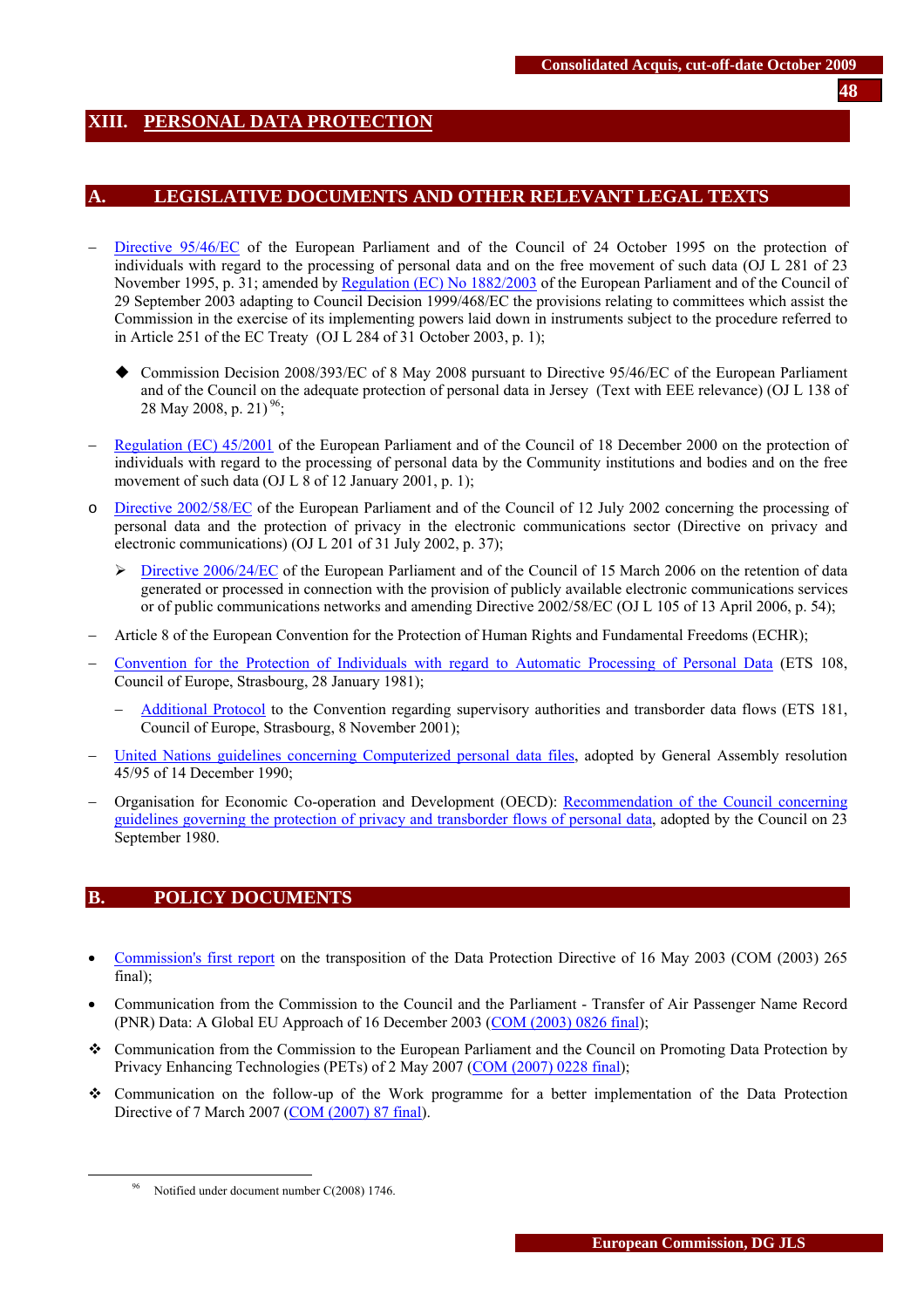# **C. COMMISSION DECISIONS ON THE ADEQUACY OF THE PROTECTION OF PERSONAL DATA IN THIRD COUNTRIES**

#### **ARGENTINA**

• Commission Decision 2003/490/EC of 30 June 2003 pursuant to Directive 95/46/EC of the European Parliament and of the Council on the adequate protection of personal data in Argentina [\(OJ L 168 of 5 July 2003, p. 19\)](http://eur-lex.europa.eu/LexUriServ/site/en/oj/2003/l_168/l_16820030705en00190022.pdf).

#### **CANADA**

- o [Commission Decision 2002/2/EC](http://europa.eu.int/cgi-bin/eur-lex/udl.pl?REQUEST=Seek-Deliver&COLLECTION=lif&SERVICE=all&LANGUAGE=en&DOCID=302D0002) of 20 December 2001 on the adequate protection of personal data provided by the Canadian Personal Information Protection and Electronic Documents Act (OJ L 2 of 4 January 2002, p. 13);
	- ¾ [Commission Decision 2006/253/EC](http://eur-lex.europa.eu/LexUriServ/LexUriServ.do?uri=OJ:L:2006:091:0049:01:EN:HTML) of 6 September 2005 on the adequate protection of personal data contained in the Passenger Name Record of air passengers transferred to the Canada Border Services Agency (OJ L 91 of 29 March 2006, p. 49).

#### **GUERNSEY**

• [Commission Decision o](http://europa.eu.int/smartapi/cgi/sga_doc?smartapi!celexapi!prod!CELEXnumdoc&lg=en&numdoc=32003D0821&model=guichett)f 21 November 2003 on the adequate protection of personal data in Guernsey (OJ L 308 of 25 November 2003, p. 27).

#### **ISLE OF MAN**

 [Commission Decision 2004/411/EC](http://europa.eu.int/eur-lex/lex/Notice.do?val=386873:cs&lang=en&list=386782:cs,386887:cs,386885:cs,386883:cs,386881:cs,386879:cs,386877:cs,386875:cs,386873:cs,386871:cs,&pos=9&page=1&nbl=16&pgs=10&hwords=) of 28 April 2004 on the adequate protection of personal data in the Isle of Man [\(OJ L 151of 30 April 2004, p. 48\)](http://eur-lex.europa.eu/LexUriServ/site/en/oj/2004/l_151/l_15120040430en00480051.pdf).

#### **SWITZERLAND**

- − [Commission Decision 2000/518/EC o](http://europa.eu.int/cgi-bin/eur-lex/udl.pl?REQUEST=Seek-Deliver&COLLECTION=lif&SERVICE=all&LANGUAGE=en&DOCID=300D0518)f 26 July 2000, (OJ L 215 of 25 August 2000, p. 1);
- − Commission Staff Document The application of Commission Decision 2000/518/EC of 26 July 2000 pursuant to Directive 95/46/EC of the European Parliament and of the Council on the adequate protection of personal data provided in Switzerland of 20 October 2004 [\(SEC\(2004\)1322\)](http://ec.europa.eu/justice_home/fsj/privacy/docs/adequacy/sec-2004-1322_en.pdf).

#### **UNITED STATES OF AMERICA**

#### **Transfer of Air Passenger Name Record Data**<sup>97</sup>

- [Commission Staff Working Paper](http://ec.europa.eu/justice_home/fsj/privacy/docs/adequacy/pnr/review_2005.pdf) on the Joint Review of the implementation by the U.S. Bureau of Customs and Border Protection of the Undertakings set out in Commission Decision 2004/535/EC of 14 May 2004 (Redacted version - 2005);
- $\bullet$  Council Decision 2007/551/CFSP/JHA of 23 July 2007 on the signing, on behalf of the European Union, of an Agreement between the European Union and the United States of America on the processing and transfer of Passenger Name Record (PNR) data by air carriers to the United States Department of Homeland Security (DHS) (2007 PNR Agreement) (OJ L 204 of 4 August 2007, p.  $16^{98}$ ;

See also the Communication from the Commission to the Council on the signing, on behalf of the European Union, and on the provisional application of an Agreement between the European Union and the United States of America on the transfer to and use of PNR data by the United States Department of Homeland Security, Bureau of Customs and Border Protection (SEC (2006) 1276) of 4 October 2006. This agreement follows the annulment by the Court of Justice of previous "PNR agreement" on 30 May 2006 the Court of Justice ruled in Joined Cases C-317/04 and 318/04 and annulled both 17 May 2004 Council Decision 2004/496/EC, approving the Agreement with the United States of America on PNR on behalf of the Community, signed on 28 May 2004, and the Adequacy Decision adopted by the Commission on 14 May 2004. The 2007 PNR Agreement replaces all earlier PNR agreements, in particular the 2006 PNR Agreement ("Council Decision 2006/729/CFSP/JHA of 16 October 2006 on the signing, on behalf of the European Union, of an Agreement between the European Union and the United States of America on the processing and transfer of passenger name record (PNR) data by air carriers to the United States Department of Homeland Security" [\(OJ L 298 of 27 October 2006, p. 27\);](http://eur-lex.europa.eu/LexUriServ/site/en/oj/2006/l_298/l_29820061027en00270028.pdf) and the "Agreement between the European Union and the United States of America on the processing and transfer of passenger name record (PNR) data by air carriers to the United States Department of Homeland Security" [\(OJ L 298 of 27 October 2006, p. 29\)](http://eur-lex.europa.eu/LexUriServ/site/en/oj/2006/l_298/l_29820061027en00290031.pdf). See also the Communication from the Commission to the Council on the signing, on behalf of the European Union, and on the provisional application of an Agreement between the European Union and the United States of America on the transfer to and use of PNR data by the United States Department of Homeland Security, Bureau of Customs and Border Protection (SEC (2006) 1276) of 4 October 2006, following the annulment by the European Court of Justice of the "2004 PNR agreement" on 30 May 2006 the Court of Justice ruled in Joined Cases C-317/04 and 318/04 and annulled both 17 May 2004 Council Decision 2004/496/EC, approving the Agreement with the United States of America on PNR on behalf of the Community, signed on 28 May 2004, and the Adequacy Decision adopted by the Commission on 14 May 2004. This instrument is also mentioned under the section on "terrorism".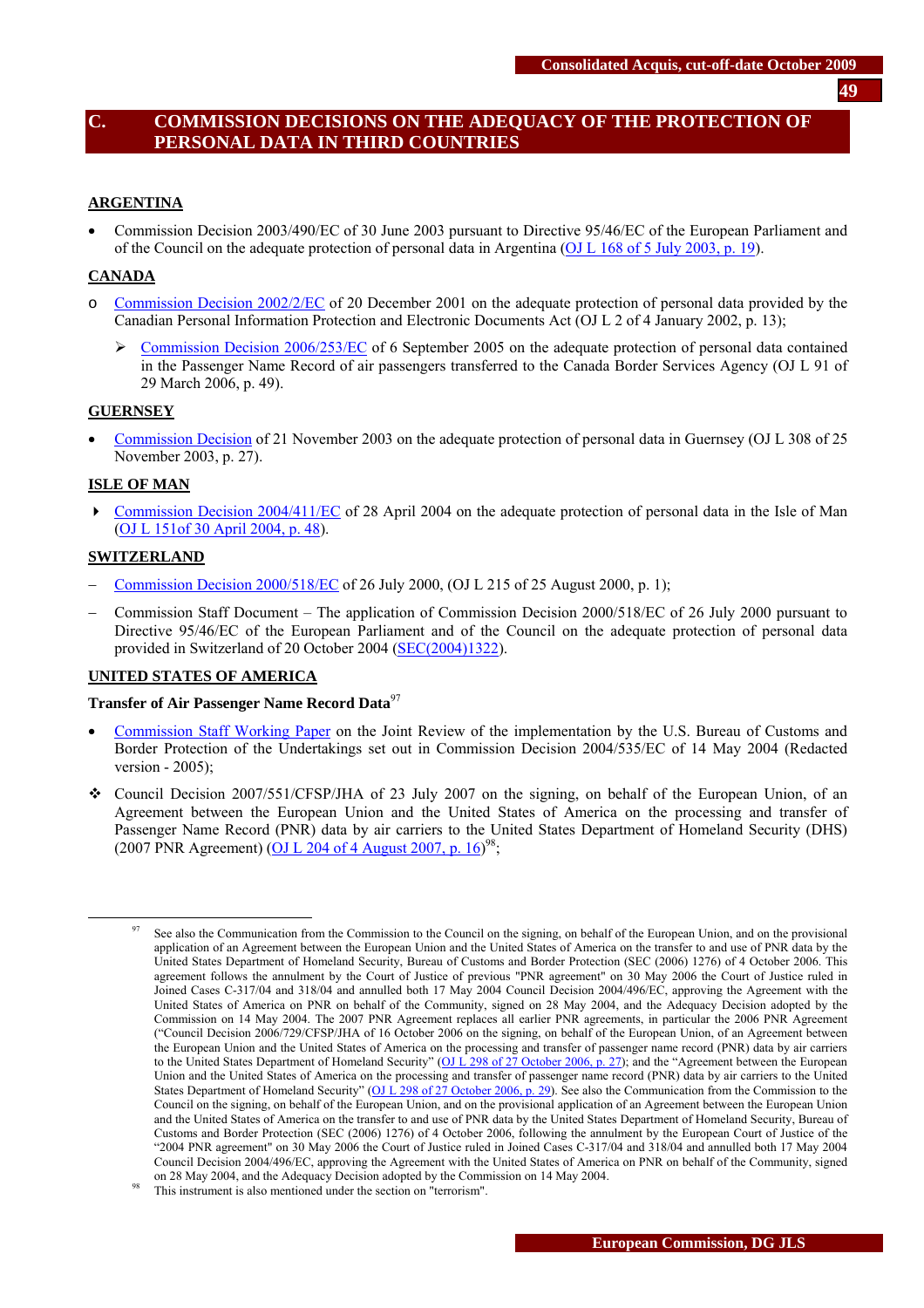- **50**
- Agreement between the European Union and the United States of America on the processing and transfer of Passenger Name Record (PNR) data by air carriers to the United States Department of Homeland Security (DHS) (2007 PNR Agreement) [\(OJ L 204 of 4 August 2007, p. 18\)](http://eur-lex.europa.eu/LexUriServ/LexUriServ.do?uri=OJ:L:2007:204:0018:0025:EN:PDF).

#### **Safe Harbour**

- − [Commission Decision 2000/520/EC o](http://eur-lex.europa.eu/LexUriServ/LexUriServ.do?uri=CELEX:32000D0520:EN:NOT)f 26 July 2000 (OJ L 215 of 25 August 2000, p. 7);
- o Commission Staff Working Document The application of Commission Decision 520/2000/EC of 26 July 2000 pursuant to Directive 95/46 of the European Parliament and of the Council on the adequate protection of personal data provided by the Safe Harbour Privacy Principles and related Frequently Asked Questions issued by the US Department of Commerce, of 13 February 2002 [\(SEC \(2002\) 196\)](http://ec.europa.eu/justice_home/fsj/privacy/docs/adequacy/sec-2002-196/sec-2002-196_en.pdf);
- Commission Staff Working Document The implementation of Commission Decision 520/2000/EC on the adequate protection of personal data provided by the Safe Harbour privacy Principles and related Frequently Asked Questions issued by the US Department of Commerce, of 20 October 2004 [\(SEC\(2004\)1323\)](http://ec.europa.eu/justice_home/fsj/privacy/docs/adequacy/sec-2004-1323_en.pdf).

## **D. MODEL CONTRACTS FOR THE TRANSFER OF PERSONAL DATA TO THIRD COUNTRIES**

- − [Commission Decision 2001/497/EC](http://europa.eu.int/cgi-bin/eur-lex/udl.pl?REQUEST=Seek-Deliver&COLLECTION=lif&SERVICE=all&LANGUAGE=en&DOCID=32001D0497) of 15 June 2001 on standard contractual clauses for the transfer of personal data to third countries under the Directive 95/46/EC (OJ L 181 of 4 July 2001, p. 19);
	- [Commission Decision 2004/915/EC](http://eur-lex.europa.eu/LexUriServ/LexUriServ.do?uri=CELEX:32004D0915:EN:NOT) of 27 December 2004 amending Decision 2001/497/EC as regards the introduction of an alternative set of standard contractual clauses for the transfer of personal data to third countries (OJ L 385 of 29 December 2004, p. 74);
- o [Commission Decision 2002/16/EC o](http://eur-lex.europa.eu/LexUriServ/LexUriServ.do?uri=CELEX:32002D0016:EN:NOT)f 27 December 2001 on standard contractual clauses for the transfer of personal data to processors established in third countries under Directive 95/46/EC (OJ L 6 of 10 January 2002, p. 52);
- ¾ Commission Staff Working Document on the implementation of the Commission decisions on standard contractual clauses for the transfer of personal data to third countries (2001/497/EC and 2002/16/EC), of 20 January 2006 [\(SEC](http://ec.europa.eu/justice_home/fsj/privacy/docs/modelcontracts/sec_2006_95_en.pdf)  [\(2006\) 95\)](http://ec.europa.eu/justice_home/fsj/privacy/docs/modelcontracts/sec_2006_95_en.pdf).

## **E. EUROPEAN DATA PROTECTION SUPERVISOR**

- o [Decision No 1247/2002/EC](http://eur-lex.europa.eu/LexUriServ/LexUriServ.do?uri=CELEX:32002D1247:EN:NOT) of the European Parliament, of the Council and of the Commission of 1 July 2002 on the regulations and general conditions governing the performance of the European Data-protection Supervisor's duties (OJ L 183 of 12 July 2002, p. 1);
- **Decision No 2004/55/EC** of the European Parliament and of the Council of 22 December 2003 appointing the independent supervisory body provided for in Article 286 of the EC Treaty (European Data Protection Supervisor) (OJ L 12 of 17 January 2004, p. 47);
- European Parliament Implementing rules relating to Regulation (EC) No 45/2001 of the European Parliament and of the Council of 18 December 2000 on the protection of individuals with regard to the processing of personal data by the Community institutions and bodies and on the free movement of such data (OJ L 8 of 12 January 2001, p. 1) – Bureau Decision of 22 June 2005 [\(OJ C 308 of 6 December 2005, p. 1\)](http://eur-lex.europa.eu/LexUriServ/site/en/oj/2005/c_308/c_30820051206en00010006.pdf).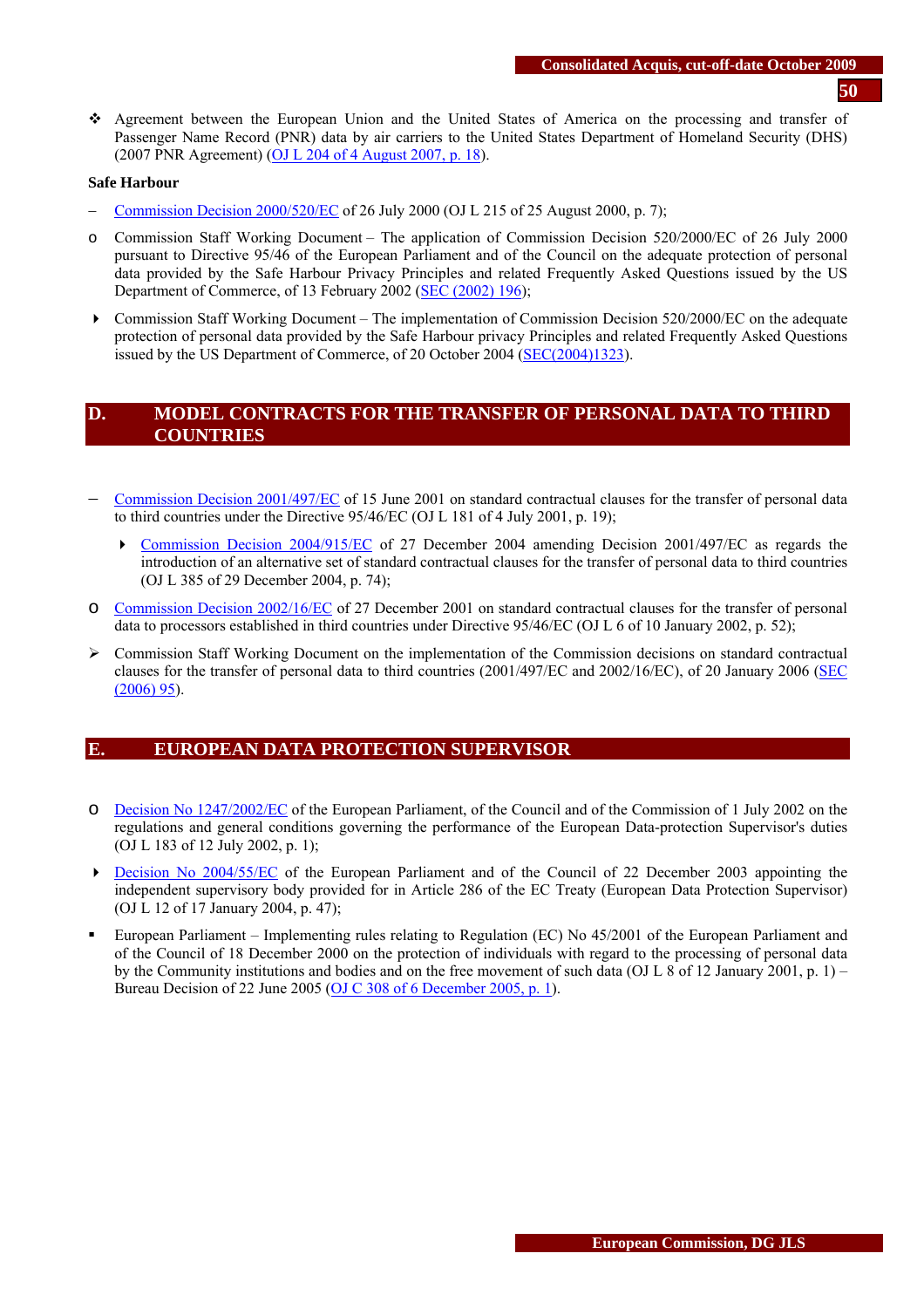# <span id="page-50-0"></span>**XIV. HUMAN RIGHTS RELATED INSTRUMENTS**

## **A. Conventions to which accession is obligatory**

- − European Convention for the Protection of Human Rights and Fundamental Freedoms (Rome, 4 November 1950) as amended by Protocol No. 11 and its Protocol of 1952<sup>100</sup>;
- Protocol N°4 of 1963 to the European Convention for the Protection of Human Rights and Fundamental Freedoms (Rome, 4 November 1950) and its Protocol of 1952;
- Protocol  $N^{\circ}6$  concerning the abolition of the death penalty of 1983;
- − UN Convention on the elimination of all forms of racial discrimination (New-York, 7 March 1966)<sup>101</sup>;
- − Council of Europe Convention on the protection of individuals with regard to automatic processing of personal data (Strasbourg, 28 January 1981)<sup>102</sup>;
- European Convention against Torture and Other Cruel, Inhuman or Degrading Treatment or Punishment (Strasbourg, 26 November 1987)<sup>103</sup>;
- − UN Convention on the rights of the child (New-York, 20 November 1989).

# **B. Joint Actions, Joint Positions (Maastricht Treaty); Common Positions, Framework Decisions and Decisions (Amsterdam Treaty) Instruments adopted under the TEC**

− Council Decision establishing a secretariat for the joint supervisory data-protection bodies set up by the Convention on the Establishment of a European Police Office (Europol Convention), the Convention on the Use of Information Technology for Customs Purposes and the Convention implementing the Schengen Agreement on the gradual abolition of checks at the common borders (Schengen Convention) (OJ L 271 of 24 October 2000, p.1).

# **C. Other European Union Instruments and documents**

- − Charter of fundamental rights of the European Union (OJ C 364 of 18 December 2000, p.1);
- Council Regulation (EC) No 168/2007 of 15 February 2007 establishing a European Union Agency for Fundamental Rights (OJ L 53 of 22 February 2007, p. 1);
	- Council Decision 2008/203/EC of 10 October 2008 implementing Regulation (EC) No 168/2007 as regards the adoption of a Multi-annual Framework for the European Agency for Fundamental Rights for 2007-2012 (OJ L 63 of 7 March 2008, p. 14).

## **D. Other Conventions (accession desirable)**

The following protocols to the European Convention for the Protection of Human Rights and Fundamental Freedoms (Rome, 4 November 1950) as amended by Protocol No. 11:

- Protocol N°4 of 1963;
- Protocol N°7 of 1984;
- Protocol N°12 of 2000;

<sup>&</sup>lt;sup>99</sup> This list contains the Conventions for which the obligation to accede is not explicit, but results from the binding force of secondary

legislation, from Council Conclusions or from Article 10 EC.<br>
<sup>100</sup> Linked to the acquis through Art. 6 EU of the EC Treaty. Protocol No. 11 has replaced Protocols 2, 3, 5, 8, 9 and 10<br>
<sup>101</sup> Linked to the acquis through A Europe Recommendation n° R (87) 15 visant à réglementer l'utilisation de données à caractère personnel dans le secteur de la police (referred to in Article 129 of the Convention implementing the Schengen Agreement). 103 Linked to the acquis through Art. 6 EU of the EC Treaty.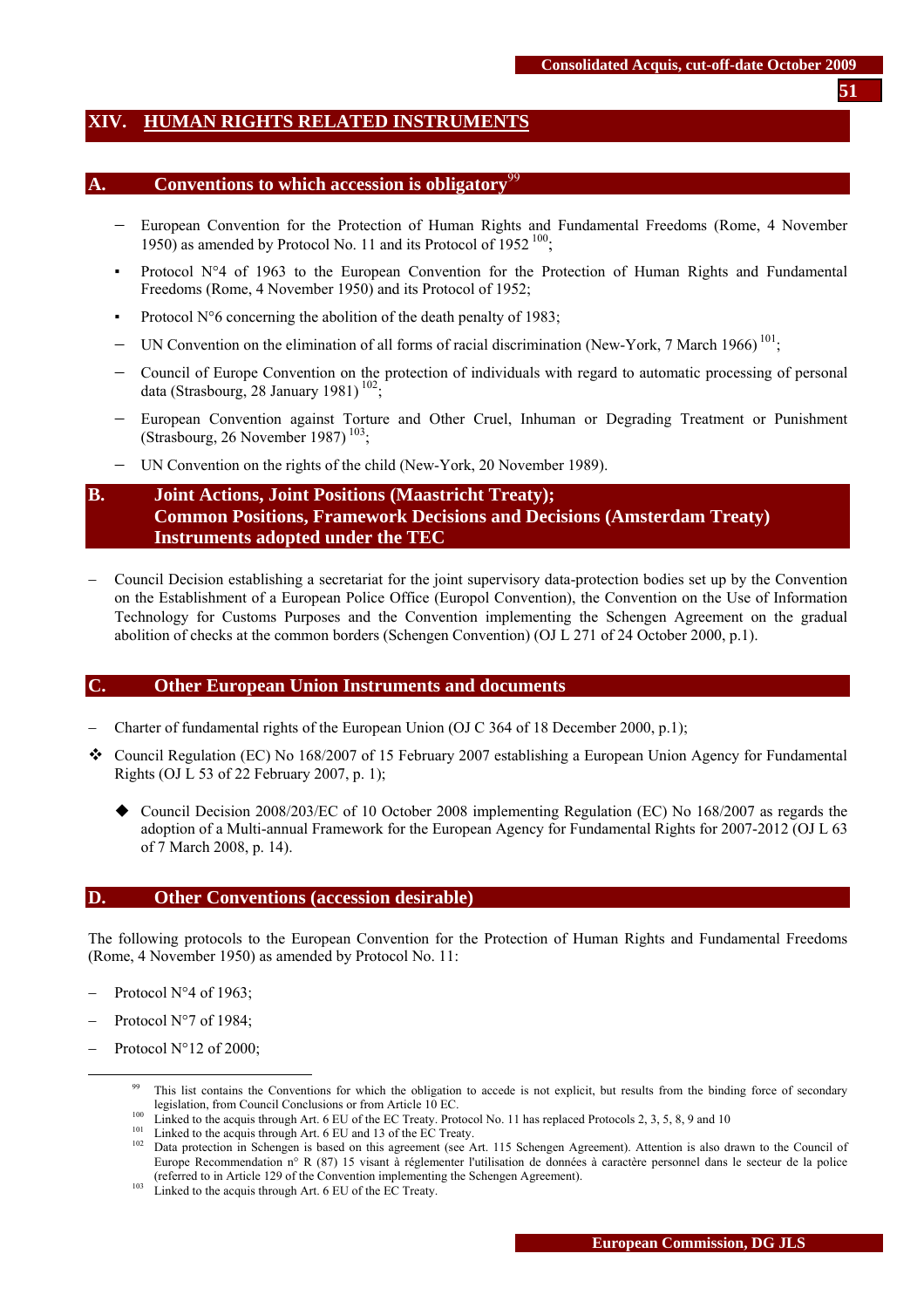− Protocol N°13 of 2002.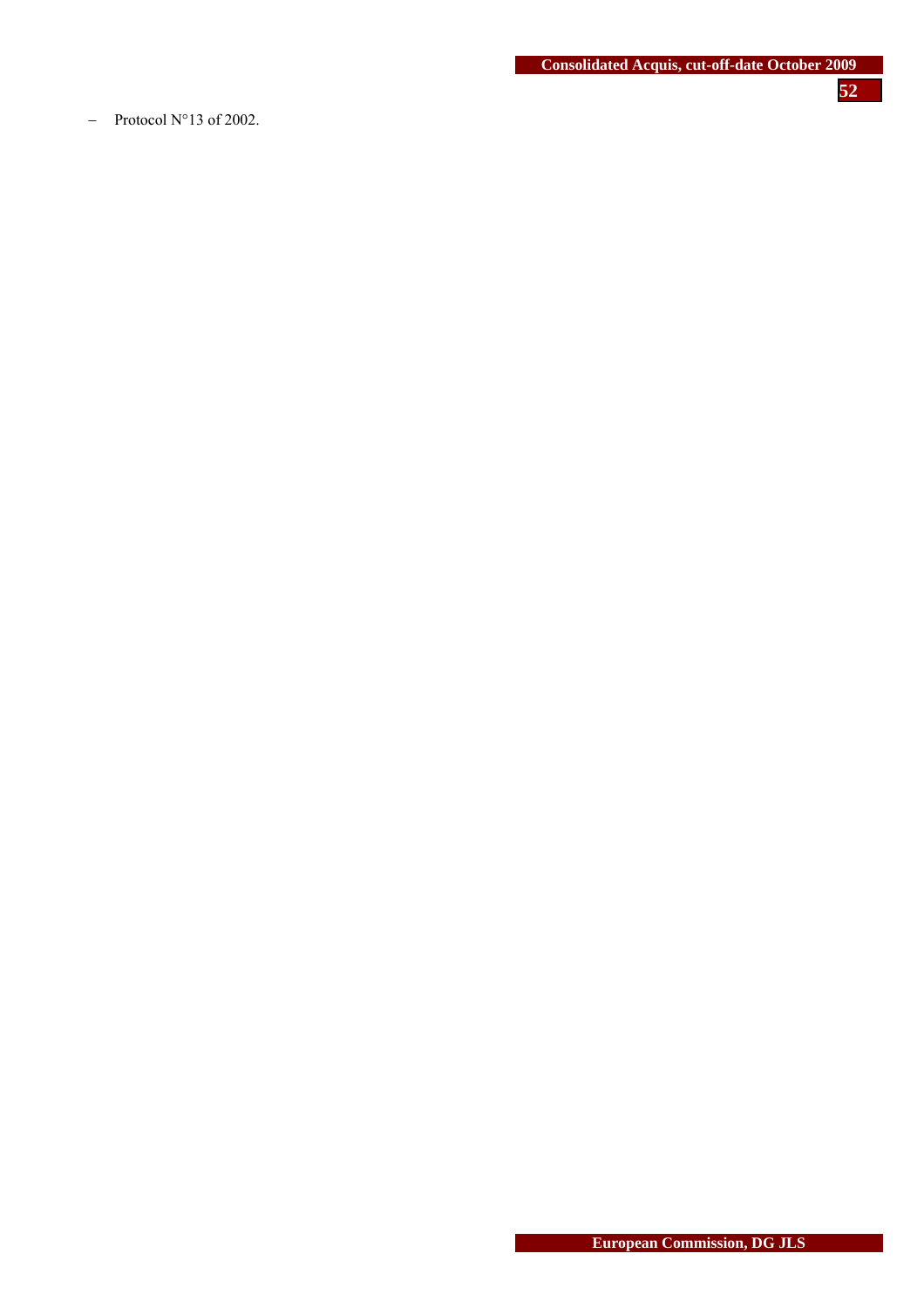# <span id="page-52-0"></span>**XV. SCHENGEN (HORIZONTAL ISSUES)/ SIS**<sup>104</sup>

- − Council Decision 1999/435/EC of 20 May 1999 concerning the definition of the Schengen acquis for the purpose of determining, in conformity with the relevant provisions of the Treaty establishing the European Community and the Treaty on European Union, the legal basis for each of the provisions or decision which constitute the acquis (OJ L 176 of 10 July 1999, p. 1);
- − The Schengen acquis as referred to in Article 1(2) of Council Decision 1999/435/EC of 20 May 1999 (OJ L 239 of 22 September 2000, p. 1);
- − Council Decision 1999/436/EC of 20 May 1999 determining, in conformity with the relevant provisions of the Treaty establishing the European Community and the Treaty on European Union, the legal basis for each of the provisions or decisions which constitute the Schengen acquis (OJ L 176 of 10 July 1999, p. 17);
- − Council Decision 1999/437/EC of 17 May 1999 on certain arrangements for the application of the Agreement concluded by the Council of the European Union and the Republic of Iceland and the Kingdom of Norway concerning the association of those two states with the implementation, application and development of the Schengen acquis (OJ L 176 of 10 July 1999, p. 31);
- − Council Decision 1999/439/EC of 17 May 1999 on the conclusion of the agreement with the Republic of Iceland and the Kingdom of Norway concerning the latter's association with the implementation, application and development of the Schengen acquis (OJ L 176 of 10 July 1999, p. 35);
- − Council Decision 2000/29/EC of 28 June 1999 on the Agreement with the Republic of Iceland and the Kingdom of Norway on the establishment of rights and obligations between Ireland and the United Kingdom of Great Britain and Northern Ireland on the one hand, and the Republic of Iceland and the Kingdom of Norway on the other, in areas of the Schengen acquis which apply to these States (OJ L 15 of 20 January 2000, p. 1);
- Decision No 1/1999 of the EU/Iceland and Norway Mixed Committee established by the agreement concluded by the Council of the European Union and the Republic of Iceland and the Kingdom of Norway concerning the latter's association in the implementation, application and development of the Schengen acquis adopting its Rules of Procedure (OJ C 211 of 23 July 1999, p. 9);
	- Amended by Decision No 1/2004 of the EU/Iceland and Norway Mixed Committee established by the Agreement concluded by the Council of the European Union and the Republic of Iceland and the Kingdom of Norway concerning the latters' association in the implementation, application and development of the Schengen acquis (OJ C 308 of 14 December 2004, p. 1);
- − Council Decision 2000/777/EC of 1 December 2000 on the application of the Schengen acquis in Denmark, Finland and Sweden, and in Iceland and Norway (OJ L 309 of 9 December 2000, p. 24);
- − Council Decision 1999/848/EC of 13 December 1999 on the full application of the Schengen acquis in Greece (OJ L 327 of 21 December 1999, p. 58);
	- − Council Decision 2000/365/EC of 29 May 2000 concerning the request of the United Kingdom of Great Britain and Northern Ireland to take part in some of the provisions of the Schengen acquis (OJ L 131 of 01 June 2000, p. 43);
- ο Council Decision 2002/192/EC of 28 February 2002 concerning Ireland's request to take part in some of the provisions of the Schengen acquis (OJ L 64 of 7 March 2002, p. 20);
- $\triangleright$  Council Decision (EC) 2004/926 of 22 December 2004 on the putting into effect of parts of the Schengen acquis by the United Kingdom of Great Britain and Northern Ireland (OJ L 395 of 31 December 2004, p. 70);
- $\bullet$  Council Decision 2007/801/EC of 6 December 2007 on the full application of the provisions of the Schengen acquis in the Czech Republic, the Republic of Estonia, the Republic of Latvia, the Republic of Lithuania, the Republic of Hungary, the Republic of Malta, the Republic of Poland, the Republic of Slovenia and the Slovak Republic (OJ L 323 of 8 December 2007, p. 34);

<sup>&</sup>lt;sup>104</sup> Council Directive 2001/51/EC of 28 June 2001 supplementing the provisions of Article 26 of the Convention implementing the Schengen Agreement of 14 June 1985 (OJ L 187 of 10 July 2001, p. 45) is listed under the section on migration.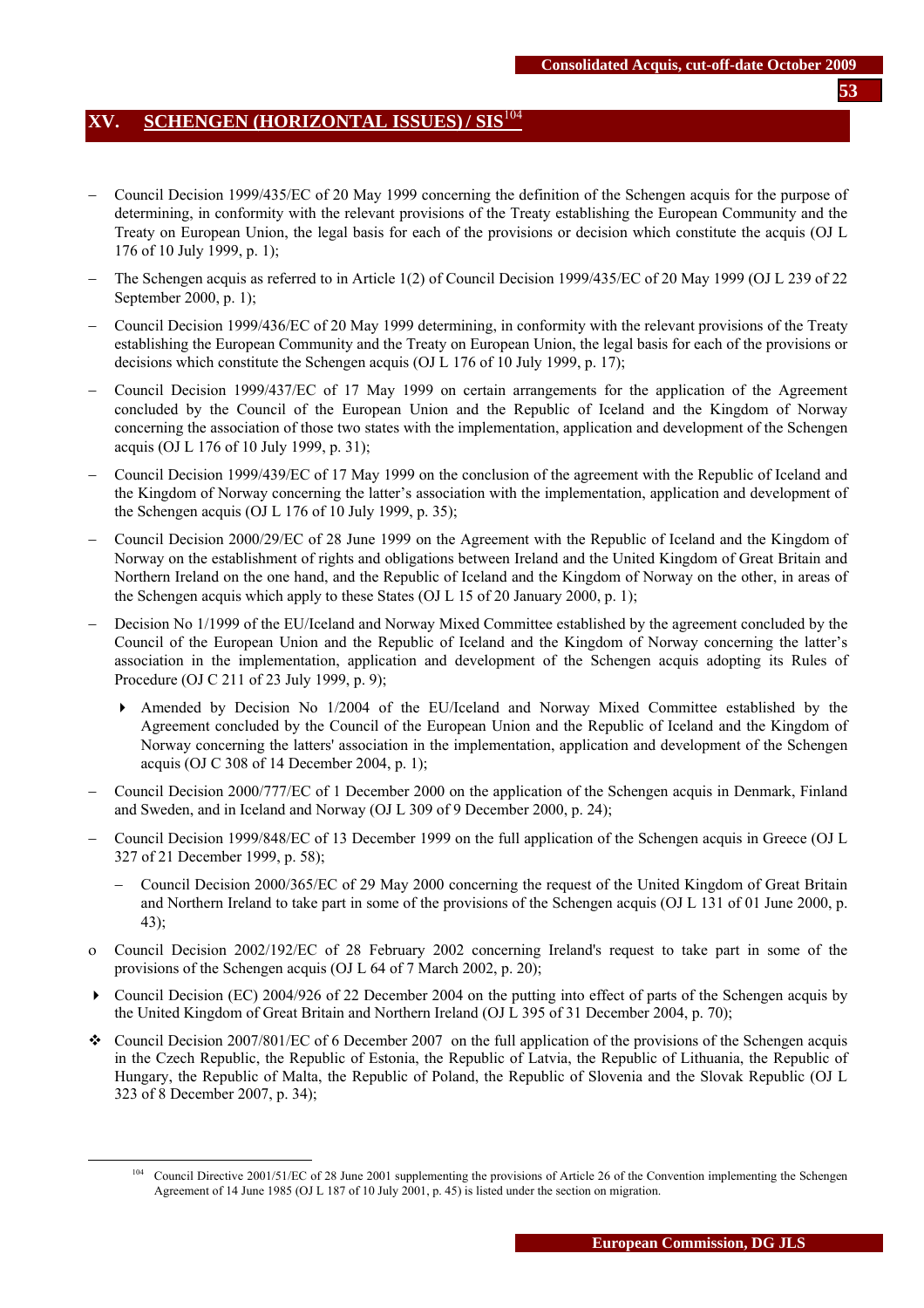- Council Decision 2008/146/EC of 28 January 2008 on the conclusion, on behalf of the European Community, of the Agreement between the European Union, the European Community and the Swiss Confederation, on the Swiss Confederation's association with the implementation, application and development of the Schengen acquis (OJ L 53 of 27 February 2008, p. 1);
- Council decision 2008/149/JHA of 28 January 2008 on the conclusion, on behalf of the European Community, of the Agreement between the European Union, the European Community and the Swiss Confederation, on the Swiss Confederation's association with the implementation, application and development of the Schengen acquis (OJ L 53 of 27 February 2008, p. 50);
- Council Decision 2008/261/EC of 28 February 2008 on the signature, on behalf of the European Community, and on the provisional application of certain provisions of the Protocol between the European Union, the European Community, the Swiss Confederation and the Principality of Liechtenstein on the accession of the Principality of Liechtenstein to the Agreement between the European Union, the European Community and the Swiss Confederation on the Swiss Confederation's association with the implementation, application and development of the Schengen acquis (OJ L 83, 26.3.2008, p. 3);
- Council Decision 2008/262/EC of 28 February 2008 on the signature, on behalf of the European Union, and on the provisional application of certain provisions of the Protocol between the European Union, the European Community, the Swiss Confederation and the Principality of Liechtenstein on the accession of the Principality of Liechtenstein to the Agreement between the European Union, the European Community and the Swiss Confederation on the Swiss Confederation's association with the implementation, application and development of the Schengen acquis (OJ L 83, 26.3.2008, p. 5. Corrigendum published in OJ L 110, 22.4.2008, p. 16);
- $\triangleright$  Decision N° 1/2004 of the EU/Switzerland Mixed Committee established by the Agreement concluded between the European Union, the European Community and the Swiss Confederation concerning the latter's association in the implementation, application and development of the Schengen acquis of 26 October 2004 adopting its Rules of Procedure (OJ C 308 of 14 December 2004, p. 2);
- Decision No 1/2008 of the EU/Switzerland Mixed Committee established by the Agreement concluded between the European Union, the European Community and the Swiss Confederation concerning the latter's association in the implementation, application and development of the Schengen acquis of 28 February 2008 amending its Rules of Procedure (OJ L 83 of 26.3.2008, p. 37);
	- − Council Decision 2000/586/JHA of 28 September 2000 establishing a procedure for amending Articles 40(4) and (5), 41(7) and 65(2) of the Convention implementing the Schengen Agreement of 14 June 1985 on the gradual abolition of checks at common borders (OJ L 248 of 3 October 2000, p. 1);
	- − Council Decision 2000/645/EC of 17 October 2000 correcting the Schengen acquis as contained in Schengen Executive Committee SCH/Com-ex (94)15 rev (OJ L 272 of 25 October 2000, p. 24);
	- − Council Decision 2000/641/JHA of 17 October 2000 establishing a secretariat for the joint supervisory dataprotection bodies set up by the Convention on the Establishment of a European Police Office (Europol Convention), the Convention on the Use of Information Technology for Customs Purposes and the Convention implementing the Schengen Agreement on the gradual abolition of checks at the common borders (Schengen Convention) (OJ L 271 of 24 October 2000, p. 1);
- Council Decision 2003/725/JHA of 2 October 2003 amending the provisions of Article 40(1) and (7) of the Convention implementing the Schengen Agreement of 14 June 1985 on the gradual abolition of checks at common borders (OJ L 260 of 11 October 2003, p. 37);
- − Council Decision 2000/265/EC of 27 March 2000 on the establishment of a financial regulation governing the budgetary aspects of the management by the Deputy Secretary-General of the Council, of contracts concluded in his name, on behalf of certain Member States, relating to the installation and the functioning of the communication infrastructure for the Schengen environment, Sisnet (OJ L 85 of 6 April 2000, p. 12);
	- − Council Decision 2000/664/EC of 23 October 2000 amending Decision 2000/265/EC on the establishment of a financial regulation governing the budgetary aspects of the management by the Deputy Secretary-General of the Council of contracts concluded in his name, on behalf of certain Member States, relating to the installation and the functioning of the communication infrastructure for the Schengen environment, "SISNET" (OJ L 278 of 31 October 2000, p. 24);
	- Council Decision 2003/171/EC of 27 February 2003 amending Decision 2000/265/EC on the establishment of a financial regulation governing the budgetary aspects of the management by the Deputy Secretary-General of the Council, of contracts concluded in his name, on behalf of certain Member States, relating to the installation and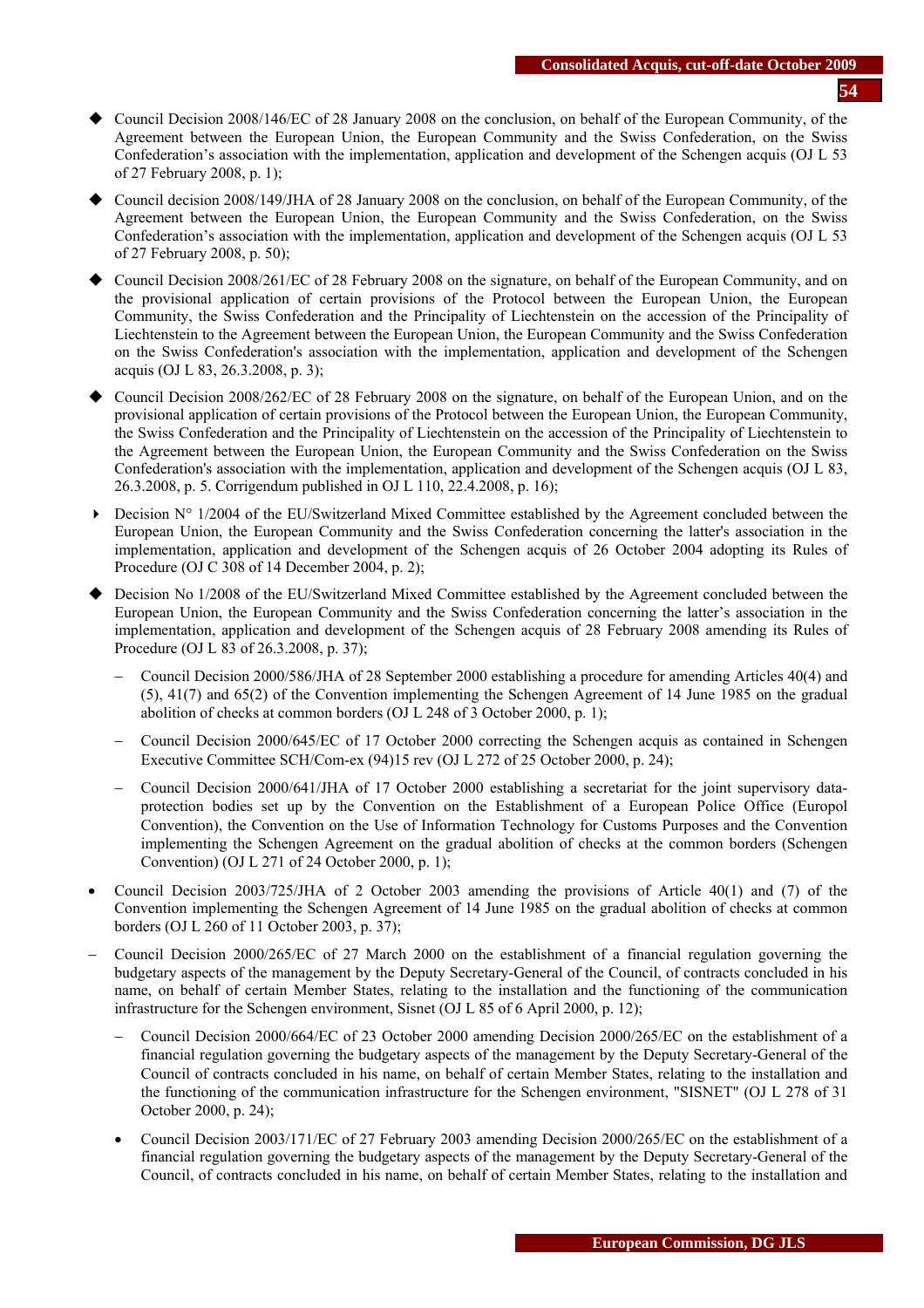the functioning of the communication infrastructure for the Schengen environment, "Sisnet" (OJ L 69 of 13 March 2003, p. 10);

- Council Decision 2003/836/EC of 27 November 2003 on the repeal of the Financial Regulation governing the budgetary aspects of the management by the Secretary-General of the Council, of contracts concluded in his name, on behalf of certain Member States, relating to the installation and the functioning of the "Help Desk Server" of the Management Unit and of the Sirene Network Phase II (OJ L 318 of 3 December 2003, p. 23);
- Council Regulation (EC) No 1104/2008 of 24 October 2008 on migration from the Schengen Information System (SIS 1+) to the second generation Schengen Information System (SIS II) (OJ L 299 of 8 November 2008, p. 1);
	- a Commission Decision 2009/720/EC of 17 September 2009 laying down the date for the completion of migration from the Schengen Information System (SIS 1+) to the second generation Schengen Information System (SIS II) (OJ L 257 of 30 September 2009, p. 26);
- $\blacklozenge$  Council Decision 2008/839/JHA of 24 October 2008 on migration from the Schengen Information System (SIS 1+) to the second generation Schengen Information System (SIS II) (OJ L 299 of 8 November 2008, p. 43);
	- a Commission Decision 2009/724/JHA of 17 September 2009 laying down the date for the completion of migration from the Schengen Information System (SIS  $1+$ ) to the second generation Schengen Information System (SIS II) (OJ L 257 of 30 September 2009, p. 41);
- Commission Decision 2007/170/EC of 16 March 2007 laying down the network requirements for the Schengen Information System II ( $1<sup>st</sup>$  pillar) (OJ L 79 of 30 March 2007, p. 20);
- Commission Decision 2007/171/EC of 16 March 2007 laying down the network requirements for the Schengen Information System II ( $3<sup>rd</sup>$  pillar) (OJ L 79 of 20 March 2007, p. 29);
- Council Decision 2003/835/EC of 27 November 2003 on the repeal of the decision authorising the Secretary-General of the Council in the context of the integration of the Schengen acquis into the framework of the European Union to act as representative of certain Member States for the purposes of concluding contracts relating to the installation and the functioning of the "Help Desk Server" of the Management Unit and of the Sirene Network Phase II and to manage such contracts (OJ L 318 of 3 December 2003, p. 22);
- Council Regulation (EC) No 378/2004 of 19 February 2004 on procedures for amending the Sirene Manual (O[J L 64](http://europa.eu.int/eur-lex/en/archive/2004/l_06420040302en.html)  [of 2 March 2004, p. 5\)](http://europa.eu.int/eur-lex/en/archive/2004/l_06420040302en.html);
	- Council Decision 2004/201/JHA of 19 February 2004 on procedures for amending the Sirene Manual (OJ L 64 of 2 March 2004, p. 45);
	- $\triangleright$  Commission Decision 2006/757/EC of 22 September 2006 on amending the Sirene Manual (OJ L 317 of 16 November 2006, p. 1);
	- $\triangleright$  Commission Decision 2006/758/EC of 22 September 2006 on amending the Sirene Manual (OJ L 317 of 16) November 2006, p. 48);
- Council Decision 2008/422/EC of 5 June 2008 on declassifying Annex 4 to the SIRENE Manual adopted by the Executive Committee established by the Convention implementing the Shengen Agreement of 14 June 1985 (1990 Schengen Convention) (OJ L 149 of 7 June 2008, p. 78);
- Council Regulation (EC) No 871/2004 of 29 April 2004 concerning the introduction of some new functions for the Schengen Information System, including in the fight against terrorism (OJ L 162 of 30 April 2004, p. 29);
	- Council Decision 2005/451/JHA of 13 June 2005 fixing the date of application of certain provisions of Regulation (EC) No 871/2004 concerning the introduction of some new functions for the Schengen Information System, including the fight against terrorism (OJ L 158 of 21 June 2005, p. 26);
	- Council Decision 2005/728/JHA of 12 October 2005 fixing the date of application of certain provisions of Regulation (EC) No 871/2004 concerning the introduction of some new functions for the Schengen Information System, including the fight against terrorism (OJ L 273 of 19 October 2005, p. 26);
	- $\triangleright$  Council Decision 2006/628/EC of 24 July 2006 fixing the date of application of Article 1(4) and (5) of Regulation No 871/2004 concerning the introduction of some new functions for the Schengen Information System, including in the fight against terrorism (OJ L 256 of 20 September 2006, p. 15);
- Regulation (EC) No 1160/2005 of 6 July 2005 amending the Convention implementing the Schengen Agreement of 14 June 1985 on the gradual abolition of checks at common borders, as regards access to the Schengen Information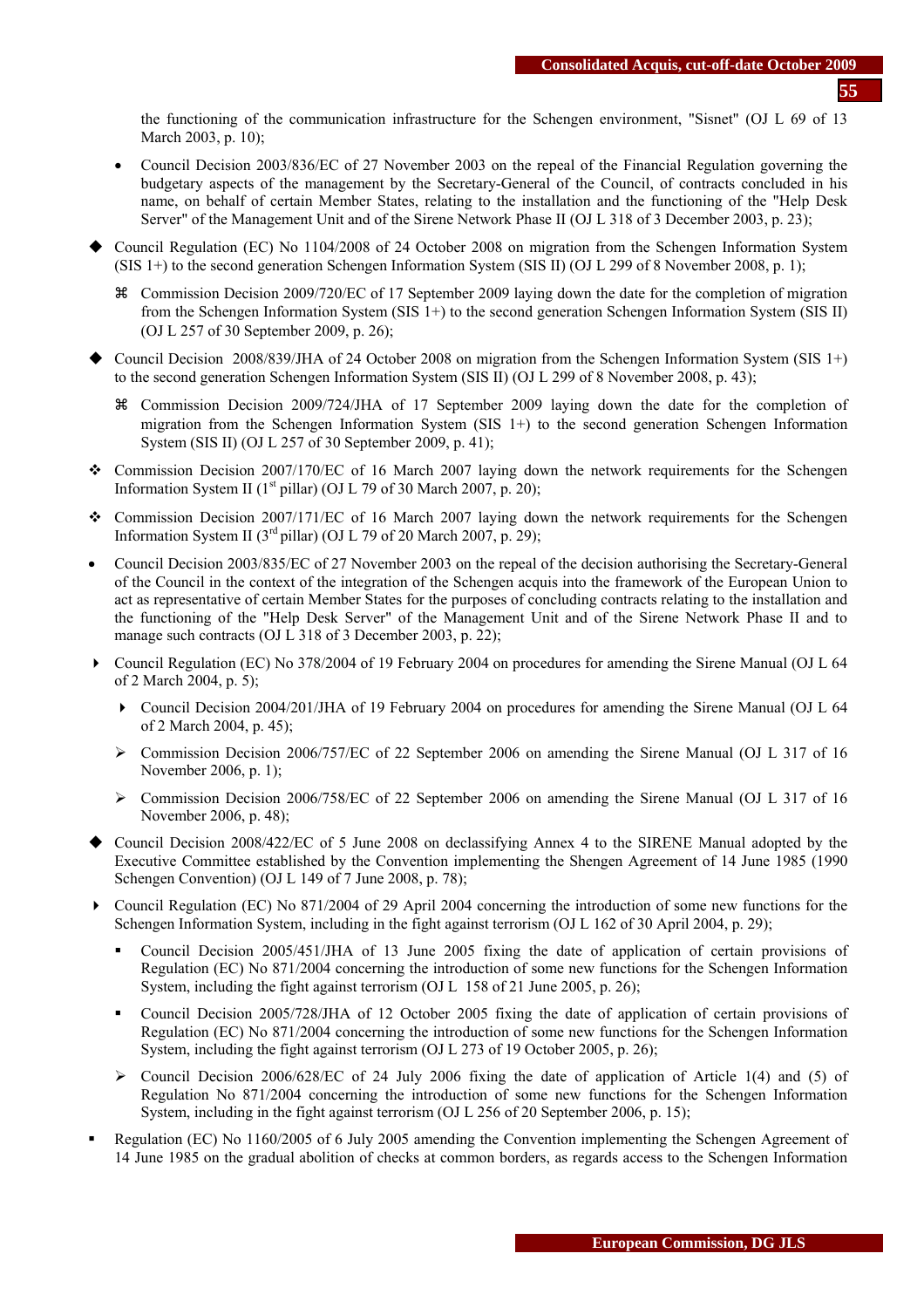System by the services in the Member States responsible for issuing registration certificates for vehicles (Text with EEA relevance) (OJ L 191 of 22 July 2005, p. 18);

- Council Decision 2005/211/JHA of 24 February 2005 concerning the introduction of some new functions for the Schengen Information System, including in the fight against terrorism (OJ L 68 of 15 March 2005, p. 44);
	- Council Decision 2005/719/JHA of 12 October 2005 fixing the date of application of certain provisions of Decision 2005/211/JHA concerning the introduction of some new functions for the Schengen Information System, including the fight against terrorism (OJ L 271 of 15 October 2005, p. 54);
	- Council Decision 2005/727/JHA of 12 October 2005 fixing the date of application of certain provisions of Decision 2005/211/JHA concerning the introduction of some new functions for the Schengen Information System, including the fight against terrorism (OJ L 273 of 19 October 2005, p. 25);
	- Council Decision 2005/728/JHA of 12 October 2005 fixing the date of application of certain provisions of Decision 2005/211/JHA concerning the introduction of some new functions for the Schengen Information System, including the fight against terrorism (OJ L 273 of 19 October 2005, p. 26);
	- $\triangleright$  Council Decision 2006/228/JHA of 9 March 2006 fixing the date of application of certain provisions of Decision 2005/211/JHA concerning the introduction of some new functions for the Schengen Information System, including the fight against terrorism (OJ L 81 of 18 March 2006, p. 45);
	- $\triangleright$  Council Decision 2006/229/JHA of 9 March 2006 fixing the date of application of certain provisions of Decision 2005/211/JHA concerning the introduction of some new functions for the Schengen Information System, including in the fight against terrorism (OJ L 81 of 18 March 2006, p. 46);
	- $\triangleright$  Council Decision 2006/631/JHA of 24 July 2006 fixing the date of application of certain provisions of Decision 2005/211/JHA concerning the introduction of some new functions for the Schengen Information System, including the fight against terrorism (OJ L 256 of 20 September 2006, p. 18);
- Council Decision 2007/471/EC of 12 June 2007 on the application of the provisions of the Schengen acquis relating to the Schengen Information System in the Czech Republic, the Republic of Estonia, the Republic of Latvia, the Republic of Lithuania, the Republic of Hungary, the Republic of Malta, the Republic of Poland, the Republic of Slovenia and the Slovak Republic (OJ L 179 of 7 July 2007, p. 46);
- $\triangleright$  Regulation (EC) No 1986/2006 of the European Parliament and of the Council of 20 December 2006 regarding access to the Second Generation Schengen Information System (SIS II) by the services in the Member States responsible for issuing vehicle registration certificates (OJ L 381 of 28 December 2006, p. 1)<sup>105</sup>;
- ¾ Regulation (EC) No 1987/2006 of the European Parliament and of the Council of 20 December 2006 on the establishment, operation and use of the second generation Schengen Information System (SIS II) (OJ L 381 of 28 December 2006, p.  $4)^{106}$ :
- Council Decision 2007/533/JHA of 12 June 2007 on the establishment, operation and use of the second generation Schengen Information System (SIS II) (OJ L 205 of 7 August 2007, p. 63);
- Council Decision 2007/472/EC of 25 June 2007 amending the Decision of the Executive Committee set up by the 1990 Schengen Convention, amending the Financial Regulation on the costs of installing and operating the technical support function for the Schengen Information System (C.SIS) (OJ L 179 of 7 July 2007, p. 50);
- Council Decision 2008/328/EC of 18 April 2008 amending the Decision of the Executive Committee set up by the 1990 Schengen Convention, amending the Financial Regulation on the costs of installing and operating the technical support function for the Schengen Information System (C.SIS) (OJ L 113 of 25 April 2008, p. 21);
- Council Regulation (EC) No 189/2008 of 18 February 2008 on the tests of the second generation Schegen Information System (SIS II) (OJ L 57 of 1 March 2008, p. 1);
- Council Decision 2008/173/EC of 18 February 2008 on the tests of the second generation Schegen Information System (SIS II) (OJ L 57 of 1 March 2008, p. 14. Corrigendum published in L 24 of 28 January 2009, p. 34);
- Commission Decision 2008/333/EC of 4 March 2008 adopting the SIRENE Manual and other implementing measures for the second generation Shengen Information System (SIS II) (OJ L 123 of 8 May 2008, p. 1)<sup>1</sup>
- Commission Decision 2008/334/JHA of 4 March 2008 adopting the SIRENE Manual and other implementing measures for the second generation Shengen Information System (SIS II) (OJ L 123 of 8 May 2008, p. 39);

<sup>&</sup>lt;sup>105</sup> This instrument is also mentioned under the section on "asylum".<br><sup>106</sup> This instrument is also mentioned under the section on "asylum".<br><sup>107</sup> Notified under document number C(2008) 774.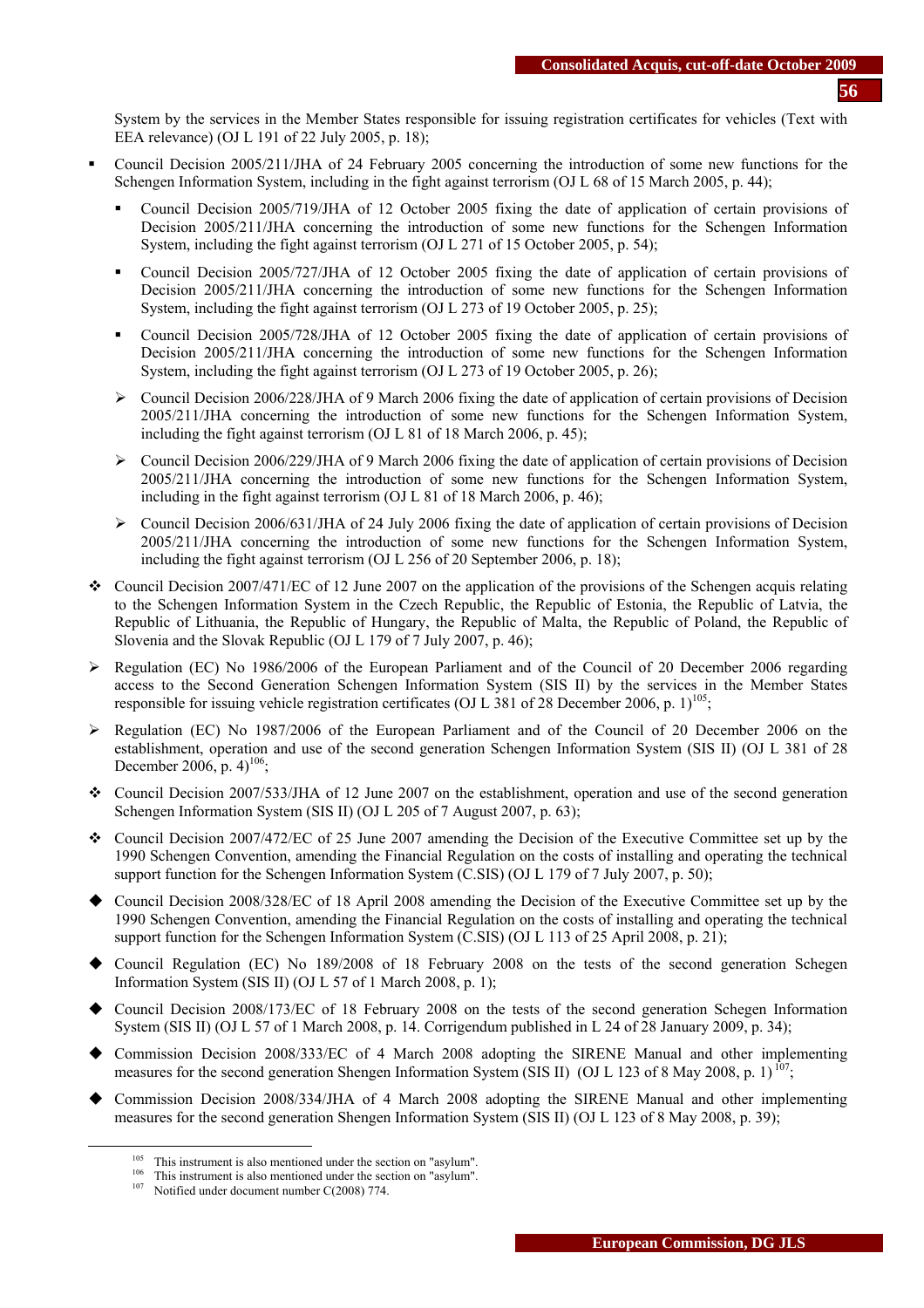- Council Decision 2008/421/EC of 5 June 2008 on the application of the provisions of the Schengen acquis relating to the Schengen Information System in the Swiss Confederation (OJ L 149 of 7 June 2008, p. 74. Corrigendum published in OJ L 61 of 5 March 2009, p. 19);
- ◆ Council Decision 2008/903/EC of 27 November 2008 on the full application of the provisions of the Schengen acquis in the Swiss Confederation (OJ L 327 of 5 December 2008, p. 15).